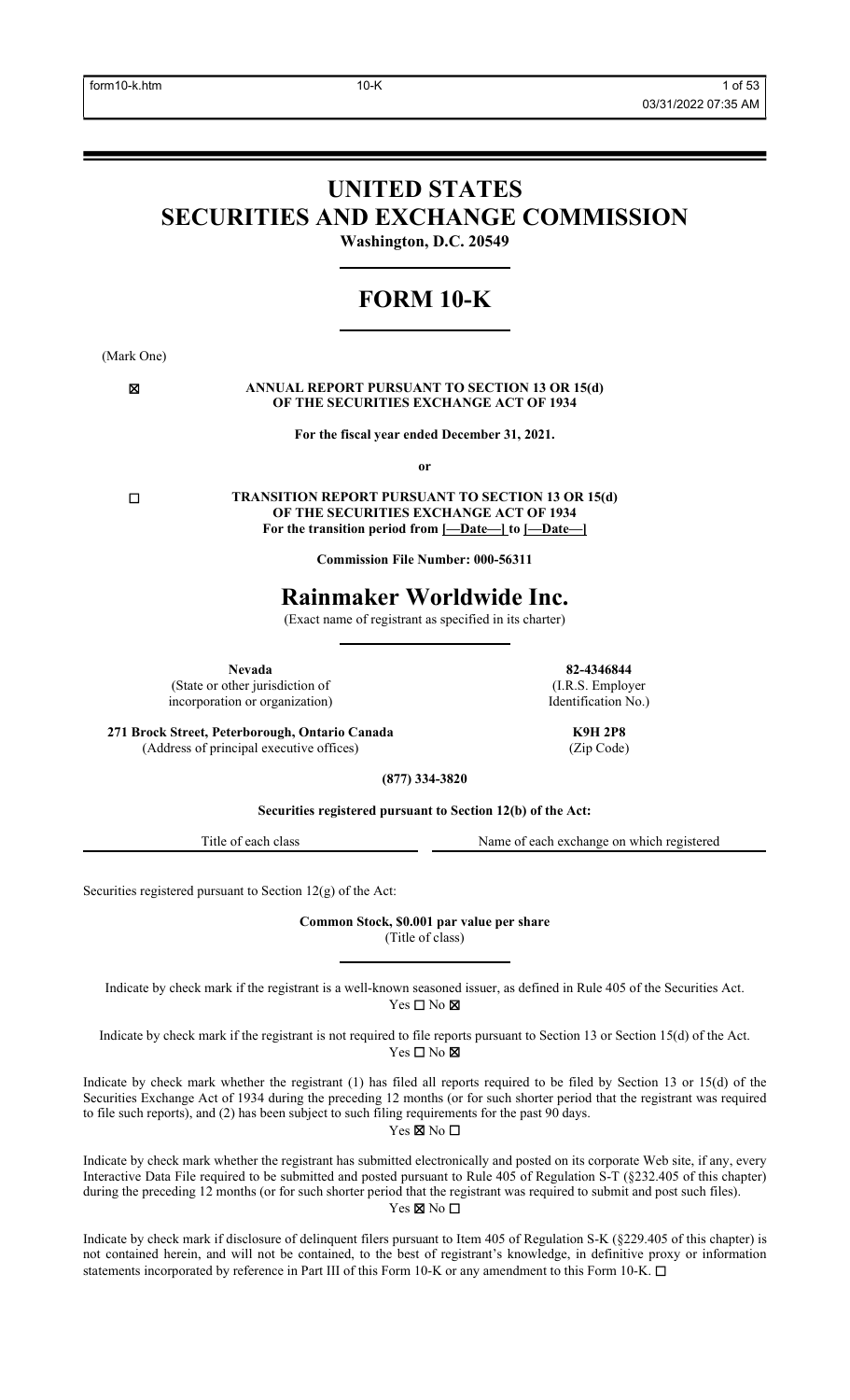Indicate by check mark whether the registrant is a large accelerated filer, an accelerated filer, a non-accelerated filer, or a smaller reporting company. See the definitions of "large accelerated filer", "accelerated filer" and "smaller reporting company" in Rule 12b-2 of the Exchange Act.

Large accelerated filer □ and a set of a set of a set of a set of a set of a set of a set of a set of a set of a set of a set of a set of a set of a set of a set of a set of a set of a set of a set of a set of a set of a

Non-accelerated filer □ (Do not check if a smaller reporting company) Smaller reporting company **⊠** 

Indicate by check mark whether the registrant is a shell company (as defined in Rule 12b-2 of the Act).

## Yes $□$  No  $□$

As of June 30, 2021, the aggregate market value of the voting common equity held by non-affiliates was approximately \$5,523,275 based on the closing bid price and asked price of \$0.04 of the registrant's common stock on the OTC Pink.

The registrant had 144,354,957 shares of common stock, par value \$0.001 per share, outstanding as of March 31, 2022.

# **DOCUMENTS INCORPORATED BY REFERENCE**

None.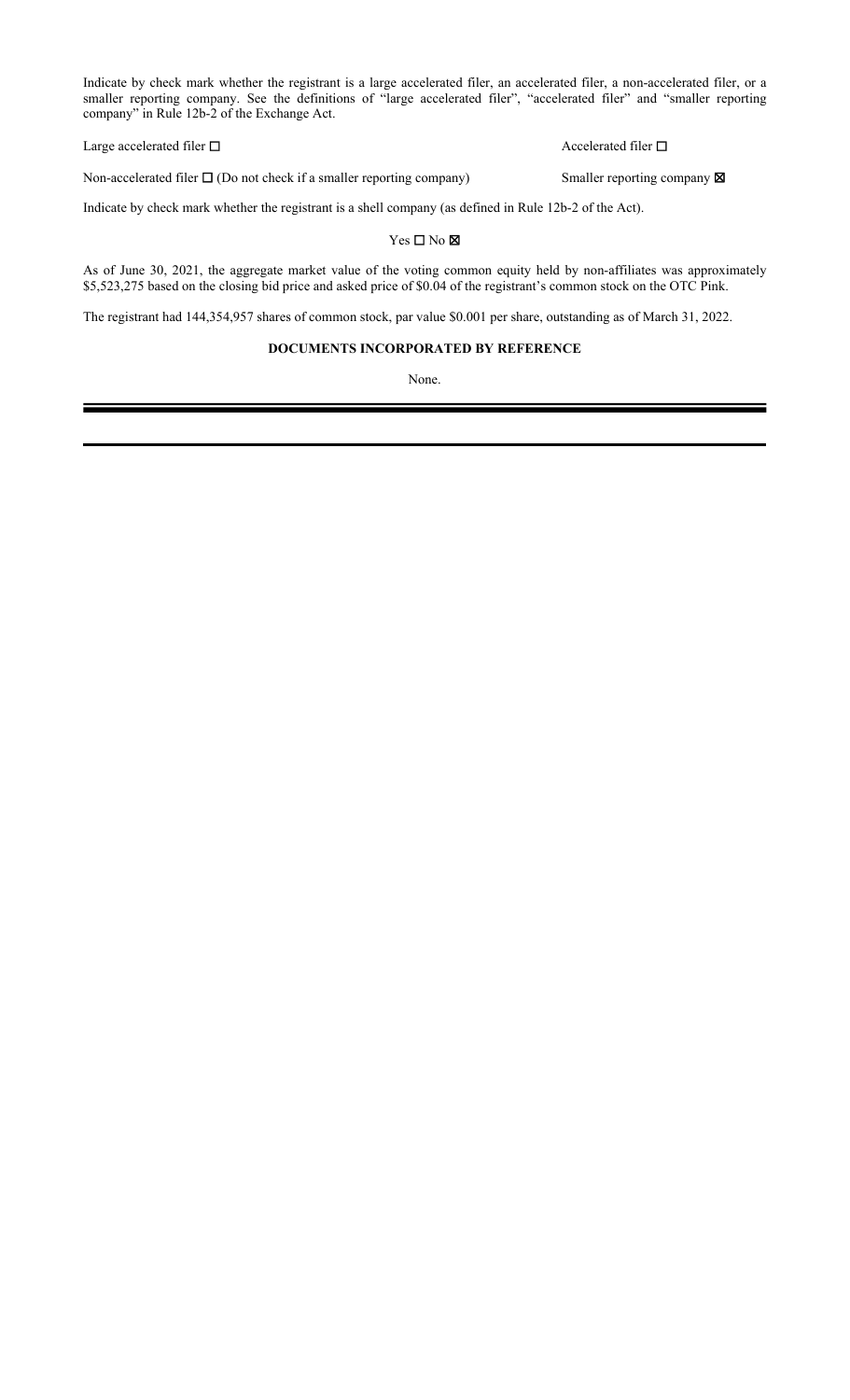# CAUTIONARY NOTE REGARDING FORWARD LOOKING-STATEMENTS

This annual report on Form 10-K ("Form 10-K") of Rainmaker Worldwide Inc. (the "Company") includes statements that are "forward-looking statements" within the meaning of Section 27A of the Securities Act of 1933, as amended, and Section 21E of the Securities Exchange Act of 1934, as amended. In some cases, these forward-looking statements can be identified by the use of such terms as "believes," "estimates," "anticipates," "expects," "plans," "intends," "may," "could," "might," "will," "should," "approximately" or the negative or other variations thereon or comparable terminology, although not all forward-looking statements contain these words. They appear in a number of places throughout this Form 10-K and include statements regarding our intentions, beliefs, projections, outlook, analyses or current expectations concerning, among other things, our ongoing and planned discovery and development of drug candidates, the strength and breadth of our intellectual property, our ongoing and planned preclinical studies and clinical trials, the timing of and our ability to make regulatory filings and obtain and maintain regulatory approvals for our product candidates, the degree of clinical utility of our product candidates, particularly in specific patient populations, expectations regarding clinical trial data, our results of operations, financial condition, our available cash, liquidity, prospects, growth and strategies, impacts of the ongoing coronavirus (COVID-19) pandemic, the length of time that we will be able to continue to fund our operating expenses and capital expenditures, our expected financing needs and sources of financing, the industry in which we operate and the trends that may affect our industry or us.

By their nature, forward-looking statements involve risks and uncertainties because they relate to the occurrence and timing of events or circumstances, many of which are beyond the control of the Company As a result of these, we cannot assure you that the forward-looking statements in this Form 10-K will prove to be accurate. Although we believe that we have a reasonable basis for each forward-looking statement contained in this Form 10-K, we caution you that forwardlooking statements are not guarantees of future performance and that our actual results of operations, financial condition and liquidity, and the development of the industry in which we operate, may differ materially from the forward-looking statements contained in this Form 10-K. In addition, even if our results of operations, financial condition and liquidity, and the development of the industry in which we operate, are consistent with the forward-looking statements contained in this Form 10-K, they may not be predictive of results or developments in future periods.

Some of the material factors that we believe could cause actual results to differ from those anticipated or predicted include:

- potential effects of the COVID-19 pandemic on our business, financial condition, liquidity and results of operations, and our ability to continue operations in the same manner as previously conducted prior to the macroeconomic effects of the COVID-19 pandemic;
- the successful development and implementation of our sales and marketing campaigns;
- the size and growth of the potential markets for our product candidates and our ability to serve those markets;
- regulatory developments in the United States and other countries;
- our available cash;
- the accuracy of our estimates regarding expenses, future revenues, capital requirements and needs for additional financing;
- our ability to obtain additional funding;
- our ability to manufacture and the performance of third-party manufacturers;
- our ability to identify license and collaboration partners and to maintain existing relationships; and
- our ability to successfully implement our strategy.

You should also read carefully the factors described in the "Risk Factors" section of the Form 10-12GA. Any forwardlooking statements that we make in this Form 10-K speak only as of the date of such statement, and we undertake no obligation to update such statements to reflect events or circumstances after the date of this Form 10-K except as required by the federal securities laws.

This Form 10-K includes statistical and other industry and market data that we obtained from industry publications and research, surveys and studies conducted by third parties. Industry publications and third-party research, surveys and studies generally indicate that their information has been obtained from sources believed to be reliable, although they do not guarantee the accuracy or completeness of such information. While we believe these industry publications and third-party research, surveys and studies are reliable, we have not independently verified such data.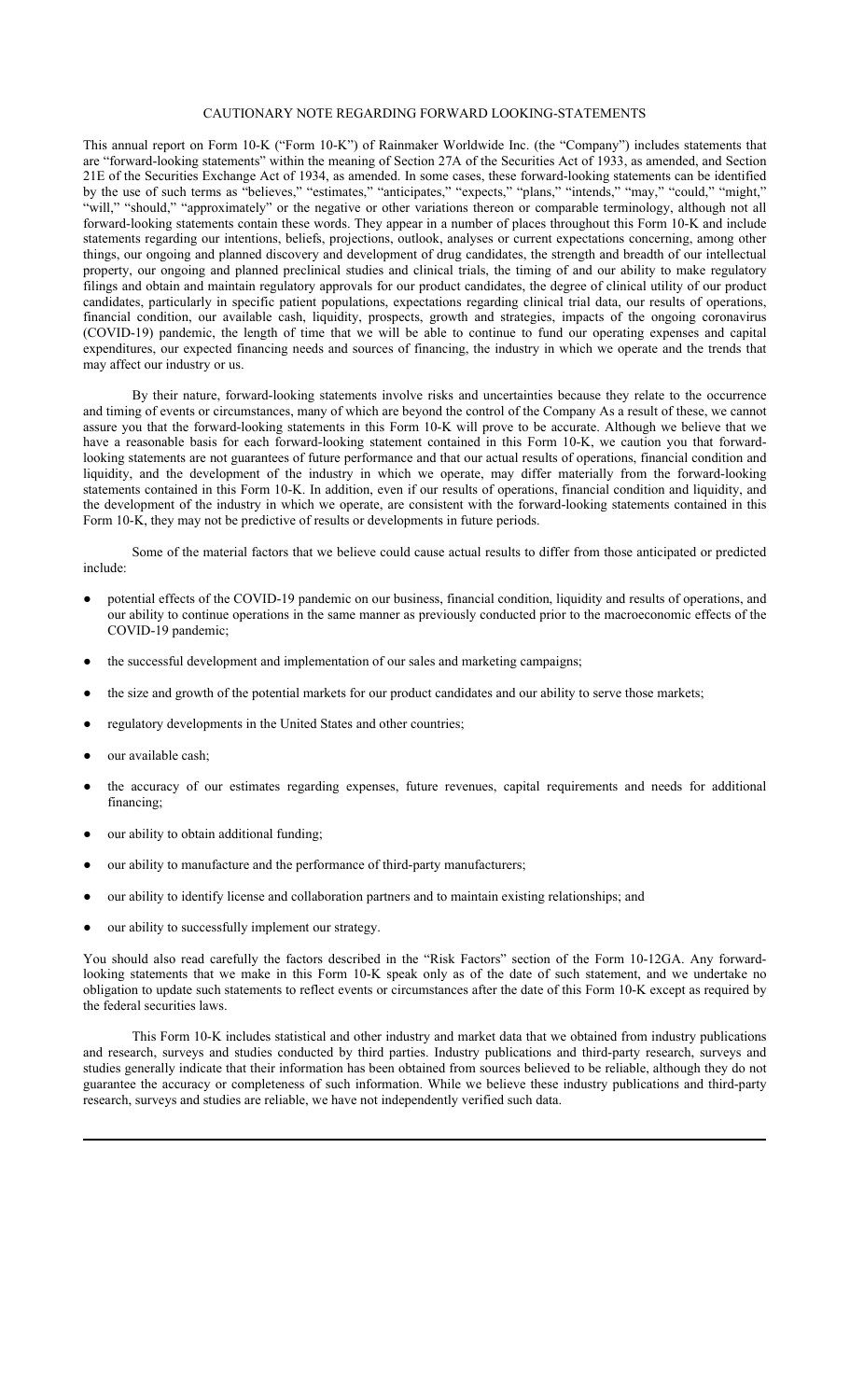#### **Table of Contents Form 10-K Index**

Page No.

| <b>PART I</b>     |                                                                                            |                |
|-------------------|--------------------------------------------------------------------------------------------|----------------|
|                   |                                                                                            |                |
| Item 1.           | <b>Business</b>                                                                            | $\overline{3}$ |
| Item 1A.          | <b>Risk Factors</b>                                                                        | 7              |
| Item 1B.          | <b>Unresolved Staff Comments</b>                                                           | 11             |
| Item 2.           | Properties                                                                                 | 12             |
| Item 3.           | <b>Legal Proceedings</b>                                                                   | 12             |
| Item 4.           | <b>Mine Safety Disclosures</b>                                                             | 12             |
|                   |                                                                                            |                |
| <b>PART II</b>    |                                                                                            |                |
|                   |                                                                                            |                |
| Item 5.           | Market for Registrant's Common Equity, Related Stockholder Matters and Issuer Purchases of |                |
|                   | <b>Equity Securities</b>                                                                   | 12             |
| Item 6.           | <b>Selected Financial Data</b>                                                             | 13             |
| Item 7.           | Management's Discussion and Analysis of Financial Condition and Results of Operations      | 13             |
| Item 7A.          | Quantitative and Qualitative Disclosures About Market Risk                                 | 20             |
| Item 8.           | <b>Financial Statements and Supplementary Data</b>                                         | 20             |
| Item 9.           | Changes in and Disagreements With Accountants on Accounting and Financial Disclosure       | 20             |
| Item 9A.          | <b>Controls and Procedures</b>                                                             | 20             |
| Item 9B.          | Other Information                                                                          | 21             |
|                   |                                                                                            |                |
| <b>PART III</b>   |                                                                                            |                |
|                   |                                                                                            |                |
| Item $10$ .       | Directors, Executive Officers and Corporate Governance                                     | 22             |
| Item 11.          | <b>Executive Compensation</b>                                                              | 24             |
| Item 12.          | Security Ownership of Certain Beneficial Owners and Management and Related Stockholder     | 25             |
|                   | <b>Matters</b>                                                                             |                |
| Item 13.          | Certain Relationships and Related Transactions, and Director Independence                  | 26             |
| Item 14.          | <b>Principal Accounting Fees and Services</b>                                              | 26             |
|                   |                                                                                            |                |
| <b>PART IV</b>    |                                                                                            |                |
|                   |                                                                                            |                |
| Item $15$ .       | <b>Exhibits, Financial Statement Schedules</b>                                             | 27             |
|                   |                                                                                            |                |
| <b>SIGNATURES</b> |                                                                                            | 28             |
|                   |                                                                                            |                |
|                   | 2                                                                                          |                |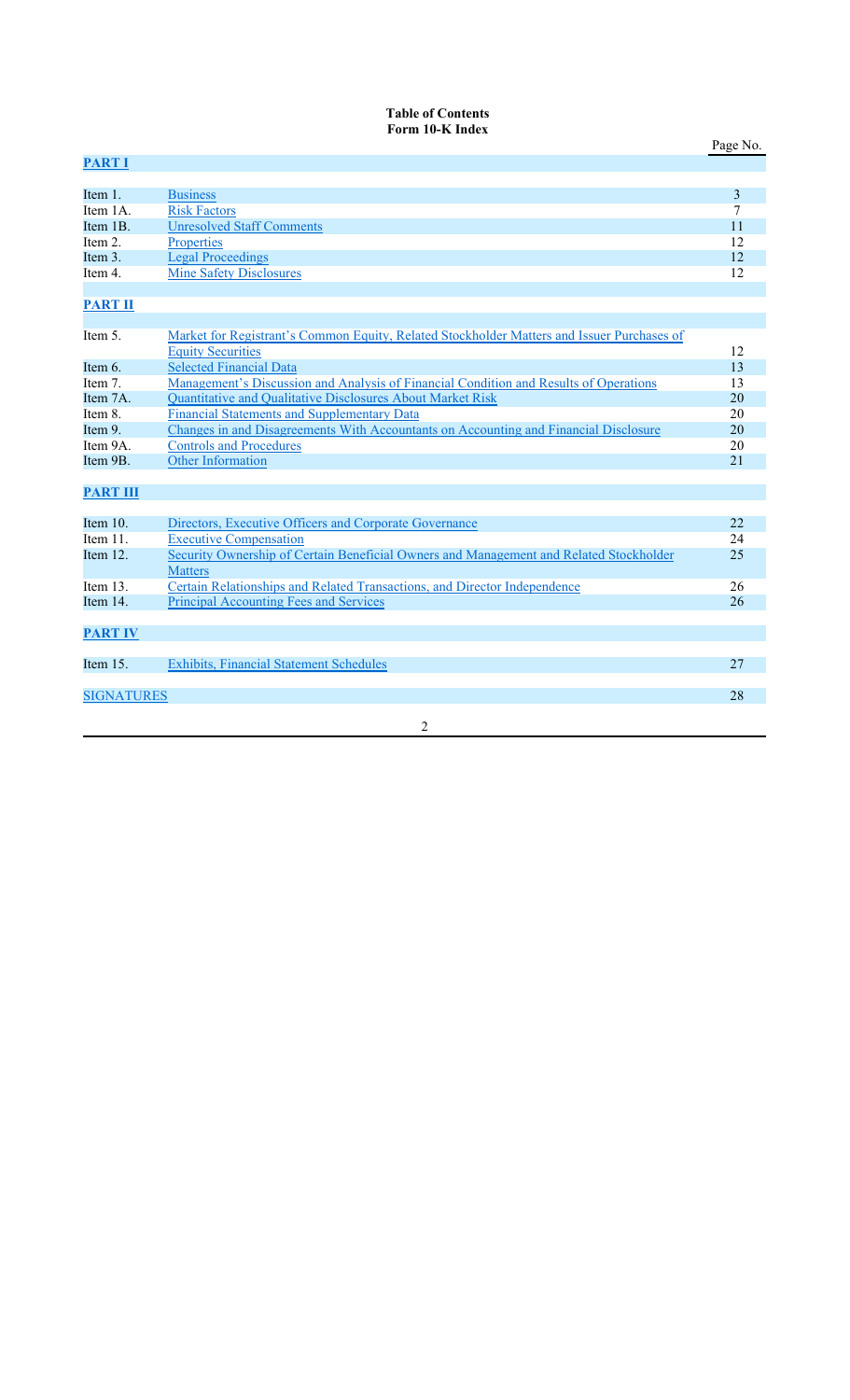# **PART I**

# **Item 1. Business**

#### **Background**

Rainmaker Worldwide Inc. ("RAKR", the "Company", "we", "us" or "our") is a Nevada corporation originally formed on February 27, 1998. The corporation became RAKR on July 3, 2017 in a reverse merger. We are currently developing Wateras-a-Service ("WaaS") projects in various locations around the globe. We are implementing these projects using proprietary technology of our former subsidiary based in the Netherlands, Rainmaker Holland B.V. ("RHBV"). The Company retains a 12% ownership stake in RHBV. RAKR retains access to the technology based on a cost-plus formula, which was negotiated in an exclusive WaaS Distribution Agreement with RHBV.

Rainmaker Worldwide Inc. (Ontario) ("RWI"), an Ontario Corporation, was formed in Peterborough, Ontario, Canada on July 21, 2014, under the Ontario Business Corporations Act to finance and commercialize patented technology and to consolidate the assets, intellectual property, and executive management expertise of Dutch Rainmaker B.V. ("DRM"). RWI is a wholly owned subsidiary of the Company. DRM was originally started by Piet Oosterling as a technology company focused on delivering decentralized water solutions to water scarce regions in the world. In his lifetime, Mr. Oosterling wrote and commercialized over 400 patents. His wealth of knowledge and expertise continues to inspire and guide the Company's executive management team and policy, our distribution partners, and RHBV.

On July 3, 2017, RWI shareholders completed a share exchange with the Company (the "Merger") pursuant to a share exchange agreement dated June 28, 2017 (the "Share Exchange Agreement") among the Company, RWI and RWI's 45 shareholders at the time. Upon completion of the Merger, and in accordance with the terms and provisions of the Share Exchange Agreement, the Company acquired an aggregate of 9,029,562 common shares of stock in the capital of RWI from the RWI Shareholders (being all of the issued and outstanding shares of RWI) in exchange for an aggregate of 66,818,759 restricted shares of the Company's common stock, or 7.4 shares for each share of RWI. Therefore, RWI became a wholly owned subsidiary of the Company effective July 3, 2017. The Company's former name, Gold and Silver Mining of Nevada, Inc. ("CJT") was changed on April 24, 2017, in expectation of and conditional upon completion of the Merger. The Merger was accounted for as a reverse acquisition with RWI considered the accounting acquirer since the former RWI shareholders remained in control of the combined entity after the consummation of the transaction. As part of the Merger, net liabilities of \$235,495 were recognized on the Company's balance sheet. As a result of the Merger, the Company traded on the OTC Pink, but as of March 17, 2022 the Company now trades on the OTCQB continuing to trade under the symbol, RAKR.

On July 15, 2020, Sphere 3D Corp. (NASDAQ: ANY) announced that it entered into a definitive merger agreement pursuant to which it would have acquired all the outstanding securities of Rainmaker Worldwide Inc. Upon closing, Sphere 3D's name would have changed to Rainmaker Worldwide Inc., and its business model would focus on WaaS. Rainmaker management would have assumed operational leadership of the combined entity. The transaction was subject to completion of an equity financing, or series of financings, for a minimum of US\$15 million at a share price to be mutually agreed prior to closing and such other customary regulatory and shareholder approvals, including the approval of NASDAQ. Closing was originally expected to occur prior to December 31, 2020, but was subject to extension to February 28, 2021, under certain circumstances if mutually agreed by the parties. As part of this process, Sphere 3D agreed to advance US\$1.85 million to Rainmaker by way of a secured convertible note for Rainmaker to sustain multiple growth initiatives. The funds were used to fulfill recent contracts and expand its equipment production capacity. This note remains payable and is presented in RAKR's financial statements. Due to various transactional and regulatory complications the agreement was ultimately terminated on February 12, 2021 and was subsequently announced publicly.

As a result of the incomplete Sphere 3D transaction, on March 31, 2021, the Company, including RWI, entered into a business agreement with RHBV, DRM and Wind en Water Technologie Holding B.V. ("WWT"). These companies were considered related parties on that date by virtue of stock ownership exceeding 10%. The parties agreed to an exchange of contractual obligations, debt owed, and shares of common stock in full settlement of all obligations among the parties. The resultant Financial Statements, in accordance with ASC 205-20-45-1E, reflect the impact of these exchanges to the Company. The Company and RHBV decided to restructure in order to optimize business operations and broaden access to the capital markets. The Company and RHBV, as mutual shareholders in each other's company, continue to pursue the mission and objective of providing low-cost water to communities and commercial entities in need of water solutions.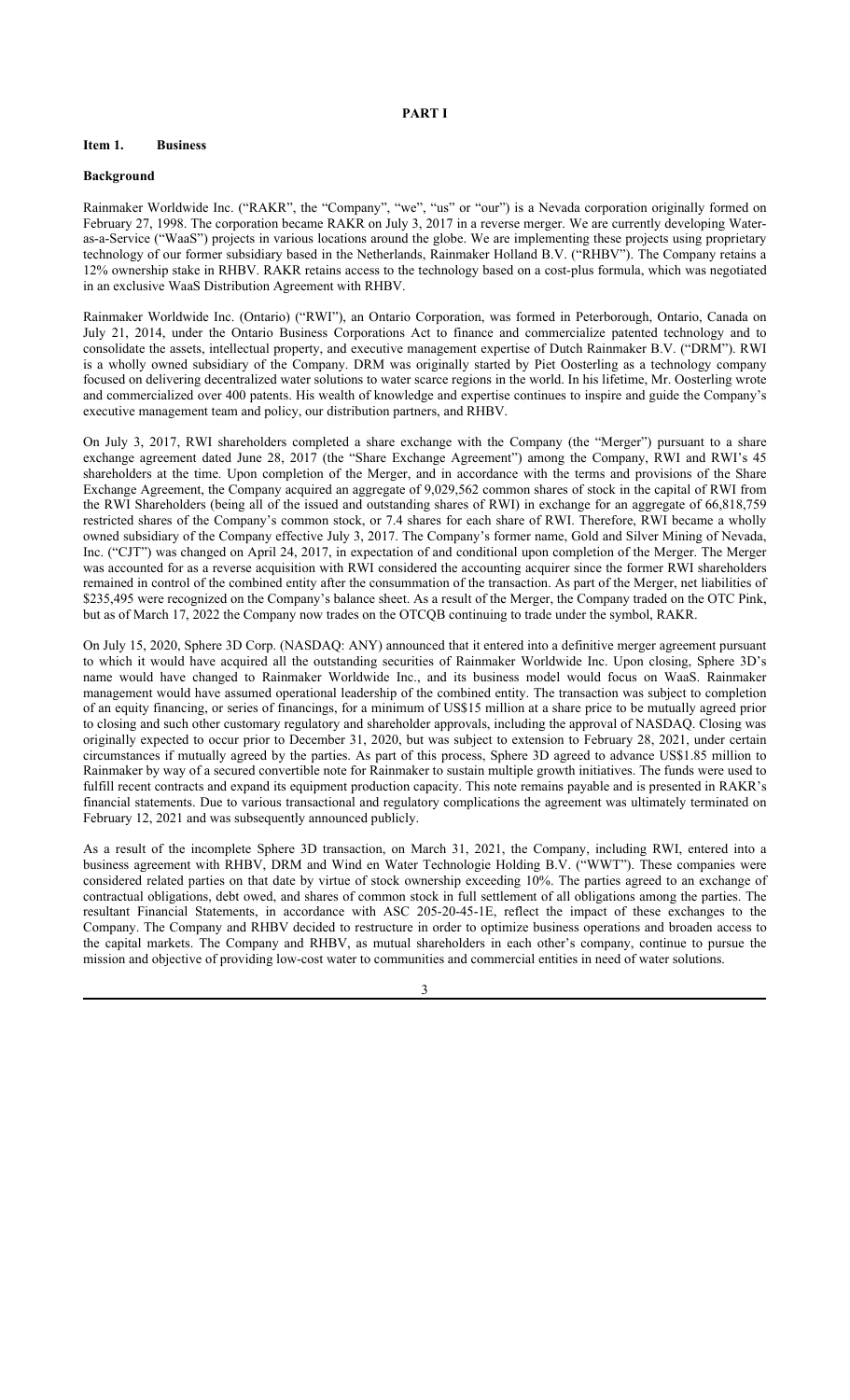The Company operates out of its head office based in Peterborough, Ontario, Canada. In support of its WaaS project implementation strategy, the Company will utilize two main types of energy-efficient, fresh water-producing/purification technologies: (1) Air-to-Water ("AW"), which harvests fresh water from humidity and heat in the atmosphere, and (2) Water-to-Water ("WW"), which transforms seawater or polluted water into drinking water. The technologies can be wind driven, solar based, or can use conventional power sources, such as grid or generator. It is deployable anywhere and leaves no carbon trace if renewable resources are deployed.

The Company's current and ongoing focus is to deliver WaaS, i.e., selling water directly to the customer on a per liter basis, using the two Rainmaker technologies discussed above or other complementary technologies acquired or licensed by the Company. This focus shall be administered by forming local joint venture partnerships ("JV") where demand exists with profitable pricing scenarios. The JVs will in turn own the water delivery system and related equipment. In most if not all cases, RAKR expects to have ownership stakes in JVs. Ownership percentages will typically be determined by the relative contribution of the stakeholders.

The Company has concurrently planned various WaaS projects in Turks and Caicos and other Caribbean countries. Moreover, although there can be no assurance, our business development activities are expected to yield more commercial contracts in 2022. The implementation dates have continuously shifted due to logistical and supply chain issues related to Covid-19. Principally, WaaS involves the selling of produced (AW) or purified water (WW) on a per liter basis either in a bottle for drinking or in bulk for industrial and commercial services. This commercial activity requires the Company to deliver operational, maintenance, marketing and sales expertise in combination with local partners in most dealings. Usually, projects often require working with complementary technology for post treatment of water and mineralization in tandem with bottling plants and renewable energy businesses. Additional commercial activities include but are not limited to the integration of the foregoing technologies and post implementation operation and maintenance-based functions.

In the Caribbean, locations have been identified and operating plans defined. We have an AW machine being tested in the Netherlands and expect delivery by Q3 2022. Specifically, locations have been identified and operating plans defined for Turks and Caicos.

The Company has generated limited revenue up until the present time, and its operations for the past three years have been typically focused on business development, market research, technology research and development activities. The Company, on a consolidated basis, had total assets of \$2,558,279, as of December 31, 2020. As of December 31, 2021, net assets were \$344,341, reflecting the impact of restructuring in connection with the previously held RHBV. The ultimate effect of the restructuring has eliminated \$2,958,497 in debt, which we believe will aid us in facilitating the future expected financing needs of the Company. Furthermore, 20,238,606 shares of common stock were returned to the corporate treasury in exchange for the cancelation of royalty agreements and all obligations therein.

At present, the Company executes consulting agreements with experienced executive personnel and senior advisors. Sales are heavily driven by independent distributors and project developers. The Company had no revenue for the years ending December 31, 2021 and 2020 and had net losses of \$2,725,465 and \$22,645,796 for the years ended December 31, 2021 and 2020, respectively. A large proportion of the 2021 losses relate to uncustomary expenses associated with the restructuring (\$467,118 amortization of debt discount and non-recurring consultancy expenses of \$587,500 as well as losses from equity investments (\$112,000) and write-down of inventory (\$219,701)). The losses associated with discontinued operations (\$333,733) are not expected to reoccur in future years. The total of these expense categories is \$1,720,052 or 63.1% of the net loss. The Company has suffered recurring losses from operations, negative cash flows from operating activities and has limited resources or revenues to cover its operating costs. The Company's auditor's report for 2021 stated that there was substantial doubt about the Company's ability to continue as a going concern.

## **Impact of COVID-19**

On March 11, 2020, the World Health Organization categorized COVID-19 as a pandemic.

As a global corporation the economic effects within the Company's environment have been substantial. In global markets, disruptions in supply chains and increases in related costs have had a real impact on our ability to deliver WaaS projects. Measures being introduced at various levels of government to curtail the spread of the virus (such as travel restrictions, closures of non-essential municipal and private operations, imposition of quarantines and social distancing) have had a material impact on the Company's operations. The extent of the impact of this outbreak and related containment measures on the Company's operations cannot be reliably estimated at this time but at the same time the impact has been significant since the declaration of the pandemic two years ago. For the Company, it is particularly disruptive because of limitations on our business development and engineering experts to travel and implement projects. As global operations open, we expect that we will begin to track according to the original business plan.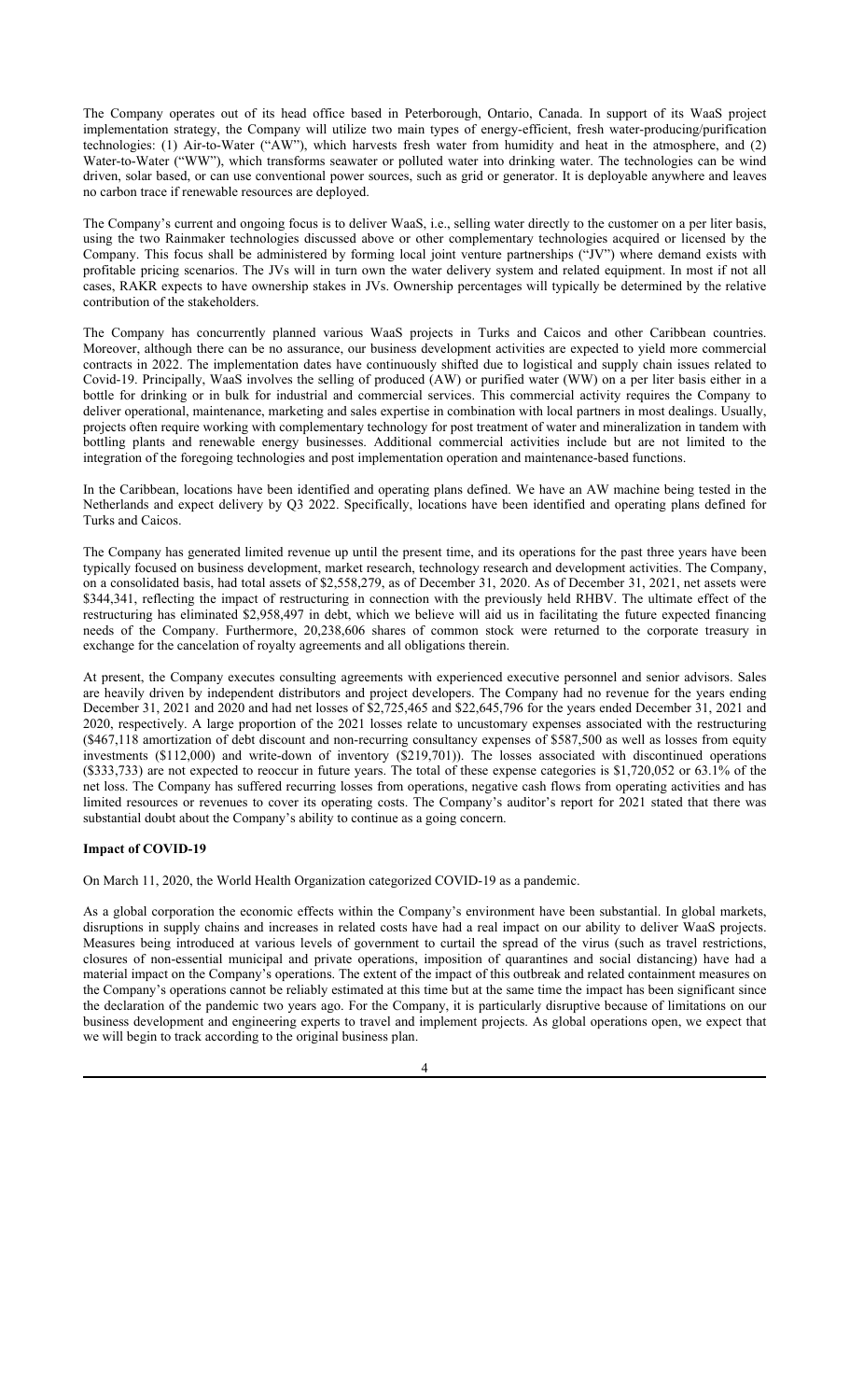#### **Products and Services**

#### **Overview**

Across the world, fresh water is unevenly distributed. Many regions are desperately under-served, including North Africa, the Middle East, India, Mexico, large portions of South America, and various island geographies.

Fundamentally, the WaaS solutions are based on deploying technology with the following attributes to ensure low-cost delivery and Company profitability:

- Versatile
- $\bullet$  Scalable & Cost-effective
- Environmentally & Socially Sustainable
- Applying Proprietary Technology through partners and affiliates

Air-to-Water (AW) – Harvests fresh water from airborne humidity by using advanced heating and cooling technologies

Water-to-Water (WW) – Transforms contaminated water (saltwater, sewage, polluted) into safe, clean water by using an environmentally sustainable process called Multi-Effect Membrane Distillation.

The operating efficiency of these technologies allows us to provide customers with clean water at a price that is highly competitive relative to traditional alternatives. We substantially out-perform peer competitors because we can deploy remotely where the water is consumed and using up to 50% less power than those same competitors. The compact and scalable systems for AW and WW enable decentralized deployment, in which water is distributed directly to the consumption site with no expensive piping or truck transport. AW and WW are both cost-effective technology solutions and can be powered by solar, wind, or grid electricity, or a combination of power sources. They can produce roughly 5,000 to 150,000 liters of water per unit, per day, depending on the local conditions and the type of unit deployed.

#### **Cost Information**

With the core focus on WaaS delivered on a per liter basis, the relevant Cost Information is the cost per liter of alternative suppliers. Currently in remote locations, the principal source of supply is bottled water. Accordingly, our solutions are optimally profitable when we compete head-to-head with bottled water that is transported or bulk water that is transported by truck to local communities. In most remote communities where this water is imported, the minimum cost per liter is US\$0.30 reaching as high as US\$2.00, according to our market research. The Company's fully amortized cost of water per liter through our distributed WaaS model and distribution agreement with RHBV, bottling, operating and maintenance, distribution and other costs allows us to compete profitably to generate corporate value beneficial to our shareholders. The market for distilled water supported in part by WW-based technology, which is essential to more specialized industrial or commercial activities, is expected to increase margins significantly.

#### **Regulatory Information**

The global nature of our approach means that regulatory conditions vary by jurisdiction. We believe that the ultimate test of profitability in this complex, cross-jurisdictional environment will be the quality of the water that is bottled and tested. The Company seeks to adhere to World Health Organization standards for clean water using the technologies that are authorized in a particular sovereign jurisdiction.

## **WaaS Recurring Revenue Model**

The RAKR business model begins with the identification of a trusted local partner. The next step is to enter into JV structures, which maximize value to all stakeholder-parties.

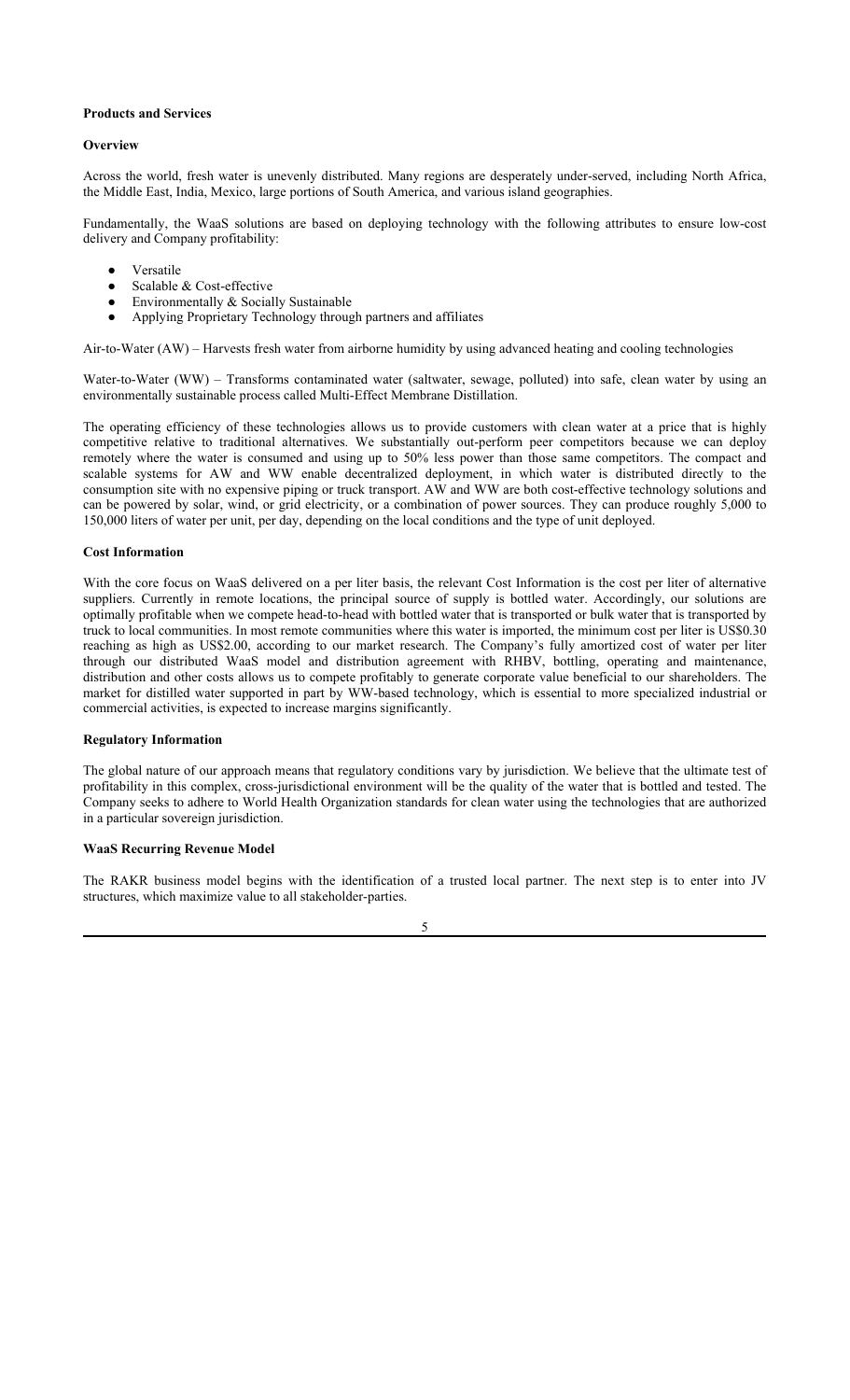The Rainmaker delivery systems are to be installed by entering contracts with local third-party experts that are typically Heating, Ventilation and Air Conditioning ("HVAC") experts.

The RAKR model charges a market determined price per liter of bottled water or similarly treated water. Revenue sources include bottled water, bulk water, and industrial water. A representative project in the Caribbean currently under development is expected to generate \$110,000 dollars in revenue per month once seven allocated machines are operational. The capital expenses for the project are roughly \$650,000 and the payback is less than one year. This representative project reflects the project profile that we will be seeking in the future.

We believe the value we will offer through our WaaS projects is based on the following factors:

- (1) There are no upfront costs to the customer.
- (2) Capital costs are borne through the JVs and other partnerships. Only end-consumers of the water pay on a per liter basis.
- (3) The combination of (1) and (2) above make it economically viable to deploy in communities that do not have the resources or network infrastructure to independently finance projects that require high amounts of financial capital.

#### **Potential Improvements**

Potential improvements and related applications that we are pursuing or plan to pursue include the following:

- (1) Seek more strategic and technology-based partnerships with complementary technology and business development companies to expand our global reach and service offering.
- (2) Work with RHBV to identify relevant technological advances based on lessons learned from previously implemented projects to reduce total costs and enhance net profits.

## **Market Opportunity**

In the past ten years, there has been a growing awareness of the shortage of fresh water—and the associated economic and social effects the problem magnifies in impoverished and underdeveloped communities. Entities ranging from Water.Org to the United Nations (access to safe drinking water represents #6 of the 17 Sustainable Development Goals articulated by the United Nations) are at the forefront of driving international policy momentum and prospects for multilateral cooperation in the realms of global governance and public-private co-regulation. Common to these efforts is the search for scalable and practical solutions that possess applications uniquely suited to the problem of shortage.

The metrics that underpin the international need for ingenuity and action are the same as those that animate and sustain the market opportunity for our Company:

- (1) Less than 3% of the world's water is fresh the rest is seawater and undrinkable in its current state.
- (2) Of this 3%, over 2.5% is frozen and locked up in Antarctica, the Arctic and glaciers.
- (3) People and animals rely on 0.5% of the world's water. (Source: Unwater.org Facts and Trends: Water)

Moreover, at any moment, the atmosphere contains approximately 37.5 million billion gallons of water. This potential is not currently harvested by the means of private organizations or government institutions and thus presents a significant opportunity for AW technology to satisfy worldwide demand for water.

The World Health Organization estimates that 50 liters of water per day is required per individual to meet basic needs. It is estimated by the OECD that by 2030 nearly half of humanity will be living in a condition of severe water stress. Currently, according to UNICEF, 2.2 billion people around the globe lack safe drinking water. While high-income countries only treat 70% of wastewater, low-income countries treat 8%. With the world's population expected to reach 9 billion by 2038, the global need is indisputably high. Much of the population expansion is or will be in the very areas that are already suffering from the problem of water scarcity.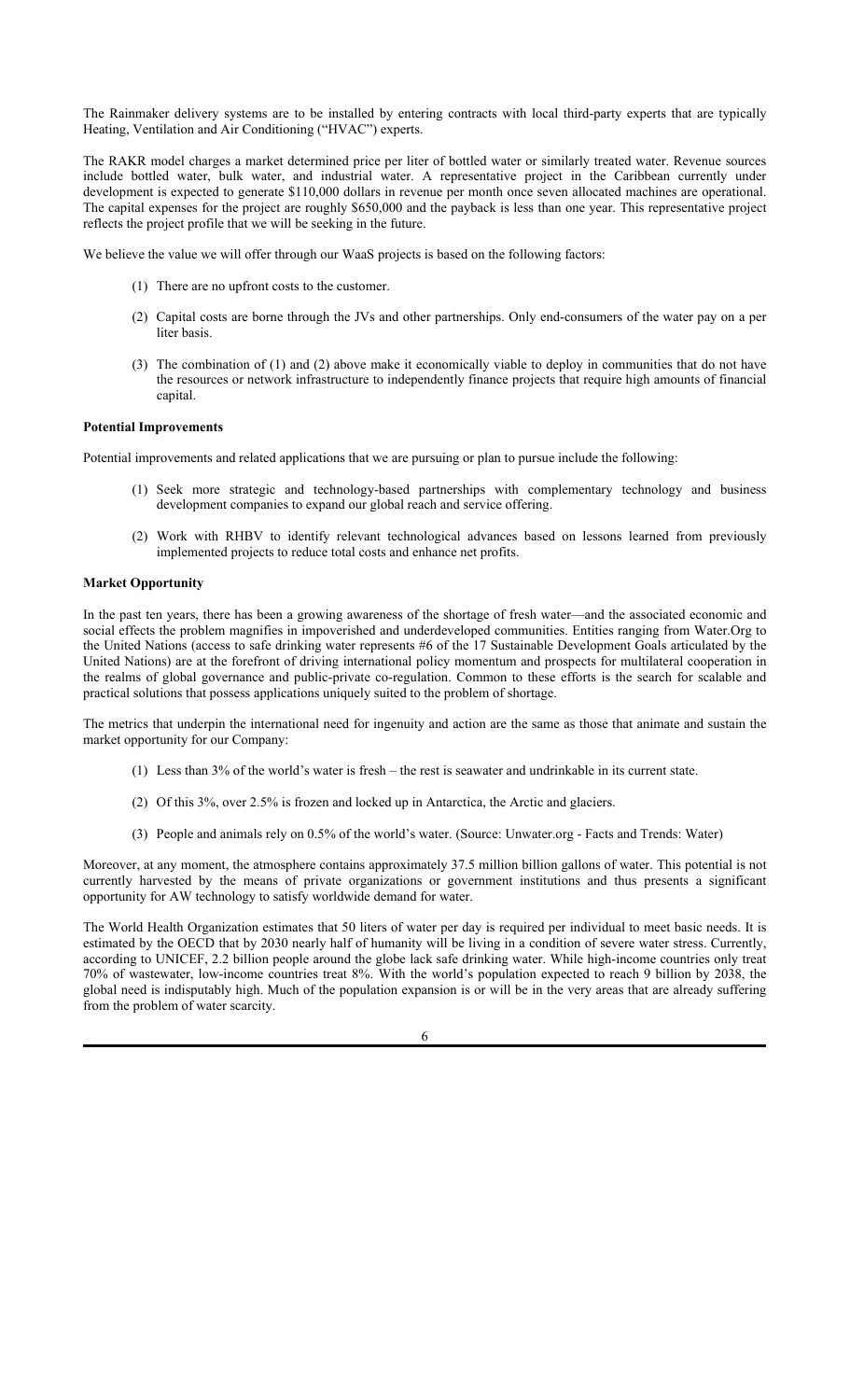The above analysis points to a global market for water that is extraordinarily immense. Today, the annual global water market for all purposes and uses is \$650 billion and is expected to expand to \$1 trillion by 2025. (Source: RobecoSAM Study (2015, June). Water: the market of the future). Applying RAKR's approach against the purposes and uses defined above, our solutions are tailored to meet roughly 70% of that global level of demand.

#### **Current Projects**

Representative existing projects reside within the Caribbean and specifically Turks and Caicos.

#### **Suppliers**

As stated previously, our principal supplier for the core technologies to be deployed is RHBV. RHBV in turn has built a global supply chain for its components. Should RHBV not supply the appropriate scale of technology required by a project, RAKR has identified multiple technologies of different sizes and types.

Supplemental technology (i.e., bottling, pre-post wastewater treatment, mineralization solutions, and renewable energy) – suppliers are global, abundant, and highly competitive so as to ensure the lowest cost per liter for any given WaaS project planned implemented by the Company.

## **Competition**

The Rainmaker WaaS-focused business model that will deliver potable water at the source of demand is uniquely positioned to address alternative competitive models. We believe that competitive models, while relevant and plausible alternatives, will not ultimately fully support the global level of demand for water at a reasonable price per liter. In virtue of our current affiliations, we believe we have a cost per liter competitive advantage. Accordingly, on a global basis, we do not believe competitive conditions will thwart our ability to produce long-term, corporate value or significantly diminish our financial results in the near term. However, other companies with sufficiently greater resources may develop competing products and have an advantage over us based on the relative size.

#### **Government Subsidies and Incentives**

While RAKR is not currently pursuing subsidies and incentives, we believe that over time such programs will be applicable to the Company, and we will pursue them in due course.

Over time, RAKR will seek subsidies and incentives through its deployment of WaaS in underserved countries and particular communities within countries. One example is First Nations in Canada where there is an ongoing and desperate shortage of safe drinkable and general-purpose water.

#### **Intellectual Property**

We have indirect access to considerable intellectual property assets as a consequence of our partial ownership of and various partnerships with RHBV. We believe that this allows us to maintain an edge in the competitive process from a technology and economic cost perspective.

## **Company Executive and Consulting Resources**

The direct Executives of RAKR are represented by Michael O'Connor, Director, Executive Chairman and CEO and Kelly White, VP of Finance. These resources are sourced through consulting agreements.

We have an extended sales force through our distribution partners. Currently we have distribution partners with global reach.

Legal services are provided by Sichenzia Ross Ference LLP since November 2017.

M&K CPAS PLLC has served as the Company's auditor since 2020.

## **Item 1A. Risk Factors**

Investing in our common stock involves risks. Each of these risks as well as other risks and uncertainties not presently known to us or that we currently deem immaterial could adversely affect our business, results of operations, cash flows and financial condition and cause the value of our common shares to decline, which may result in the loss of part or all of your investment.

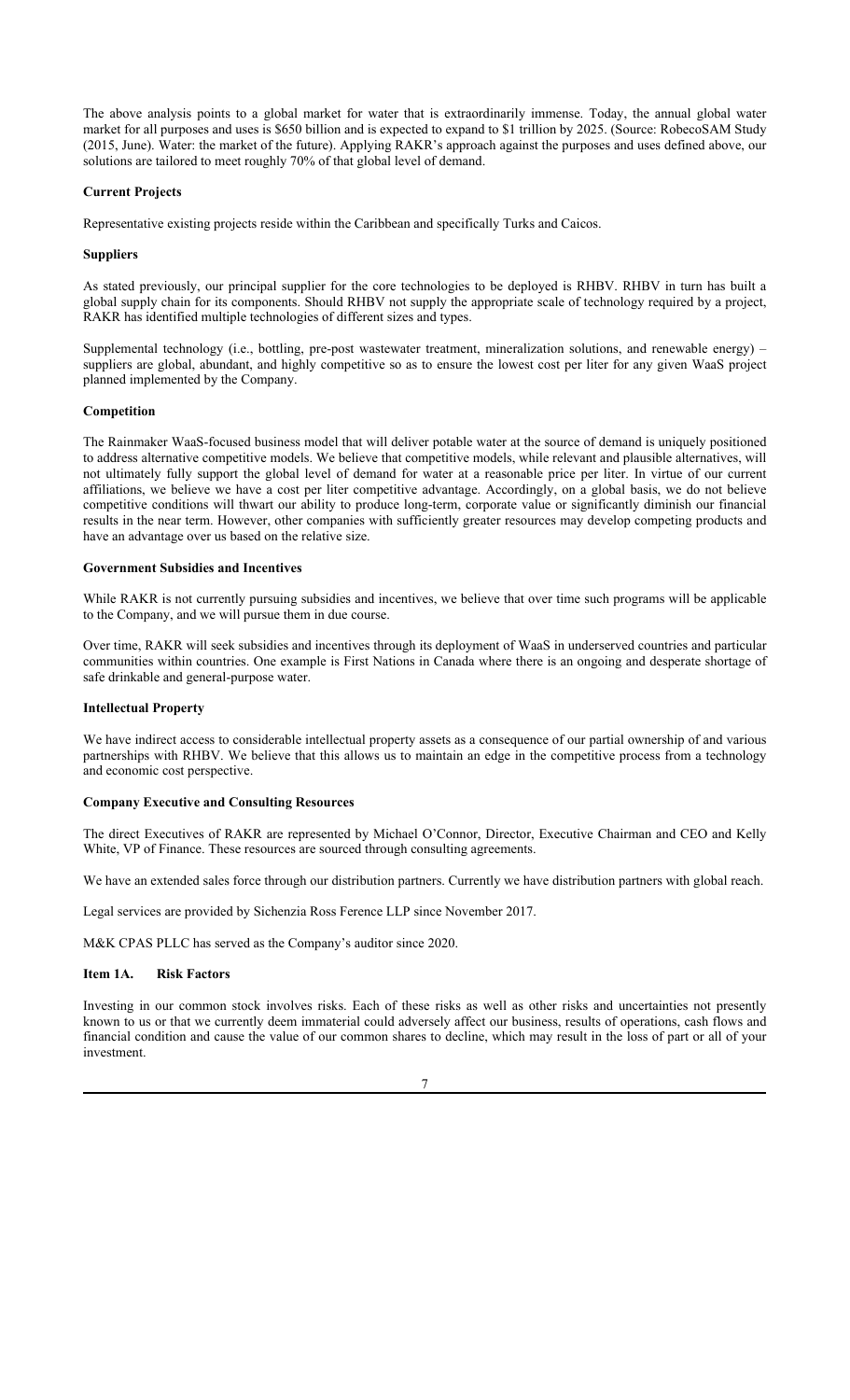#### **Risks Related to our Business**

## *RAKR has a limited commercial operating history, which makes the evaluation of its future business prospects difficult.*

The Company has only recently commercialized its business to deploy its WaaS service model using AW and WW technologies. Consequently, the Company has limited operating history and an unproven marketing and sales strategy. Our primary activities to date, prior to restructuring in Q1 2021, have been the research and development of intellectual property and technology assets and identifying prospective global clients that management believes would operationalize our WaaS delivery model. As such, we may not be able to achieve positive cash flows and our lack of operating history makes evaluation of our future business and investment prospects difficult. Moreover, the Company has generated only limited revenues to date. The Company's success is dependent upon the successful development and implementation of suitable water projects and establishing its water production technology capabilities in a variety of complex environmental crises worldwide. Any future success that we might achieve will depend upon various factors, including factors beyond our control that cannot be predicted at this time. These factors may include but are not limited to:

- weather conditions in the areas we serve;
- the economies of the countries in which we conduct business;
- our relationships with the governments, water utility, and/or companies we serve;
- water regulatory matters of the countries in which we conduct business;
- our ability to successfully enter new markets;
- changes in or increased levels of competition in the water sector; and
- the market price of and the uses for water in an international landscape.

## *Our independent registered public accounting firm has issued an unqualified opinion on our financial statements with a "going concern" paragraph.*

Our independent registered public accounting firm's opinion on our Fiscal 2021 financial statements has a "going concern" explanatory paragraph. Such an opinion may make parties reluctant to extend trade credit to us or raise capital and thereby make it more difficult for us to conduct our business operations. In addition, such an opinion from the independent registered public accounting firm may also make third parties reluctant to do business with us or to invest funds in our company, thereby raising difficulties for us in the conduct of our business.

## *Relatively new to commercialization, the Company is unable to predict future revenues which makes an evaluation of its business speculative.*

Because of the Company's current business focus, lack of operating history, the introduction of its new WaaS approach using technology with limited deployments, and early-stage marketing strategy, its ability to accurately forecast revenues is difficult. Future variables to the WaaS strategy are related to the market for water itself; the price of water in international markets; and the creation and maintenance of a significant and reliable customer base. To the extent we are unsuccessful in establishing our business strategy and generating revenues from our WaaS projects, we may be unable to appropriately adjust spending in a timely manner to compensate for any unexpected revenue shortfall or will have to reduce our operating expenses, causing us to forego potential revenue-generating activities, either of which could have a material adverse effect in our business, results of operations, and overall financial condition.

# *RAKR expects its operating expenses to increase in the future with no assurance that revenues will be sufficient to cover those expenses, which could delay or prevent RAKR from achieving profitability.*

As our business grows and expands, RAKR expects to have substantial planned capital expenditures in order to facilitate and maintain strategic distribution channels and key relationships. We expect our cost of revenues, business development, marketing, sales, operational, general, and administrative expenses to continue to increase. If revenues do not increase to correspond with these increased expenses or if outside capital is not secured, there may be a material adverse effect on our business, cash flow, and overall financial condition.

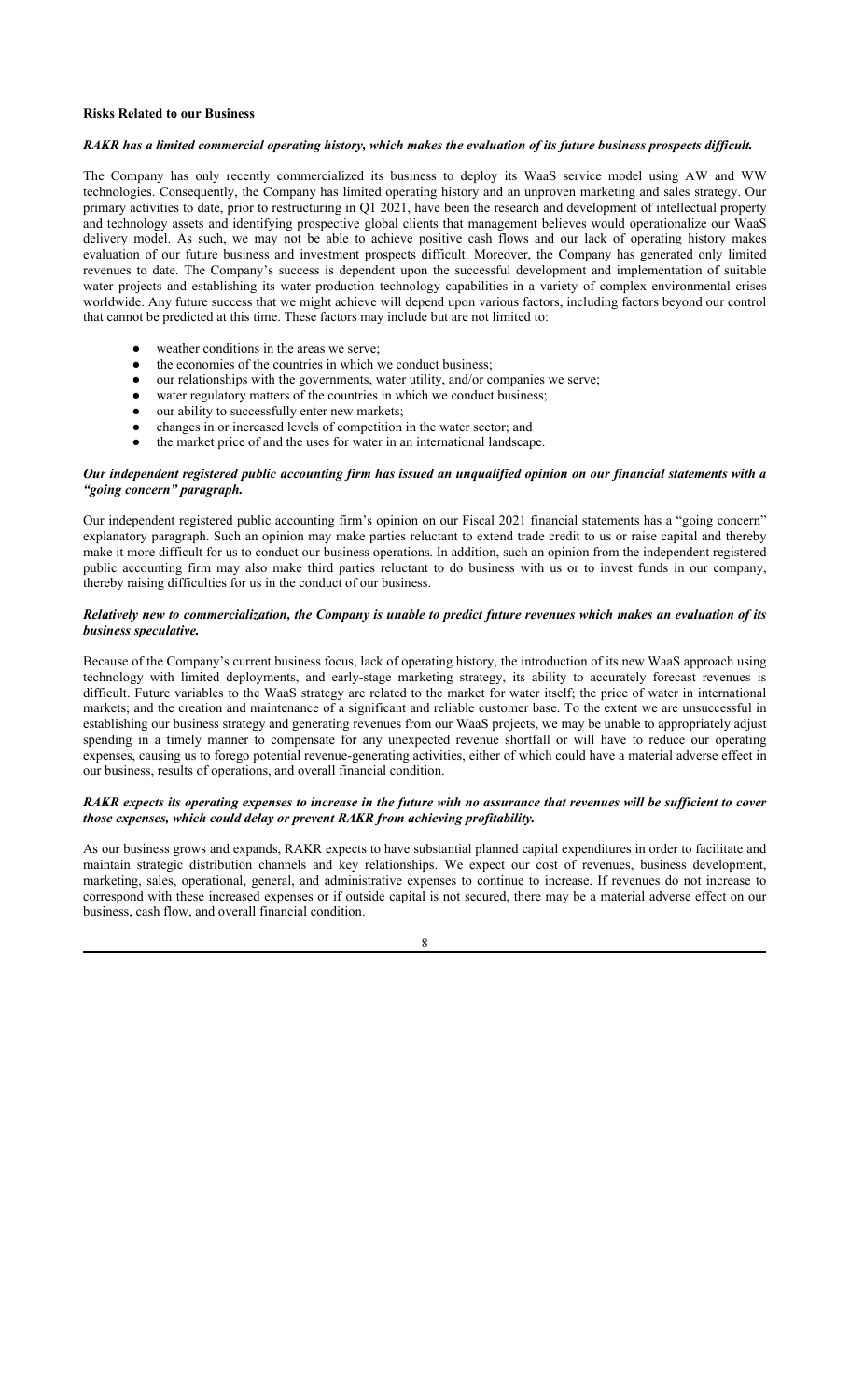If the Company fails to raise additional external capital to fund its business growth and project development, the Company's business could fail.

We anticipate the need for significant amounts of financial capital to meet our anticipated costs to satisfy other near-term cash requirements so as to commercially deliver our WaaS projects, and to finance the purchase of equipment and related (long-term) assets. The Company will attempt to raise such funds through the future issuance of stock or debt instruments in the capital markets. However, there is no assurance that we will be successful in raising sufficient additional capital, and there can be no assurance that external financing will be available to us. If adequate funds are unavailable or unavailable on acceptable terms, our ability to fund the Company's marketing and sales efforts, global projects, potential expenditures in relation to strategic opportunities, and possible corporate responses to existing or unexpected competitive pressures would be significantly limited. Such limitation could have a material adverse effect on our business and overall financial condition.

## *Raising funds through debt or equity financings in the future, would dilute the ownership of our existing stockholders and possibly subordinate certain rights to the rights of new investors or creditors.*

We expect to raise additional funds by engaging in equity and/or debt financing transactions if capital providers supply the desired amount of financial capital on the basis of terms we believe reasonable to provide for working capital needs, finance the acquisition of capital assets, and carry out business development efforts in the best interest of existing shareholders. Any sales of additional equity and/or convertible debt securities would result in dilution of the equity interests of our existing stockholders, which could be substantial. Additionally, if we issue shares of preferred stock or convertible debt to raise funds, the holders of those securities might be entitled to various preferential rights over the holders of our Common Stock, including repayment of their investment, and possibly additional amounts, before any payments could be made to holders of our Common Stock in connection with an acquisition of the Company. Incurring additional debt, if authorized, would create rights and preferences that would be senior to, or otherwise adversely affect, the rights and the value of our Common Stock and would have to be repaid from future cash flow before there would be any return to investors. Since 2017, no stock issuances have held such preferential rights.

## *Our business will depend on certain key RAKR personnel and suppliers, the loss of which would adversely affect our chances of financial success.*

The Company's success depends to a significant extent upon the continued service of its senior management, key executives and consultants. We do not have "key person" life insurance policies on any of our officers or other employees. The loss of the services of any key members of senior management, and other key personnel, or our inability to retain high quality subcontractors and/or suppliers would have a material adverse effect on our business and operating results.

#### *Management may be unable to implement our Business Strategy.*

The Company's business strategy is to commercialize our WaaS projects that management believes may have significant humanitarian and commercial application, thereby effecting corporate value for the benefit of equity holders. The Company's business strategy includes developing a global marketing and sales network, and there is no assurance that we will be able to successfully identify and/or develop commercial partners for our products. In addition, even if we identify and/or develop commercial partners, distributors, and/or JVs, the time and cost of developing these relationships or otherwise obtaining local permits and guidelines, may exceed our expectations, or, when developed, the amount of water available may fall significantly short of expectations, which may provide a lower return on investment or a loss to the Company.

## *We have a limited customer base and network of distribution partners.*

During the past year we have entered into various discussions with international partners, distributors, and agents that are prepared to deploy WaaS projects. Nonetheless, we have not yet established a significant customer base. While we believe our projects will have a significant impact on global water markets, and, as a result, reflect positively on the Company's performance, an inability to attract customers and/or an incapacity to deliver our projects in a timely and cost-effective manner would have an adverse effect on our potential revenues from and growth of our business.

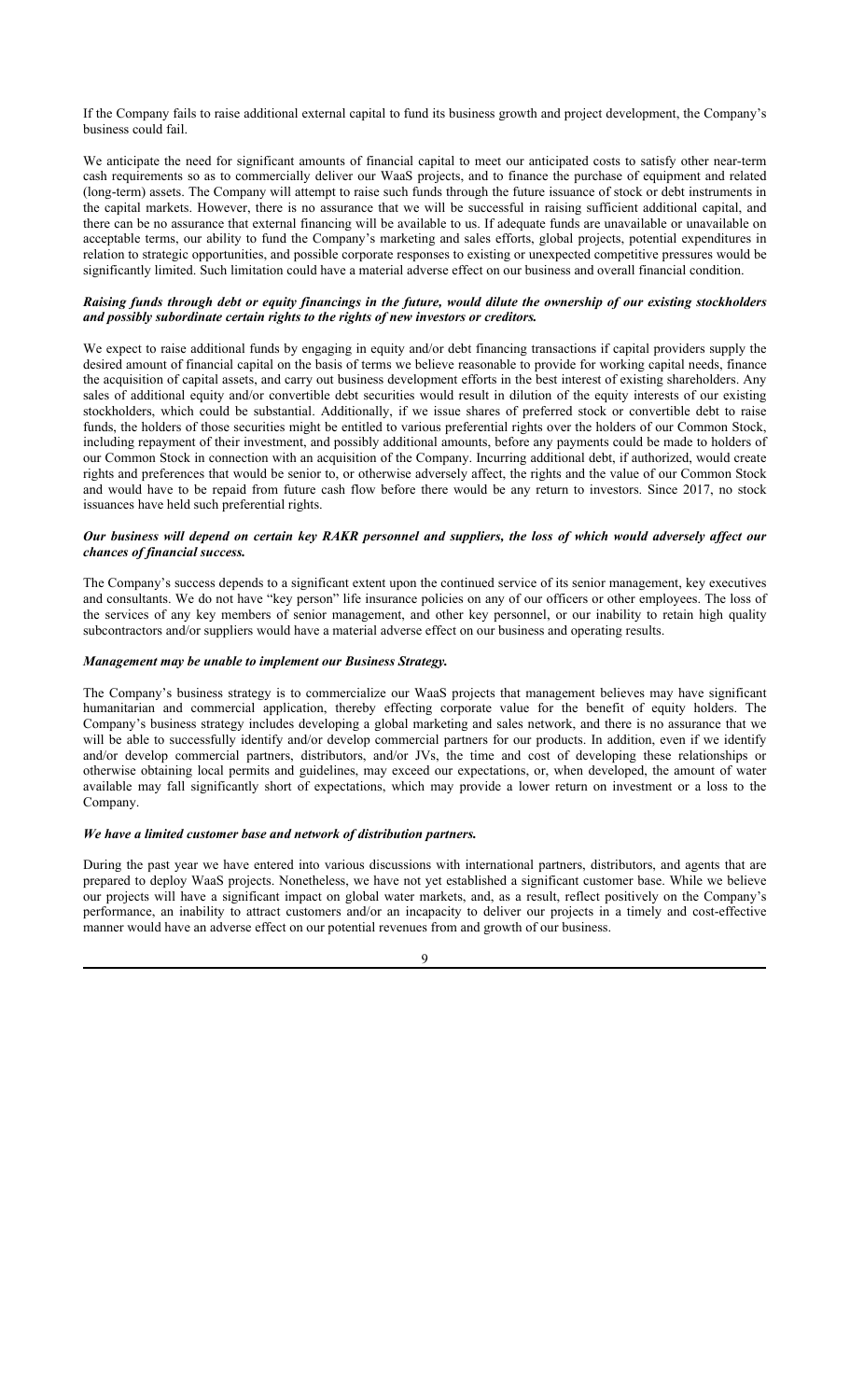#### *Water is a highly regulated industry.*

Water is subject to extensive regulation by country, state and municipal regulatory authorities. Federal and state statutes regulate quality standards, safety, handling procedures, and other environmental protection controls as well as the rights of end users. We will strive to verify that our water quality will comply with all known safety and environmental standards and regulations applicable to such countries in which we are conducting business. We have extensive in-house knowledge of World Health Organization water quality standards, and we will seek local partners who we believe are operating in bestefforts compliance with all safety and environmental standards and regulations applicable to delivering water to the end consumers. However, there can be no assurance that our compliance efforts could be challenged or that future changes in federal, state and/or municipal laws, regulations or interpretations thereof will not have a material adverse effect on our ability to establish and sustain operations or adversely affect the operations of our partners.

#### *The technology we decide to deploy in the delivery of WaaS projects may require certifications before being deployed in certain global territories.*

The technology we use to deploy our WaaS projects may require certain certifications before being implemented in certain international territories. For example, in the case of the United States our deployed technology must be certified by the United States Environmental Protection Agency, under the Safe Drinking Water Act ("SDWA") to meet certain standards in order to be certified for use in large government projects. While the RHBV technology expected to be deployed by the Company is certified in certain territories, there is no assurance as to if and/or when such certifications will be obtained in new territories we are expecting to enter and sell into. Supplemental technologies – bottling, mineralization and pre-post treatment — will be chosen only if they have already been certified.

#### *We are exposed to risks in connection with legal liability claims associated with water quality in the event that the water delivered results in injury or damage.*

If a consumer of our produced or purified water was ill affected from a health perspective by the water quality the Company could be exposed to legal liability. The Company in all cases will use every tool necessary and practically available to limit any such risk.

## *We face competition in our market space.*

The competition in the WaaS space using AW and WW technology is limited. WaaS is usually developed at much larger scale through municipalities. Until recently, smaller remote on-site solutions have not been cost-competitive compared to alternatives, but that has changed. At the present time, we are aware of other companies that produce AW and/or WW technologies. We will face competition, but, at this moment, we are confident that, as we deliver WaaS services, we will possess a competitive advantage. To the extent that future technological advance in the market results in pricing pressures, and the possibility that that will affect the Company's ability to increase its WaaS market share, we may face an adverse effect on our business, operating results, and overall financial condition. At such time, the Company will consider its technological options accordingly.

## *We will incur increased costs and may have difficulty attracting and retaining qualified directors and executive officers as a result of becoming a public company.*

RAKR has become a public "reporting company" with the US Securities and Exchange Commission ("SEC"). As a public reporting company, we will incur significant legal, accounting, reporting and other expenses not generally applicable to a private company. We also will incur costs associated with corporate governance requirements, including requirements under the Sarbanes-Oxley Act of 2002 as well as other rules implemented by the SEC. We expect these rules and regulations to increase our legal and financial compliance costs and to make some activities more time-consuming and costly. We also expect these rules and regulations to make it more difficult and more expensive for us to obtain director and officer liability insurance, and we may be required to accept reduced policy limits and coverage. As a result, we may experience difficulty attracting and retaining qualified individuals to serve on our board of directors or as executive officers.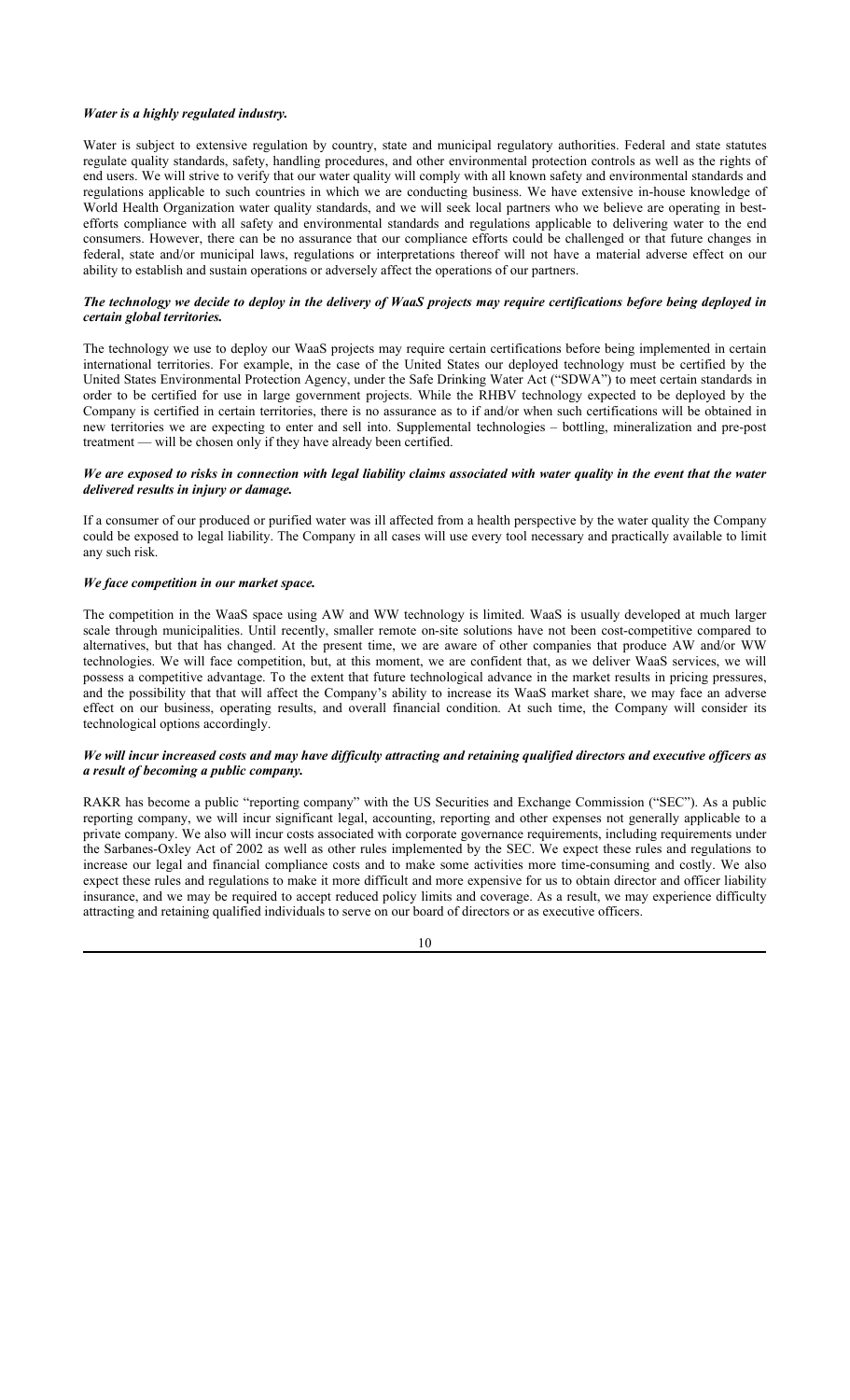## *A significant number of the Company's outstanding shares remain with resale restrictions however we have 74,011,927 (51.3%) shares in the public float.*

The shares of the Company's common stock issued in the 2017 were issued and designated as "restricted" or "control" shares as defined in Rule 144 under the Securities Act and are subject to resale restrictions. Consequently, these shares were not able to be freely sold at the time unless registered under the Securities Act of 1933 or sold pursuant to an available exemption under Rule 144. Approximately 74,011,927 shares of the Company's common stock, held by non-affiliate stockholders are eligible for resale pursuant to Rule 144 without resale restrictions. This represents approximately 51.3% of the total issued and outstanding shares of stock. While this remains a risk factor the number of shareholders and the percent of tradeable shares suggest a functioning market for the Company's shares.

## *Inadequate market liquidity may make it difficult to sell our stock.*

There is currently a public market for our common stock with volumes that have been variable over time, and we can give no assurance that there will always be a market with substantial liquidity, nor can we give assurance that the market for our stock will develop sufficiently to create significant market liquidity and/or stable market prices in the future. A stockholder may find it difficult or impossible to sell shares of our common stock in the public market because of the limited number of potential buyers at any time and/or because of fluctuations in our market price. In addition, the shares of our common stock are not eligible as a margin security, and lending institutions may not accept our common stock as collateral for a loan.

## *We do not anticipate paying any dividends in the foreseeable future, which may reduce the return on your investment in our common stock.*

To date, the Company has not paid any cash dividends on its common stock and does not anticipate paying any such dividends in the foreseeable future. Payment of future dividends will depend on earnings and our capital requirements and our debt facilities and other factors considered appropriate by our Executive Officers and Directors. There is no assurance that we will, at any time, generate sufficient profits or surplus cash that would be available for distribution as a dividend to the holders of our common stock. Our current plans are to use any profits that we may generate to fund our ongoing marketing, sales, and operations. Therefore, any return on your investment would be derived from an increase in the price of our stock, which may or may not occur.

## *There is an active but variable trading market for our common stock making our stock vulnerable to significant price and volume fluctuations.*

There is currently an active trading market for our common stock, which is quoted and traded on the OTCQB. The OTC is not a listing service or exchange but is instead a dealer quotation service for subscribing members. Consequently, the market for our common stock will depend to a certain extent on the number of market makers trading in our stock. The market price of our common stock may be significantly affected by factors such as actual or anticipated fluctuations in our operating results, the activities of our market makers, general market conditions, and other factors. In addition, stock markets have from time-to-time experienced significant price and volume fluctuations that have particularly affected the market prices of the shares of development stage companies such as Rainmaker, which may adversely affect the market price of our common stock in a material manner.

In addition, the financial markets have experienced price and volume fluctuations from time to time in the recent past. The market prices of securities in the water industry have been relatively stable compared to other sectors. The sale or attempted sale of a large amount of common stock into the market may also have a significant impact on the trading price of our common stock. Many of these factors are beyond our control and may decrease the market price of our common stock, regardless of our operating performance.

## **Item 1B. Unresolved Staff Comments**

Not applicable to smaller companies.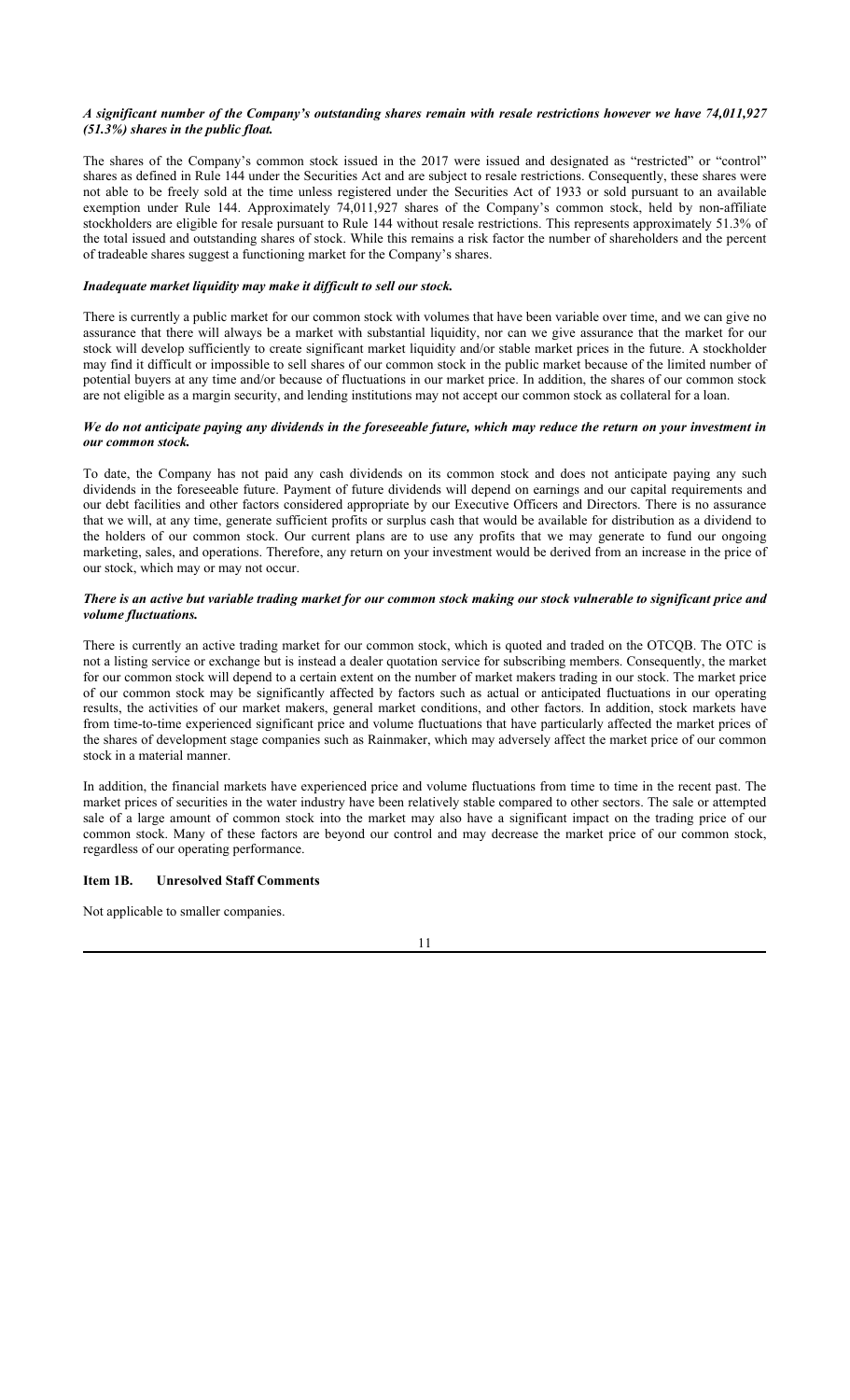#### **Item 2. Properties**

The Company maintains its corporate offices at 271 Brock Street, Peterborough, Ontario Canada K9H 2P8 and its main corporate telephone number is (877) 334-3820. At this point, given the nature of Covid restrictions Rainmaker reserves the right to use the facility as needed. In the previous two quarters we have operated from home offices.

# **Item 3. Legal Proceedings**

We know of no material, existing or pending legal proceedings against our company, nor are we involved as a plaintiff in any material proceeding or pending litigation. There are no proceedings in which any of our directors, officers or affiliates, or any registered beneficial shareholder, is an adverse party or has a material interest adverse to our interest.

#### **Item 4. Mine Safety Disclosures**

Not applicable to smaller companies.

## **PART II**

# **Item 5. Market for Registrant's Common Equity, Related Stockholder Matters and Issuer Purchases of Equity Securities**

## **(a) Market Information**

Our common stock is quoted on the OTCQB under the symbol "RAKR". The high and low bid prices of our common stock for the periods indicated below are as follows:

|                                        | <b>OTCOB</b> |        |          |        |
|----------------------------------------|--------------|--------|----------|--------|
| <b>Quarter Ended</b>                   |              | High*  |          | $Low*$ |
| December 31, 2021                      |              | 0.0483 |          | 0.0149 |
| September 30, 2021                     |              | 0.07   |          | 0.0323 |
| June 30, 2021                          | \$           | 0.089  | S        | 0.0331 |
| March 31, 2021                         |              | 0.128  |          | 0.0551 |
| December 31, 2020                      | S            | 0.135  | <b>S</b> | 0.071  |
| September 30, 2020                     |              | 0.7411 |          | 0.1202 |
| June 30, 2020                          |              | 0.20   | S        | 0.125  |
| March 31, 2020                         | S            | 0.4851 | S        | 0.091  |
| *Source: yahoo!finance Historical Data |              |        |          |        |

Quotations reflect inter dealer prices, without retail mark up, markdown or commissions and may not represent actual transactions.

#### **(b) Holders**

The number of holders of record of RAKR common stock at the time of filing was approximately 4,326. Many of our shares of common stock are held by brokers and other institutions on behalf of stockholders, so we are unable to estimate the number stockholders represented by the record holders.

The transfer agent for RAKR common stock is Pacific Stock Transfer, 6725 Via Austi Pkwy, Suite 300 Las Vegas, NV 89119.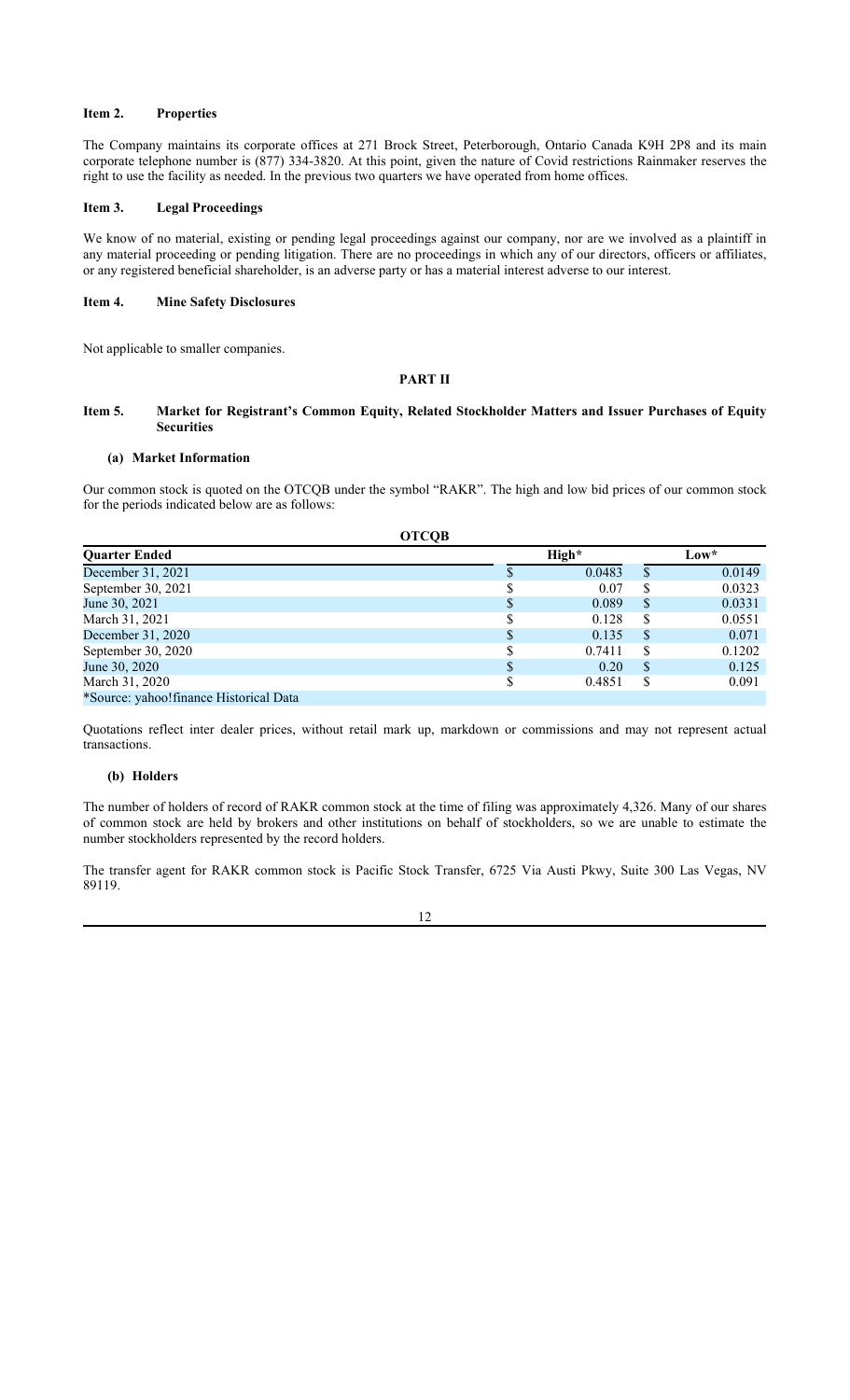## **(c) Dividends**

The Company has not paid any cash dividends to date and does not anticipate or contemplate paying dividends in the foreseeable future. It is the present intention of management to utilize all available funds for the development of the business.

#### **(d) Securities Authorized for Issuance Under Equity Compensation Plans**

Commencing July 3, 2017 through year ending 2020, in fulfillment of conditions contained in the 2017 share exchange agreement and other contracts, the Board authorized a number of options to executives, consultants and other third parties that have since been cancelled.

On January 22, 2020, the Company entered into a three-year consulting agreement with a third party for consulting and business development services. The contract included warrants of which 25,000,000 remain in effect exercisable at \$0.20 and expire January 21, 2023.

On January 21, 2020, the Company entered into a three-year consulting agreement with a company controlled by its new CEO. The contract included 3,600,000 warrants with an exercise price of \$0.20 vesting in equal amounts commencing the effective date of the contract. On December 31, 2020, this contract was terminated. The warrants vested immediately, and the exercise price was amended to \$0.10. As well, the Company granted an additional 500,000 warrants which vested immediately at an exercise price is \$0.10. All expire December 31, 2025.

On October 1, 2020, the Company entered into a consulting agreement with an Advisor which granted warrants in full compensation for services. It included 13,500,000 warrants at an exercise price of \$0.30 expiring October 1, 2023 and of 15,000,000 warrants at an exercise price of \$0.15 expiring October 1, 2025.

On April 1, 2021, the Company granted 4,100,000 options as part of an amendment to an Executive Consultant's contract; 125,000 options vest per month commencing April 1, 2021 with a term of 5 years and exercisable at a price of \$0.10 per Share.

On December 21, 2021, the Company granted 500,000 options to each of the two new Directors; for each, 100,000 options vested immediately and the balance vests over the remaining term of their appointment; each with a term of 5 years and exercisable at \$0.10 per share or with a 20% discount to market based on a 30-day VWAP if it falls below \$0.10, not to go below \$0.07.

# **Item 6. Selected Financial Data**

Not applicable.

## **Item 7. Management's Discussion and Analysis of Financial Condition and Results of Operations**

The following discussion and analysis contain forward-looking statements about our plans and expectations of what may happen in the future. Forward-looking statements are based on a number of assumptions and estimates that are inherently subject to significant risks and uncertainties, and our results could differ materially from the results indicated by our forwardlooking statements as a result of many known or unknown factors, including, but not limited to, those factors discussed in Item 1A. "Risk Factors" in our on Form 10-12GA below in Part II Item 1A. "Risk Factors" of this Form 10-K and in the "Cautionary Note Regarding Forward-Looking Statements" set forth at the beginning of this report.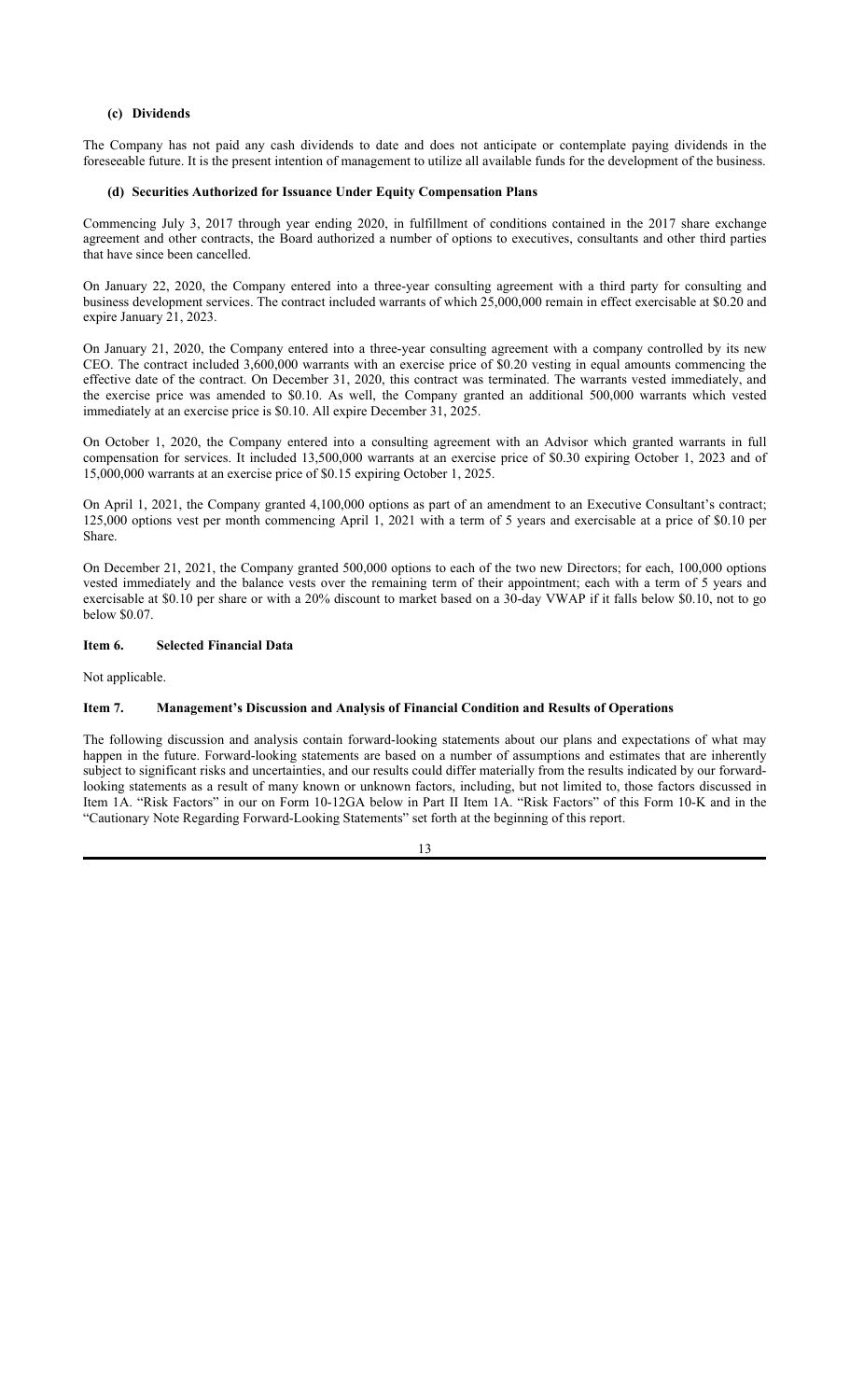You should read the following discussion and analysis in conjunction with the audited financial statements, and the related footnotes thereto, appearing elsewhere in this Form 10-K, and in conjunction with management's discussion and analysis and the audited financial statements included in our Form 10-12GA. In addition, we intend to use our media and investor section on our website (www.rainmakerww.com/category/investor-updates/), SEC filings and press releases to communicate with the public about Rainmaker, its services and other issues.

## **Overview**

Rainmaker Worldwide Inc. ("RAKR", the "Company", "we", "us" or "our") is a Nevada corporation originally formed on February 27, 1998. The corporation became RAKR on July 3, 2017 in a reverse merger. We are currently developing Wateras-a-Service ("WaaS") projects in various locations around the globe. We are implementing these projects using proprietary technology of our former subsidiary based in the Netherlands, Rainmaker Holland B.V. ("RHBV"). The Company retains a 12% ownership stake in RHBV. RAKR retains access to the technology based on a cost-plus formula, which was negotiated in an exclusive WaaS Distribution Agreement with RHBV.

Rainmaker Worldwide Inc. (Ontario) ("RWI"), an Ontario Corporation, was formed in Peterborough, Ontario, Canada on July 21, 2014, under the Ontario Business Corporations Act to finance and commercialize patented technology and to consolidate the assets, intellectual property, and executive management expertise of Dutch Rainmaker B.V. ("DRM"). RWI is a wholly owned subsidiary of the Company. DRM was originally started by Piet Oosterling as a technology company focused on delivering decentralized water solutions to water scarce regions in the world. In his lifetime, Mr. Oosterling wrote and commercialized over 400 patents. His wealth of knowledge and expertise continues to inspire and guide the Company's executive management team and policy, our distribution partners, and RHBV.

On July 3, 2017, RWI shareholders completed a share exchange with the Company (the "Merger") pursuant to a share exchange agreement dated June 28, 2017 (the "Share Exchange Agreement") among the Company, RWI and RWI's 45 shareholders at the time. Upon completion of the Merger, and in accordance with the terms and provisions of the Share Exchange Agreement, the Company acquired an aggregate of 9,029,562 common shares of stock in the capital of RWI from the RWI Shareholders (being all the issued and outstanding shares of RWI) in exchange for an aggregate of 66,818,759 restricted shares of the Company's common stock, or 7.4 shares for each share of RWI. Therefore, RWI became a wholly owned subsidiary of the Company effective July 3, 2017. The Company's former name, Gold and Silver Mining of Nevada, Inc. ("CJT") was changed on April 24, 2017, in expectation of and conditional upon completion of the Merger. The Merger was accounted for as a reverse acquisition with RWI considered the accounting acquirer since the former RWI shareholders remained in control of the combined entity after the consummation of the transaction. As part of the Merger, net liabilities of \$235,495 were recognized on the Company's balance sheet. As a result of the Merger, the Company traded on the OTC Pink, but as of March 17, 2022 the Company now trades on the OTCQB continuing to trade under the symbol, RAKR.

On July 15, 2020, Sphere 3D Corp. (NASDAQ: ANY) announced that it entered into a definitive merger agreement pursuant to which it would have acquired all the outstanding securities of Rainmaker Worldwide Inc. Upon closing, Sphere 3D's name would have changed to Rainmaker Worldwide Inc., and its business model would focus on WaaS. Rainmaker management would have assumed operational leadership of the combined entity. The transaction was subject to completion of an equity financing, or series of financings, for a minimum of US\$15 million at a share price to be mutually agreed prior to closing and such other customary regulatory and shareholder approvals, including the approval of NASDAQ. Closing was originally expected to occur prior to December 31, 2020, but was subject to extension to February 28, 2021, under certain circumstances if mutually agreed by the parties. As part of this process, Sphere 3D agreed to advance US\$1.85 million to Rainmaker by way of a secured convertible note for Rainmaker to sustain multiple growth initiatives. The funds were used to fulfill recent contracts and expand its equipment production capacity. This note remains payable and is presented in RAKR's financial statements. Due to various transactional and regulatory complications the agreement was ultimately terminated on February 12, 2021 and was subsequently announced publicly.

As a result of the incomplete Sphere 3D transaction, on March 31, 2021, the Company, including RWI, entered a business agreement with RHBV, DRM and Wind en Water Technologie Holding B.V. ("WWT"). These companies were considered related parties on that date by virtue of stock ownership exceeding 10%. The parties agreed to an exchange of contractual obligations, debt owed, and shares of common stock in full settlement of all obligations among the parties. The resultant Financial Statements, in accordance with ASC 205-20-45-1E, reflect the impact of these exchanges to the Company. The Company and RHBV decided to restructure in order to optimize business operations and broaden access to the capital markets. The Company and RHBV, as mutual shareholders in each other's company, continue to pursue the mission and objective of providing low-cost water to communities and commercial entities in need of water solutions.

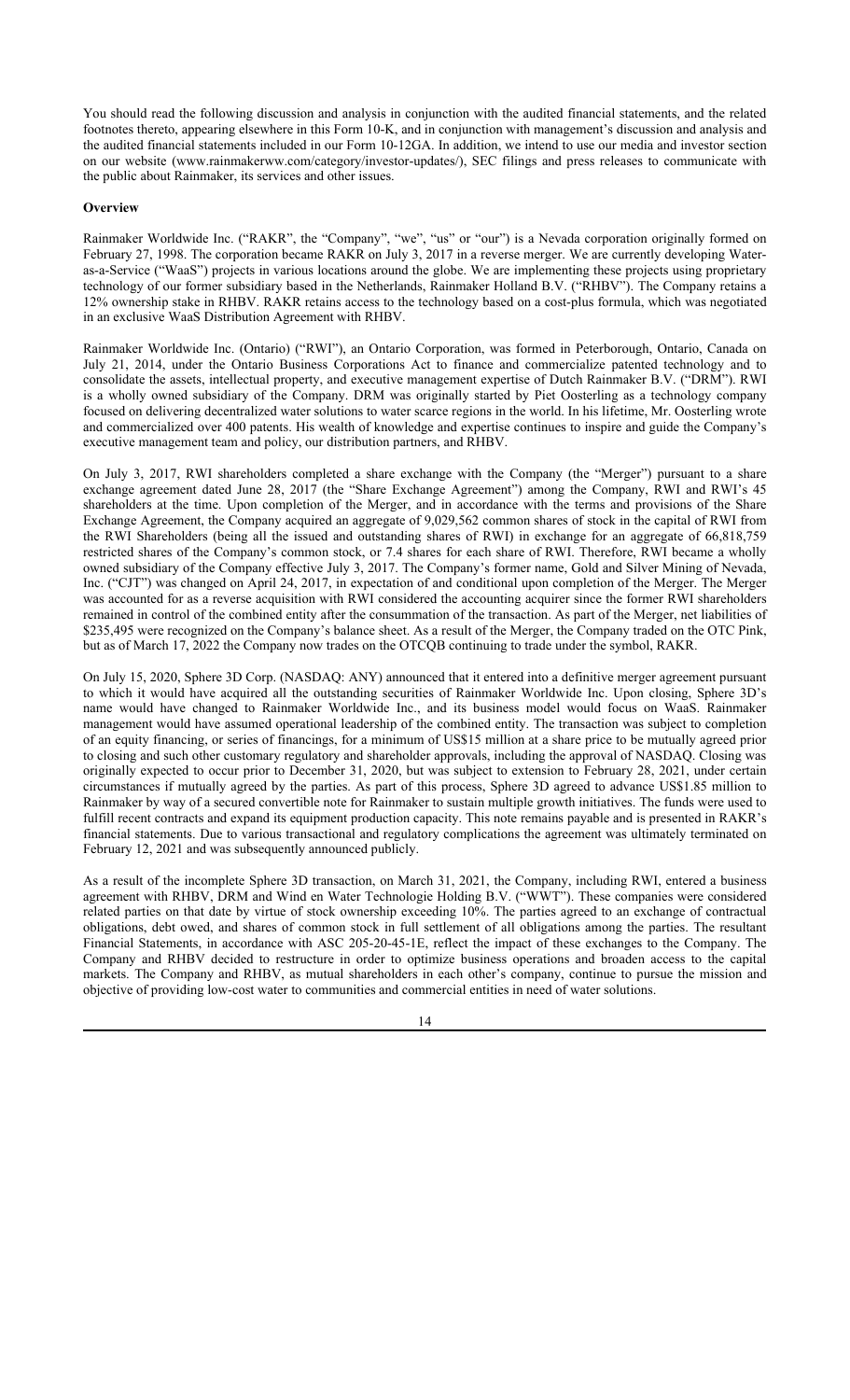The Company operates out of its head office based in Peterborough, Ontario, Canada. In support of its WaaS project implementation strategy, the Company will utilize two main types of energy-efficient, fresh water-producing/purification technologies: (1) Air-to-Water ("AW"), which harvests fresh water from humidity and heat in the atmosphere, and (2) Water-to-Water ("WW"), which transforms seawater or polluted water into drinking water. The technologies can be wind driven, solar based, or can use conventional power sources, such as grid or generator. It is deployable anywhere and leaves no carbon trace if renewable resources are deployed.

The Company's current and ongoing focus is to deliver WaaS, i.e., selling water directly to the customer on a per liter basis, using the two Rainmaker technologies discussed above or other complementary technologies acquired or licensed by the Company. This focus shall be administered by forming local joint venture partnerships ("JV") where demand exists with profitable pricing scenarios. The JVs will in turn own the water delivery system and related equipment. In most if not all cases, RAKR expects to have ownership stakes in JVs. Ownership percentages will typically be determined by the relative contribution of the stakeholders.

The Company has concurrently planned various WaaS projects in Turks and Caicos and other Caribbean countries. Moreover, although there can be no assurance, our business development activities are expected to yield more commercial contracts in 2022. The implementation dates have continuously shifted due to logistical and supply chain issues related to Covid-19. Principally, WaaS involves the selling of produced (AW) or purified water (WW) on a per liter basis either in a bottle for drinking or in bulk for industrial and commercial services. This commercial activity requires the Company to deliver operational, maintenance, marketing and sales expertise in combination with local partners in most dealings. Usually, projects often require working with complementary technology for post treatment of water and mineralization in tandem with bottling plants and renewable energy businesses. Additional commercial activities include but are not limited to the integration of the foregoing technologies and post implementation operation and maintenance-based functions.

In the Caribbean, locations have been identified and operating plans defined. We have an AW machine being tested in the Netherlands and expect delivery by Q3 2022. Specifically, locations have been identified and operating plans defined for Turks and Caicos.

The Company has generated limited revenue up until the present time, and its operations for the past three years have been typically focused on business development, market research, technology research and development activities. The Company, on a consolidated basis, had total assets of \$2,558,279, as of December 31, 2020. As of December 31, 2021, net assets were \$344,341, reflecting the impact of restructuring in connection with the previously held RHBV. The ultimate effect of the restructuring has eliminated \$2,958,497 in debt, which we believe will aid us in facilitating the future expected financing needs of the Company. Furthermore, 20,238,606 shares of common stock were returned to the corporate treasury in exchange for the cancelation of royalty agreements and all obligations therein.

At present, the Company executes consulting agreements with experienced executive personnel and senior advisors. Sales are heavily driven by independent distributors and project developers. The Company had no revenue for the years ending December 31, 2021 and 2020 and had net losses of \$2,725,465 and \$22,645,796 for the years ended December 31, 2021 and 2020, respectively. A large proportion of the 2021 losses relate to uncustomary expenses associated with the restructuring (\$467,118 amortization of debt discount and non-recurring consultancy expenses of \$587,500) as well as losses from equity investments (\$112,000) and write-down of inventory (\$219,701)). The losses associated with discontinued operations (\$333,733) are not expected to reoccur in future years. The total of these expense categories is \$1,720,052 or 63.1%. of the net loss. The Company has suffered recurring losses from operations, negative cash flows from operating activities and has limited resources or revenues to cover its operating costs. The Company's auditor's report for 2021 stated that there was substantial doubt about the Company's ability to continue as a going concern.

# **Impact of COVID-19**

On March 11, 2020, the World Health Organization categorized COVID-19 as a pandemic.

As a global corporation the economic effects within the Company's environment have been substantial. In global markets, disruptions in supply chains and increases in related costs have had a real impact on our ability to deliver WaaS projects. Measures being introduced at various levels of government to curtail the spread of the virus (such as travel restrictions, closures of non-essential municipal and private operations, imposition of quarantines and social distancing) have had a material impact on the Company's operations. The extent of the impact of this outbreak and related containment measures on the Company's operations cannot be reliably estimated at this time but at the same time the impact has been significant since the declaration of the pandemic two years ago. For the Company, it is particularly disruptive because of limitations on our business development and engineering experts to travel and implement projects. As global operations open, we expect that we will begin to track according to the original business plan.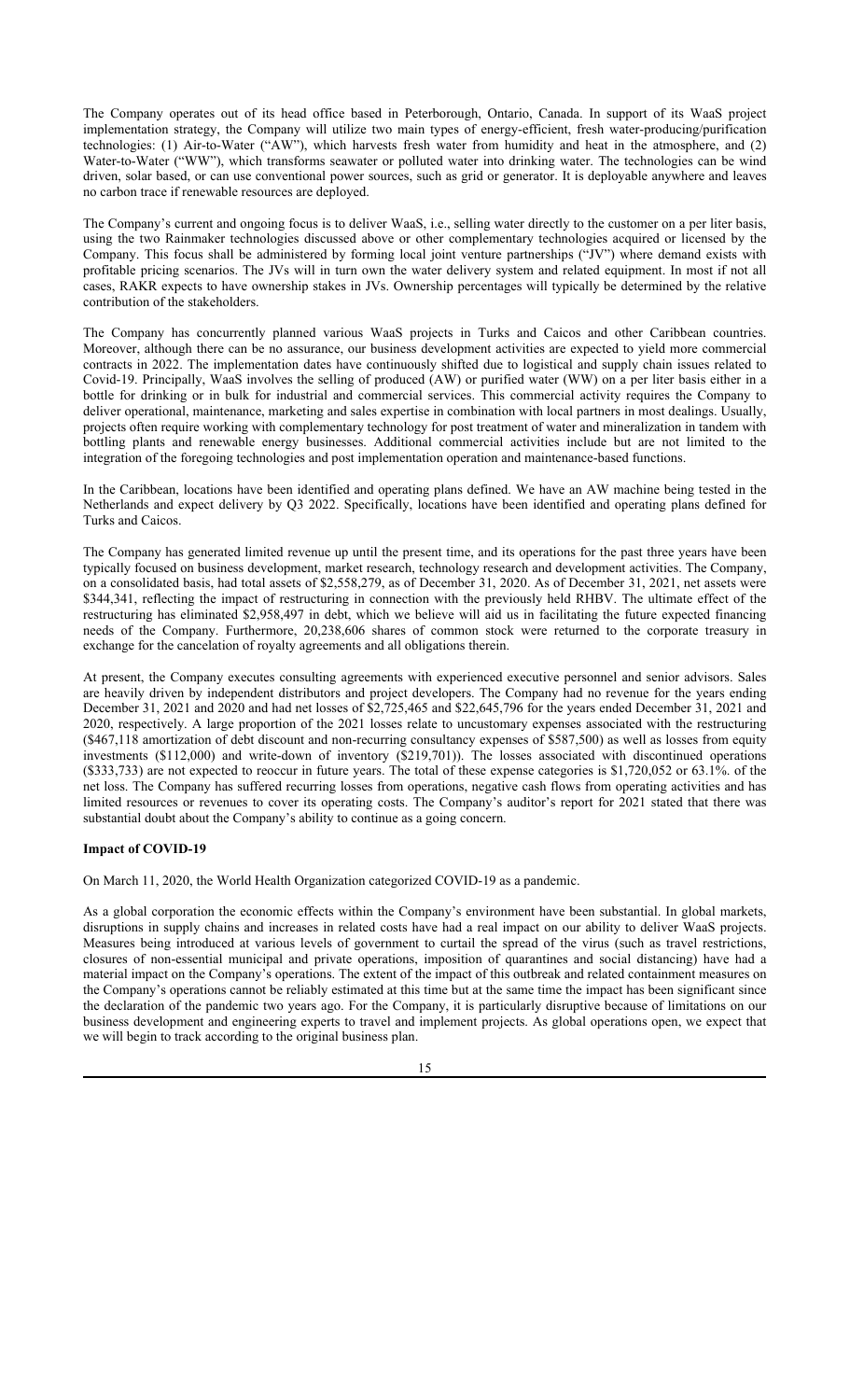#### **Products and Services**

#### **Overview**

Across the world, fresh water is unevenly distributed. Many regions are desperately under-served, including North Africa, the Middle East, India, Mexico, large portions of South America, and various island geographies.

Fundamentally, the WaaS solutions are based on deploying technology with the following attributes to ensure low-cost delivery and Company profitability:

- Versatile
- $\bullet$  Scalable & Cost-effective
- Environmentally & Socially Sustainable
- Applying Proprietary Technology through partners and affiliates

Air-to-Water (AW) – Harvests fresh water from airborne humidity by using advanced heating and cooling technologies

Water-to-Water (WW) – Transforms contaminated water (saltwater, sewage, polluted) into safe, clean water by using an environmentally sustainable process called Multi-Effect Membrane Distillation.

The operating efficiency of these technologies allows us to provide customers with clean water at a price that is highly competitive relative to traditional alternatives. We substantially out-perform peer competitors because we can deploy remotely where the water is consumed where the water is consumed and using up to 50% less power than those same competitors. The compact and scalable systems for AW and WW enable decentralized deployment, in which water is distributed directly to the consumption site with no expensive piping or truck transport. AW and WW are both cost-effective technology solutions and can be powered by solar, wind, or grid electricity, or a combination of power sources. They can produce roughly 5,000 to 150,000 liters of water per unit, per day, depending on the local conditions and the type of unit deployed.

#### **Cost Information**

With the core focus on WaaS delivered on a per liter basis, the relevant Cost Information is the cost per liter of alternative suppliers. Currently in remote locations, the principal source of supply is bottled water. Accordingly, our solutions are optimally profitable when we compete head-to-head with bottled water that is transported or bulk water that is transported by truck to local communities. In most remote communities where this water is imported, the minimum cost per liter is US\$0.30 reaching as high as US\$2.00, according to our market research. The Company's fully amortized cost of water per liter through our distributed WaaS model and distribution agreement with RHBV, bottling, operating and maintenance, distribution and other costs allows us to compete profitably to generate corporate value beneficial to our shareholders. The market for distilled water supported in part by WW-based technology, which is essential to more specialized industrial or commercial activities, is expected to increase margins significantly.

## **Regulatory Information**

The global nature of our approach means that regulatory conditions vary by jurisdiction. We believe that the ultimate test of profitability in this complex, cross-jurisdictional environment will be the quality of the water that is bottled and tested. The Company seeks to adhere to World Health Organization standards for clean water using the technologies that are authorized in a particular sovereign jurisdiction.

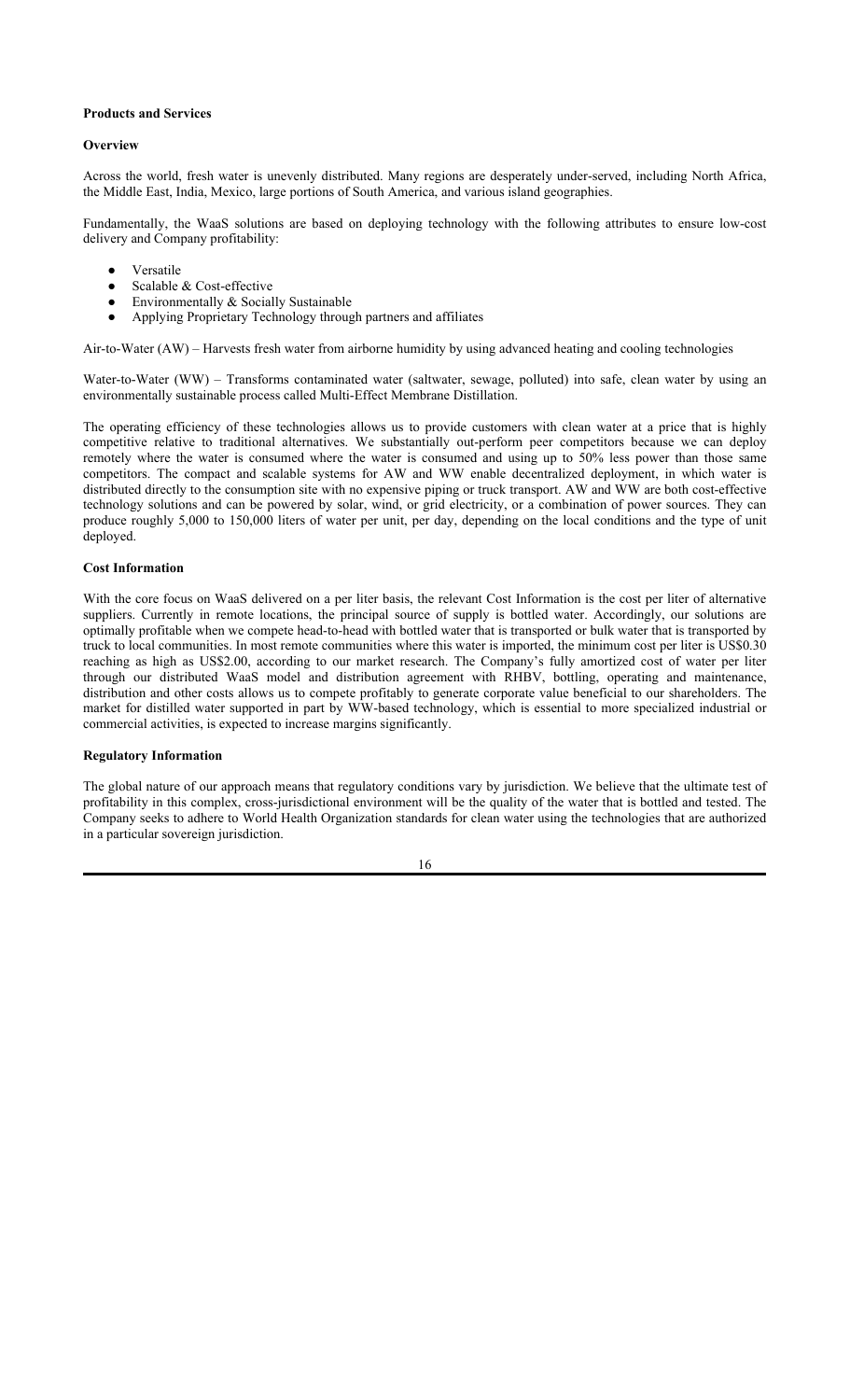#### **WaaS Recurring Revenue Model**

The RAKR business model begins with the identification of a trusted local partner. The next step is to enter into JV structures, which maximize value to all stakeholder-parties.

The Rainmaker delivery systems are to be installed by entering into contracts with local third-party experts that are typically Heating, Ventilation and Air Conditioning ("HVAC") experts.

The RAKR model charges a market determined price per liter of bottled water or similarly treated water. Revenue sources include bottled water, bulk water, and industrial water. A representative project in the Caribbean currently under development is expected to generate \$110,000 dollars in revenue per month once seven allocated machines are operational. The capital expenses for the project are roughly \$650,000 and the payback is less than one year. This representative project reflects the project profile that we will be seeking in the future.

We believe the value we will offer through our WaaS projects is based on the following factors:

- (1) There are no upfront costs to the customer.
- (2) Capital costs are borne through the JVs and other partnerships. Only end-consumers of the water pay on a per liter basis.
- (3) The combination of (1) and (2) above make it economically viable to deploy in communities that do not have the resources or network infrastructure to independently finance projects that require high amounts of financial capital.

#### **Potential Improvements**

Potential improvements and related applications that we are pursuing or plan to pursue include the following:

- (1) Seek more strategic and technology-based partnerships with complementary technology and business development companies to expand our global reach and service offering.
- (2) Work with RHBV to identify relevant technological advances based on lessons learned from previously implemented projects to reduce total costs and enhance net profits.

## **Market Opportunity**

In the past ten years, there has been a growing awareness of the shortage of fresh water—and the associated economic and social effects the problem magnifies in impoverished and underdeveloped communities. Entities ranging from Water.Org to the United Nations (access to safe drinking water represents #6 of the 17 Sustainable Development Goals articulated by the United Nations) are at the forefront of driving international policy momentum and prospects for multilateral cooperation in the realms of global governance and public-private co-regulation. Common to these efforts is the search for scalable and practical solutions that possess applications uniquely suited to the problem of shortage.

The metrics that underpin the international need for ingenuity and action are the same as those that animate and sustain the market opportunity for our Company:

- (1) Less than 3% of the world's water is fresh the rest is seawater and undrinkable in its current state.
- (2) Of this 3%, over 2.5% is frozen and locked up in Antarctica, the Arctic and glaciers.
- (3) People and animals rely on 0.5% of the world's water. (Source: Unwater.org Facts and Trends: Water)

Moreover, at any moment, the atmosphere contains approximately 37.5 million billion gallons of water. This potential is not currently harvested by the means of private organizations or government institutions and thus presents a significant opportunity for AW technology to satisfy worldwide demand for water.

The World Health Organization estimates that 50 liters of water per day is required per individual to meet basic needs. It is estimated by the OECD that by 2030 nearly half of humanity will be living in a condition of severe water stress. Currently, according to UNICEF, 2.2 billion people around the globe lack safe drinking water. While high-income countries only treat 70% of wastewater, low-income countries treat 8%. With the world's population expected to reach 9 billion by 2038, the global need is indisputably high. Much of the population expansion is or will be in the very areas that are already suffering from the problem of water scarcity.

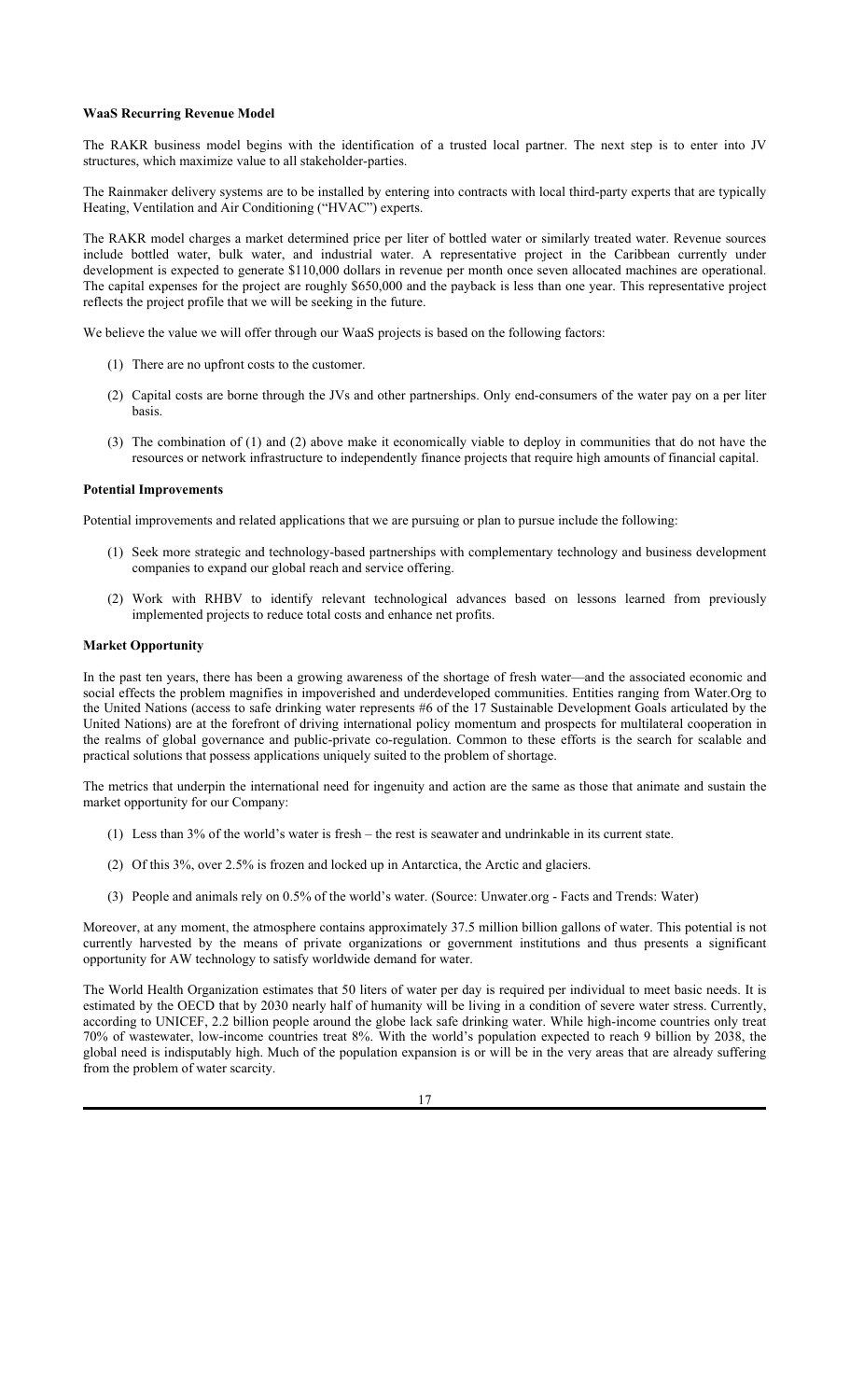The above analysis points to a global market for water that is extraordinarily immense. Today, the annual global water market for all purposes and uses is \$650 billion and is expected to expand to \$1 trillion by 2025. (Source: RobecoSAM Study (2015, June). Water: the market of the future). Applying RAKR's approach against the purposes and uses defined above, our solutions are tailored to meet roughly 70% of that global level of demand.

#### **Current Projects**

Representative existing projects reside within the Caribbean and specifically Turks and Caicos and Europe.

#### **Suppliers**

As stated previously, our principal supplier for the core technologies to be deployed is RHBV. RHBV in turn has built a global supply chain for its components. Should RHBV not supply the appropriate scale of technology required by a project, RAKR has identified multiple technologies of different sizes and types.

Supplemental technology (i.e., bottling, pre-post wastewater treatment, mineralization solutions, and renewable energy) – suppliers are global, abundant, and highly competitive so as to ensure the lowest cost per liter for any given WaaS project planned implemented by the Company.

## **Competition**

The Rainmaker WaaS-focused business model that will deliver potable water at the source of demand is uniquely positioned to address alternative competitive models. We believe that competitive models, while relevant and plausible alternatives, will not ultimately fully support the global level of demand for water at a reasonable price per liter. By virtue of our current affiliations, we believe we have a cost per liter competitive advantage. Accordingly, on a global basis, we do not believe competitive conditions will thwart our ability to produce long-term, corporate value or significantly diminish our financial results in the near term. However, other companies with sufficiently greater resources may develop competing products and have an advantage over us based on the relative size.

#### **Government Subsidies and Incentives**

While RAKR is not currently pursuing subsidies and incentives, we believe that over time such programs will be applicable to the Company, and we will pursue them in due course.

Over time, RAKR will seek subsidies and incentives through its deployment of WaaS in underserved countries and particular communities within countries. One example is First Nations in Canada where there is an ongoing and desperate shortage of safe drinkable and general-purpose water.

## **Intellectual Property**

We have indirect access to considerable intellectual property assets as a consequence of our partial ownership of and various partnerships with RHBV. We believe that this allows us to maintain an edge in the competitive process from a technology and economic cost perspective.

## **Results of Operations for the Years ended December 31, 2021 and 2020**

#### *Revenue*

Revenue was \$0 for the years ended December 31, 2021 and December 31, 2020.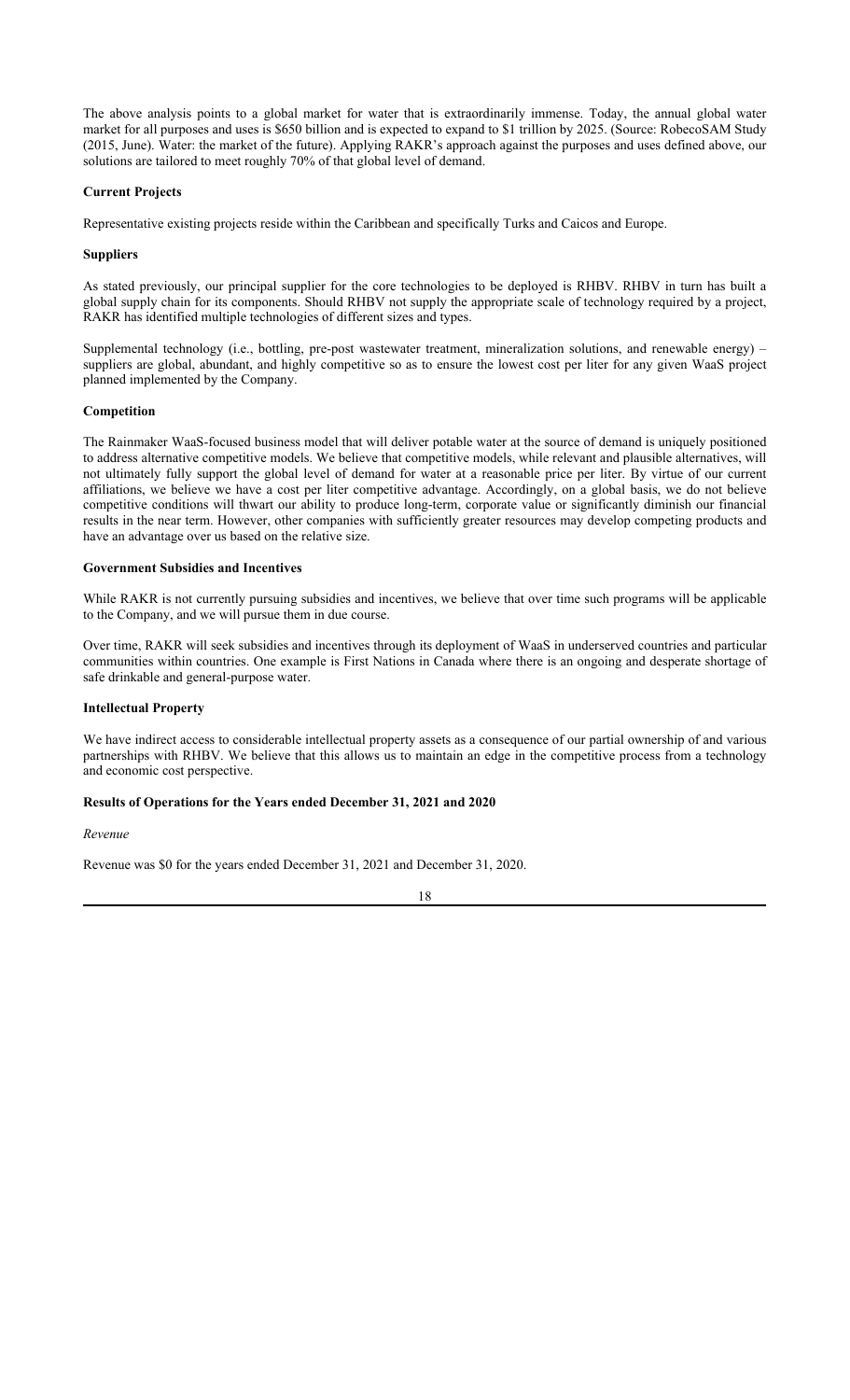#### *General and Administrative Expenses*

General and administrative expenses primarily include consultant expenses and benefit costs and stock-based compensation expense for executive consultants, outside legal and professional services, marketing and advertising, and facilities costs. General and administrative expenses for the years ended December 31, 2021 and December 31, 2020 were as follows (in thousands):

|                                                                                    | Years Ended<br>December 31. |       |    | Increase<br>(Decrease) |  |           |               |
|------------------------------------------------------------------------------------|-----------------------------|-------|----|------------------------|--|-----------|---------------|
|                                                                                    |                             | 2021  |    | 2020                   |  |           | $\frac{0}{0}$ |
| General and administrative expense                                                 |                             | 1.454 | \$ | 5.034                  |  | (3,580)   | $(71.1)\%$    |
| Stock-based compensation expense included in<br>general and administrative expense |                             | 62    |    | 10.893                 |  | (10, 831) | $(99.4)\%$    |

General and administrative expenses, including stock-based compensation, for the year ended December 31, 2021 decreased approximately \$14.4 million, or 90.5%, compared to the same period in 2020. This decrease primarily relates to (1) a decrease of \$10.83 million in stock-based compensation, (2) general and administrative expenses decreased by \$1.59 million, (3) marketing and advertising decreased \$1.17 million, (4) depreciation expense reduced by approximately \$0.52 million and (5) consulting fees decreased by \$.27 million, and, (6) rent expense reduced by \$32,109 due to the reduction in our commitment of our office lease. Excluding stock-based compensation, general and administrative expenses decreased \$3.58 million.

## **Liquidity and Capital Resources**

#### *Management's Plans*

Similar to other development stage companies, our products have yet to generate significant revenue. As a result, we have historically suffered recurring losses and we do not have required cash resources to fully execute our business plans. However, we have approximately \$175,000 in inventory we believe can be converted into revenue once logistics bottlenecks are opened up that may provide sufficient interim cash resources until such time as we may arrange a larger financing. Furthermore, once this inventory is delivered to the ultimate destination it should start to generate recurring revenue.

Historically, the Company's major sources of cash have comprised proceeds from various private offerings of its securities (including common stock) and debt financings. From 2015 through to the date of this filing, the Company raised approximately \$7.7 million in gross proceeds from various private offerings of our common stock and convertible debt. These funds were raised during various stages of the company and allowed us first to develop a commercial ready product and as soon as logistics and supply chains allow, deliver these products into identified projects and begin to generate revenue. The Company has sustained losses from operations in each fiscal year since our inception, and we expect losses to continue for the indefinite future. As of December 31, 2021 and December 31, 2020, the Company had an accumulated deficit of approximately \$71 million and \$68.3 million, respectively, and stockholders' equity of approximately \$(8.9) million and \$(14.4) million, respectively. As of December 31, 2021, the Company had approximately \$4 thousand in cash.

The Company recognizes the need to raise additional capital in order to continue to execute its business plan in the future. There is no assurance that additional financing will be available when needed or that the Company will be able to obtain financing on terms acceptable to it or whether the Company will become profitable and generate positive operating cash flow.

#### **Off-Balance Sheet Arrangements**

As of December 31, 2021, the Company had no off-balance sheet arrangements.

#### **Critical Accounting Estimates**

The preparation of financial statements in accordance with accounting principles generally accepted in the United States of America requires management to make estimates and assumptions that affect the reported amounts and related disclosures in the financial statements. Management considers an accounting estimate to be critical if:

- it requires assumptions to be made that were uncertain at the time the estimate was made, and
- changes in the estimate or different estimates that could have been selected could have material impact in our results of operations or financial condition.

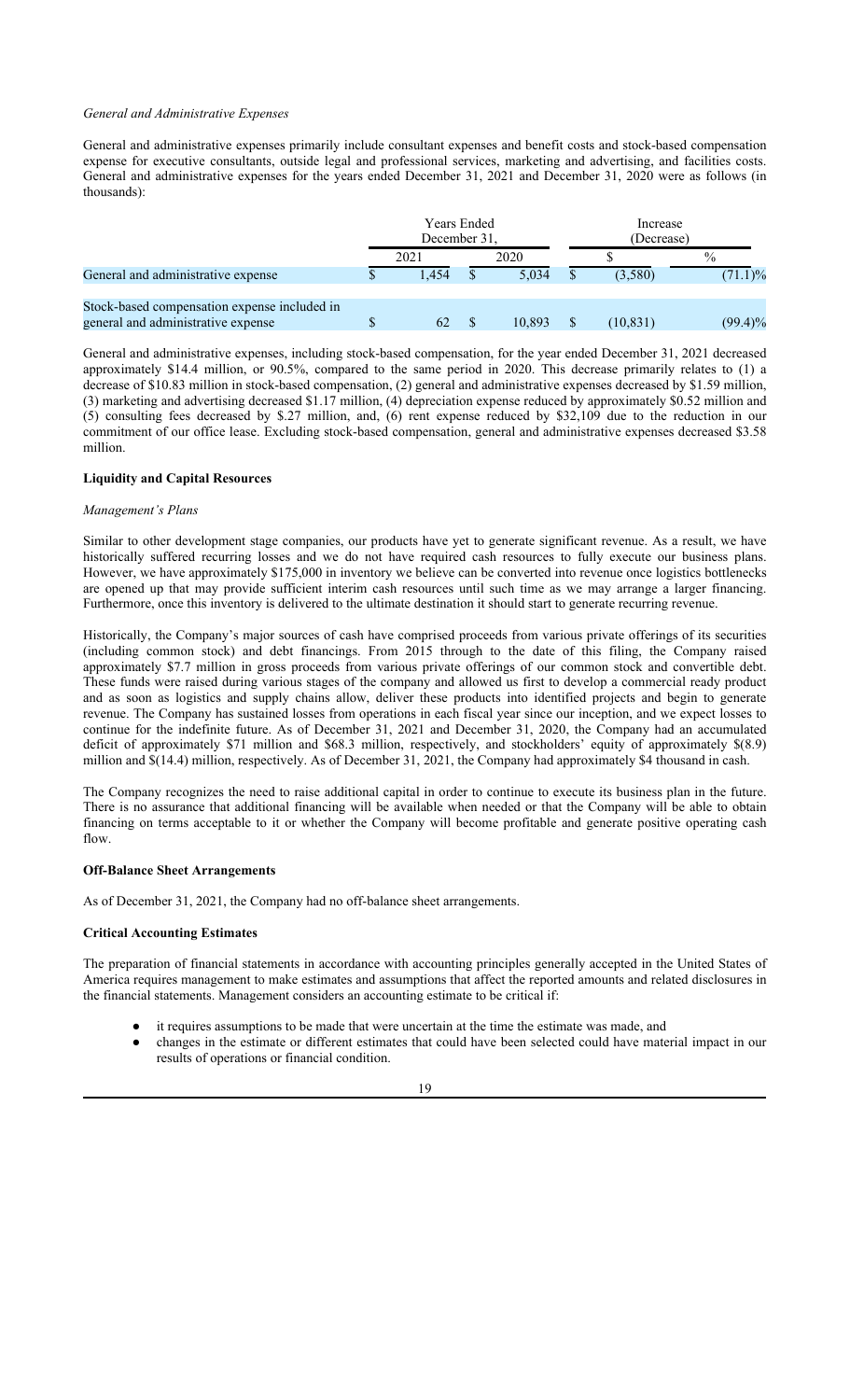While we base our estimates and judgments on our experience and on various other factors that we believe to be reasonable under the circumstances, actual results could differ from those estimates and the differences could be material. The most significant estimates impact the following transactions or account balances: stock compensation.

See Note 2 to our condensed consolidated financial statements for a discussion of our significant accounting policies.

## **Recently Issued Accounting Standards Not Yet Effective or Adopted**

Management does not believe that any recently issued, but not yet effective accounting pronouncements, if adopted, would have a material impact on the accompanying condensed consolidated financial statements.

# **Item 7A. Quantitative and Qualitative Disclosures About Market Risk**

Not applicable.

#### **Item 8. Financial Statements and Supplementary Data**

The information required by this Item 8 is incorporated by reference to our financial statements and the related notes and the report of our independent registered public accounting firm beginning at page F-1 of this report.

#### **Item 9. Changes in and Disagreements with Accountants on Accounting and Financial Disclosure**

None.

## **Item 9A. Controls and Procedures**

#### *Evaluation of Disclosure Controls and Procedures*

Based on an evaluation of our disclosure controls and procedures (as defined in Rules 13a-15(e) and 15d-15(e) of the Exchange Act) required by paragraph (b) of Rule 13a-15 or Rule 15d-15, as of December 31, 2021, our Chief Executive Officer and Acting Chief Financial Officer has concluded that our disclosure controls and procedures were not effective in ensuring that information required to be disclosed by us in the reports that we file or submit under the Exchange Act is recorded, processed, summarized and reported within the time periods specified in the Commission's rules and forms. Our Chief Executive Officer and Acting Chief Financial Officer also concluded that, as of December 31, 2021, our disclosure controls and procedures were not effective in ensuring that information required to be disclosed by us in the reports that we file or submit under the Exchange Act is accumulated and communicated to our management, including our Chief Executive Officer and Acting Chief Financial Officer, to allow timely decisions regarding required disclosure.

#### **Management's Report on Internal Control over Financial Reporting**

We are responsible for establishing and maintaining adequate internal control over financial reporting in accordance with Exchange Act Rule 13a-15. With the participation of our Chief Executive Officer and Acting Chief Financial Officer, our management conducted an evaluation of the effectiveness of our internal control over financial reporting as of December 31, 2021 based on the criteria established in Internal Control-Integrated Framework issued by the Committee of Sponsoring Organizations of the Treadway Commission (2013). Based on this evaluation, management concluded that our internal control over financial reporting was not effective as of December 31, 2021, based on those criteria. A control system, no matter how well conceived and operated, can provide only reasonable, not absolute, assurance that the objectives of the control system are met. Because of the inherent limitations in all control systems, no evaluation of controls can provide absolute assurance that all control issues and instances of fraud, if any, within the Company have been detected.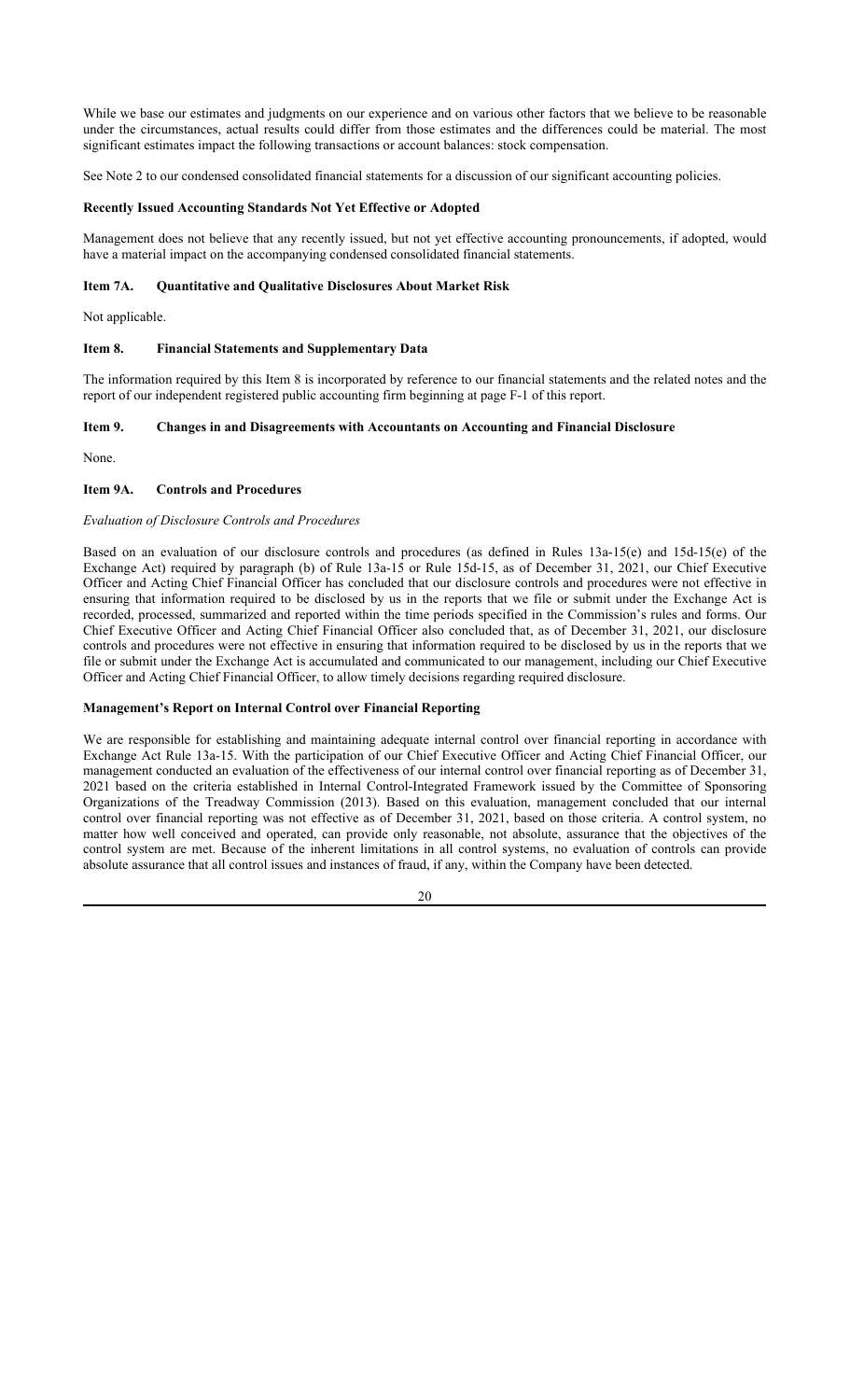A material weakness is a deficiency, or a combination of deficiencies, in internal control over financial reporting, such that there is a reasonable possibility that a material misstatement of the Company's annual or interim financial statements will not be prevented or detected on a timely basis. We have identified the following material weaknesses:

- 1. As of December 31, 2021, due to the inherent issue of segregation of duties in a small company, we have relied heavily on entity or management review controls. Accordingly, management has determined that this control deficiency constitutes a material weakness.
- 2. As of December 31, 2021, we did not establish a formal written policy for the approval, identification, and authorization of related party transactions.
- 3. During the 2021 audit, it was necessary to record adjusting journal entries. Management has determined that the effects of the corrected misstatements are material, both individually and in the aggregate, to the financial statements as a whole. The corrected misstatements or the matters underlying them could potentially cause future period financial statements to be materially misstated, even though, in the judgment of our auditor previously, such corrected misstatements are material to the financial statements under audit.

Professional standards define an audit adjustment as a proposed correction of the financial statements that, in the judgment of our auditor previously, may not have been detected except through the auditing procedures. An audit adjustment may or may not indicate matters that could have a significant effect on the Company's financial reporting process (that is, cause future financial statements to be materially misstated). In the judgment of our auditor previously, the adjustments proposed indicate matters that could have a significant effect on the Company's financial reporting process.

Because of these material weaknesses, management has concluded that the Company did not maintain effective internal control over financial reporting as of December 31, 2021, based on the criteria established in "Internal Control-Integrated Framework" issued by the COSO.

## *Changes in Internal Control over Financial Reporting*

During the quarter ended December 31, 2021, there were no changes in our internal control over financial reporting identified in connection with the evaluation required by paragraph (d) of Rule 13a-15 or Rule 15d-15 that has materially affected, or is reasonably likely to materially affect, our internal control over financial reporting.

## *Limitations on Effectiveness of Controls*

Our management, including our CEO and VP Finance, do not expect that our disclosure controls and procedures or our internal controls over financial reporting will prevent all errors and all fraud. A control system, no matter how well conceived and operated, can provide only reasonable, not absolute, assurance that the objectives of the control system are met. Further, the design of a control system must reflect the fact that there are resource constraints, and the benefits of controls must be considered relative to their costs. Because of the inherent limitations in all control systems, no evaluation of controls can provide absolute assurance that all control issues and instances of fraud, if any, within our company have been detected.

## **Item 9B. Other Information**

On December 21, 2021, the Board of Directors (the "Board") of Rainmaker Worldwide Inc., a Nevada corporation (the "Company"), appointed James Ross and Dr. Mamdouh Shoukri to serve on the Company's Board. This information is consistent with the 8-K filing from December 28, 2021. Mr. Ross has held senior management positions in Renewable and Technology companies. During this period, he has invested in, developed, financed, divested and acquired numerous energy projects in hydro, biomass, wind, co gen, fuel cell and gas firming. He has also been actively involved and invested in numerous technology companies, including Telecommunications, Renewable, Information Technology, Blockchain and GIS companies. He has been a Director and Financial Manager of both public and private companies. Mr. Ross has also served as the President of JSR Capital Inc., an investment fund and corporate finance firm focused on funding and consulting wellmanaged emerging renewable, independent power and technology companies since September 1991.

Dr. Shoukri serves on the Board of Directors of Canada Foundation for Innovation, an independent not-for-profit organization that invests in research facilities and equipment in Canada's universities, colleges, research hospitals, and nonprofit research institutions. Dr. Shoukri was the seventh President and Vice-Chancellor of York University from July 1, 2007 to June 30, 2017. Dr. Shoukri began his career in academia at McMaster University in Hamilton, Ontario, leading major research programs in support of the power and process industries and serving in administrative leadership positions at all levels of the academy, including as department chair, dean and vice-president.

There is no arrangement or understanding between Mr. Ross, Dr. Shoukri, and any other persons, pursuant to which they were selected to the Board. Mr. Ross and Dr. Shoukri have not engaged in any transaction, or any currently proposed transaction, in which the Company was or is to be a participant and the amount involved exceeds \$120,000, and in which any related person had or will have a direct or indirect material interest. There are no family relationships between Mr. Ross, Dr. Shoukri and any Director or executive officer of the Company.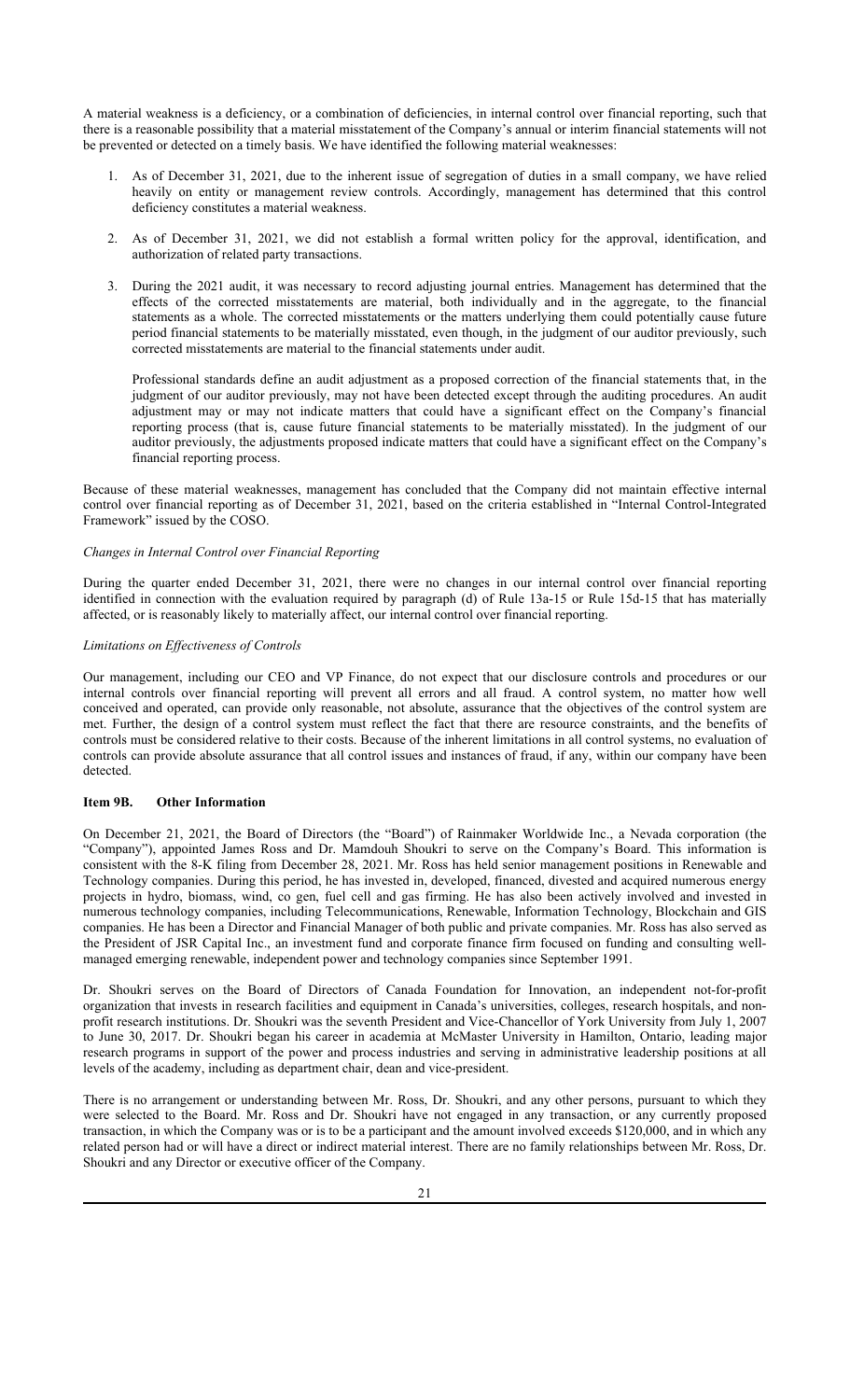# **PART III**

#### **Item 10. Directors, Executive Officers and Corporate Governance**

The following individuals serve as the directors and executive officers of our company as of the date of this annual report. All directors of our company hold office until they either resign or the term of their engagement expires whichever comes first. The executive officers of our company are appointed by our board of directors and hold office until their death, resignation or removal from office.

| Name                | <b>Position Held with the Company</b>   | Age | Date First Elected or Appointed |
|---------------------|-----------------------------------------|-----|---------------------------------|
| Michael O'Connor    | CEO <sup>*</sup> and Executive Chairman | 55  | July 21, 2014                   |
| James Ross          | Non-Executive Director                  | 64  | December 20, 2021               |
| Dr. Mamdouh Shoukri | Non-Executive Director                  | 74  | December 20, 2021               |

\*Mr. O'Connor maintained the Executive Chairman role since 2014 and for a short period of time he hired a CEO to assist him in negotiations for the Sphere 3D merger. When that merger agreement was terminated, Mr. O'Connor resumed his role as CEO.

#### **Business Experience**

The following is a brief account of the education and business experience of the directors.

## *Michael O'Connor – CEO and Executive Chairman*

Michael O'Connor has more than 30 years of operational, corporate finance, business development and corporate governance experience. He began his career at the Economic Council of Canada before becoming a Director of the Centre for Economic and Financial Analysis at one of the largest international consulting companies in the U.S – Science Applications International Corporation. In 1998, Mr. O'Connor joined Orascom Telecom ("OT") in Egypt as a founding executive, leading all business development and Mergers and Acquisitions activities throughout Africa, the Middle East, Europe and Asia. During his time with OT he led more than \$35 billion in transactions. During his tenure, OT grew from 100,000 subscribers to more than 125 million across 10 countries and from 6 to 100,000 employees by 2008. Michael returned to Canada as one of the founders of Wind Mobile (now Freedom Mobile). Wind Mobile was acquired by Shaw Communications Inc. in March 2016 for \$1.6 billion. Shaw Communications has since been acquired by Rogers Communications. Michael has extensive international corporate governance experience for both private and publicly traded companies as well as not-for-profit organizations including Hutchison Telecommunications in Hong Kong, nine Telecel subsidiaries, Wind Mobile, Ontario Shores and Trent University. Mr. O'Connor is currently the Executive Chairman of Rainmaker Worldwide Inc., Rainmaker's purpose is to produce safe drinking water for communities in need. The revolutionary approach to building water infrastructure supports the development of sustainable communities around the world, creating a positive impact environmentally, socially and economically.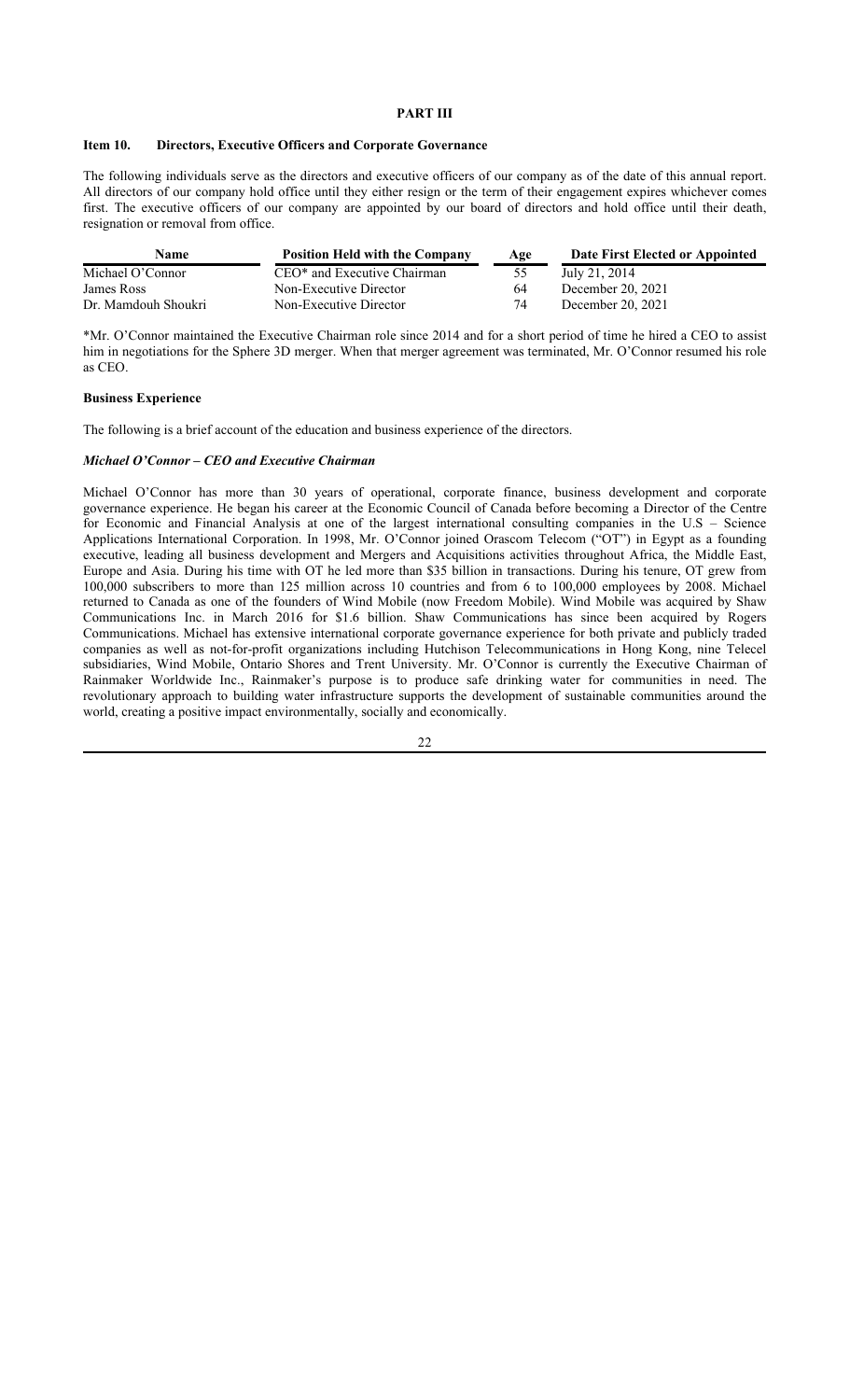#### *James Ross – Non-Executive Director (Chair of Audit Committee)*

Mr. Ross has held senior executive management positions in Renewable and Technology companies. During this period, he has invested in, developed, financed, divested and acquired numerous energy projects in hydro, biomass, wind, co gen, fuel cell and gas firming. He has also been actively involved and invested in numerous technology companies, including Telecommunications, Renewable, Information Technology, Blockchain and GIS companies. He has been a Director and Financial Manager of both public and private companies. Mr. Ross has also served as the President of JSR Capital Inc., an investment fund and corporate finance firm focused on funding and consulting well-managed emerging renewable, independent power and technology companies since September 1991.

## *Dr. Mamdouh Shoukri – Non-Executive Director (Chair of Compensation Committee)*

Dr. Shoukri serves on the Board of Directors of Canada Foundation for Innovation, an independent not-for-profit organization that invests in research facilities and equipment in Canada's universities, colleges, research hospitals, and nonprofit research institutions. Dr. Shoukri was the seventh President and Vice-Chancellor of York University, Ontario, Canada from July 1, 2007 to June 30, 2017. Dr. Shoukri began his career in academia at McMaster University in Hamilton, Ontario, Canada. McMaster's leading research programs, in support of the power and process industries, were directed by Dr. Shoukri as he served in administration leadership positions including as Department Chair, Dean and Vice-President. As an academic leader, he guided York's transformation into a comprehensive research-intensive university as well as spearheading hundreds of millions of dollars of capital development projects. In 2013, for his contributions to the flourishing of Ontario's academic institutions as both an engineer and an administrator, Dr. Shoukri was named a Member of the Order of Canada, the Order of Ontario, and awarded the Queen Elizabeth II Diamond Jubilee medal.

#### *Family Relationships*

There are currently no family relationships among our Directors and Executive Officers.

#### *Compliance with Section 16(a) of the Exchange Act*

Section 16(a) of the Exchange Act requires our officers and directors, and stockholders owning more than ten percent of a registered class of our equity securities, to file reports of ownership and changes in ownership with the Securities and Exchange Commission. The Company is not aware of any persons who failed to timely file reports under this section.

#### *Involvement in Legal Proceedings*

To the best of our knowledge, during the past five years, none of the following occurred with respect to our directors or executive officers:

- (1) any bankruptcy petition filed by or against any business of which one of them was a general partner or executive officer either at the time of the bankruptcy or within two years prior to that time;
- (2) any conviction in a criminal proceeding or being subject to a pending criminal proceeding (excluding traffic violations and other minor offenses);
- (3) being subject to any order, judgment or decree of any court of competent jurisdiction, permanently or temporarily inquiring, barring, suspending or otherwise limiting involvement in any type of business, securities or banking activities; and
- (4) being found by a court of competent jurisdiction, the SEC or the CFTC to have violated Federal or state securities or commodities laws.

#### **Audit Committee**

In December 2021, the Board created an Audit Committee, in conjunction with nominating two new independent directors to the Company's Board. Its first formal meeting will be in the second quarter of 2022 but the group has convened informally to discuss the contents of this document and the financial statements. The meeting will set out the Committee's charter and will provide the framework for additional governance and oversight of the internal control over finance reporting. It will work alongside the board of directors as a whole which participates in the review of financial statements and disclosure. The audit committee members are James Ross (chair), Dr. Mamdouh Shoukri and Michael O'Connor. James Ross qualifies as an audit committee financial expert and is independent under applicable SEC standards.

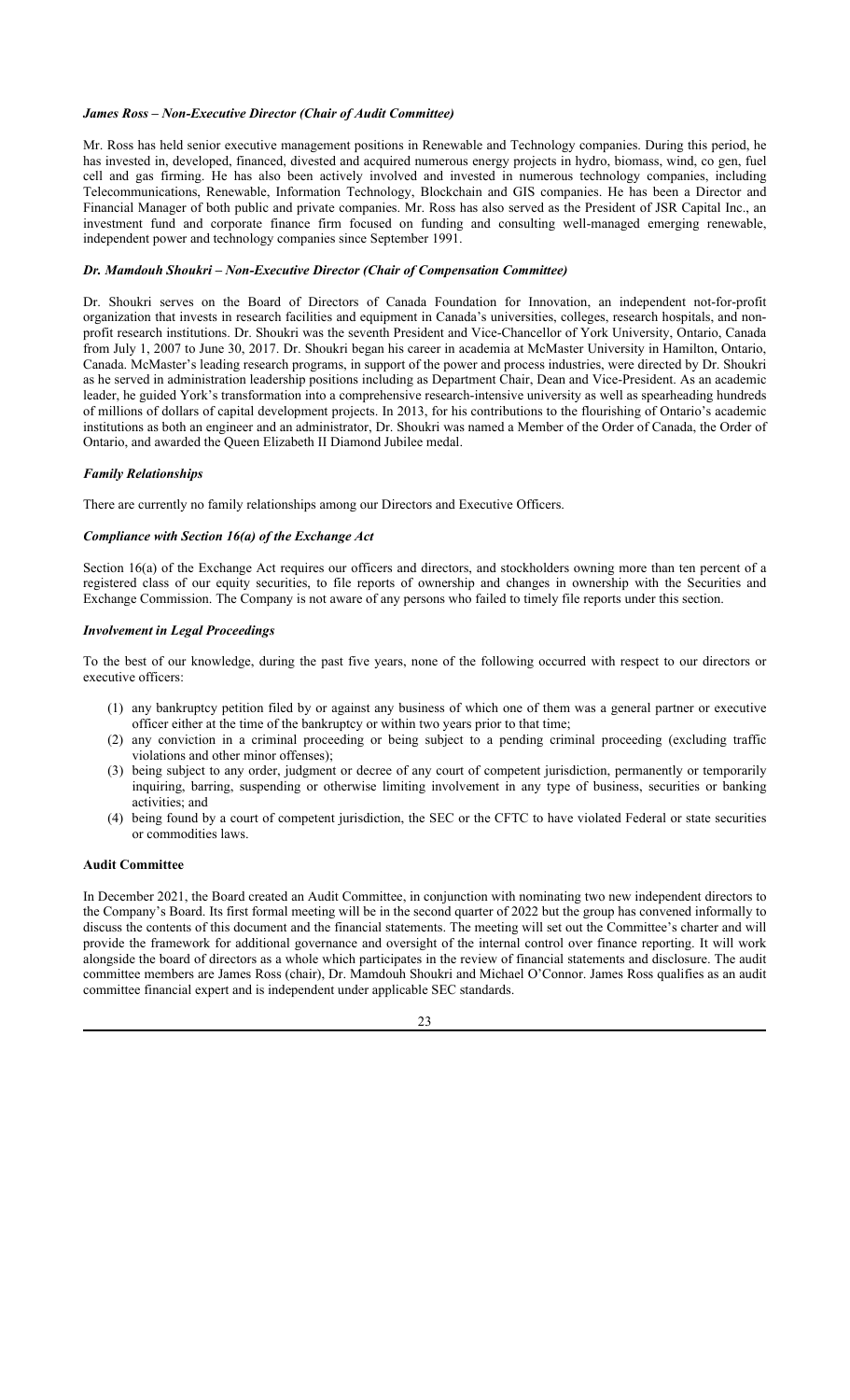## **Code of Ethics**

We are in the process of developing a Code of Business Conduct and Ethics that applies to, among other persons, members of our board of directors, our company's officers including our chief executive officer and chief financial officer, employees, consultants and advisors. Once formulated, our Code of Business Conduct and Ethics will set follow the following guiding principles:

- 1. honest and ethical conduct, including the ethical handling of actual or apparent conflicts of interest between personal and professional relationships;
- 2. full, fair, accurate, timely, and understandable disclosure in reports and documents that we file with, or submit to, the Securities and Exchange Commission and in other public communications made by us;
- 3. compliance with applicable governmental laws, rules and regulations;
- 4. the prompt internal reporting of violations of the Code of Business Conduct and Ethics to an appropriate person or persons identified in the Code of Business Conduct and Ethics; and
- 5. accountability for adherence to the Code of Business Conduct and Ethics.

#### **Item 11. Executive Compensation**

The Company has a newly formed compensation committee with two independent board members. Any future changes to compensation will be reviewed and implemented by the committee.

# **SUMMARY COMPENSATION TABLE**

The following table sets forth the compensation paid to, or accrued for, each of our current executive officers or officers who were in place over the last two fiscal years.

| <b>Name and Principal Position</b>                               | Year            | Salary<br>(\$)              | <b>Bonus</b><br><b>(\$)</b>                          | Stock<br>Awards | Option<br>Awards<br>(A)                    | <b>All Other</b><br>Compensation | <b>Total</b>                      |
|------------------------------------------------------------------|-----------------|-----------------------------|------------------------------------------------------|-----------------|--------------------------------------------|----------------------------------|-----------------------------------|
| Michael O'Connor <sup>(1)</sup>                                  | 2021            | \$210,000<br>2020 \$198,500 | $\overline{\phantom{a}}$                             |                 |                                            |                                  | $-$ \$ 210,000<br>$-$ \$ 198,500  |
| Michael Skinner $^{(2)}$<br>Chief Executive Officer              | 2021<br>2020    | \$275,000<br>\$226,000      |                                                      |                 | $-$ \$779,771                              |                                  | $-$ \$ 275,000<br>$-$ \$1,005,771 |
| Michael Dohaney <sup>(3)</sup><br><b>Chief Financial Officer</b> | 2021 \$<br>2020 | \$226,800                   | $\overline{\phantom{a}}$<br>$\overline{\phantom{a}}$ |                 | $\blacksquare$<br>$\overline{\phantom{0}}$ |                                  | $-S$<br>226,800<br>$-$ \$         |

(A) Reflects the dollar amount expensed by the Company during the applicable fiscal year for financial statement reporting purposes pursuant to ASC 718

<sup>1</sup> Michael O'Connor was appointed as the Company's Chief Executive Officer and Executive Chairman July 2017 for Rainmaker Worldwide Inc. post RTO.

<sup>2</sup> Michael Skinner was appointed as the Company's Chief Executive Officer January 21, 2020-January 20, 2021. The fair market value of the options awarded to Mr. Skinner was \$779,771.

<sup>3</sup> Michael Dohaney was appointed as the Company's Chief Financial Officer October, 2017 until October, 2020.

## *Other Agreements*

None.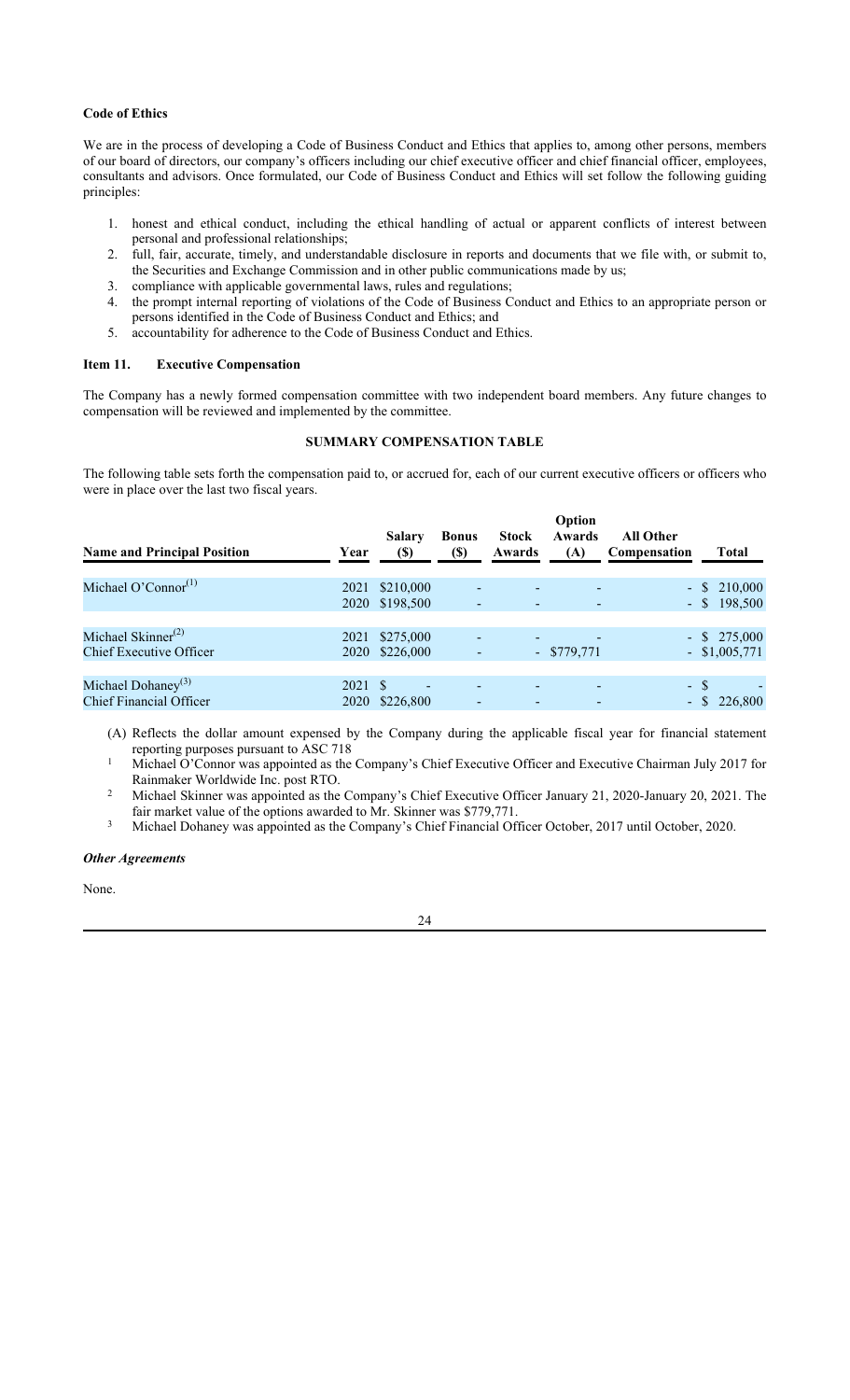## *Outstanding Equity Awards at Fiscal Year End*

The following table sets forth the number of shares of common stock covered by outstanding stock option awards that are exercisable and unexercisable, and the number of shares of common stock covered by unvested restricted stock awards for each of our named executive officers as of December 31, 2021.

| <b>Outstanding Equity Awards at Fiscal Year-End For Each Named Officer</b> |                                                                                     |                                                                                      |                                                                                                                                   |                           |                             |  |  |
|----------------------------------------------------------------------------|-------------------------------------------------------------------------------------|--------------------------------------------------------------------------------------|-----------------------------------------------------------------------------------------------------------------------------------|---------------------------|-----------------------------|--|--|
| <b>Option Awards</b>                                                       |                                                                                     |                                                                                      |                                                                                                                                   |                           |                             |  |  |
|                                                                            | Number of<br><b>Securities</b><br>Underlying<br><b>Unexercised</b><br>$Options(\#)$ | Number of<br><b>Securities</b><br>Underlying<br><b>Unexercised</b><br>Options $(\#)$ | <b>Equity</b><br><b>Incentive</b><br>Plan<br><b>Awards:</b><br>Number of<br><b>Securities</b><br>Underlying<br><b>Unexercised</b> | Option<br><b>Exercise</b> | Option<br><b>Expiration</b> |  |  |
| <b>Name</b>                                                                | <b>Exercisable</b>                                                                  | Unexercisable                                                                        | Options $(\#)$                                                                                                                    | Price (\$)                | Date                        |  |  |
| Michael O'Connor                                                           |                                                                                     |                                                                                      |                                                                                                                                   |                           |                             |  |  |
| Michael Skinner                                                            | 4.100,000                                                                           |                                                                                      |                                                                                                                                   | 0.10                      | 2025                        |  |  |
| Michael Dohaney                                                            |                                                                                     |                                                                                      |                                                                                                                                   |                           |                             |  |  |

#### *Equity Awards*

None.

#### *Director Compensation*

The only director compensation for 2021 was allocated to the two newly appointed directors. Of the 500,000 options that each director received, 1,000,000 in total, 202,885 of their options vested in December of 2021. Mr. O'Connor did not receive any compensation for services as director for the year ended December 31, 2021. The independent members of the Compensation Committee will determine his director's compensation for 2022 and beyond. There was no compensation to directors in 2020.

# **Item 12. Security Ownership of Certain Beneficial Owners and Management and Related Stockholder Matters**

As of February 28, 2022, the Registrant had 144,354,957 shares of common stock issued.

The following table sets forth certain information regarding the beneficial ownership of our common stock as of February 28, 2022:

• each person that is known by us to beneficially own more than 5% of our common stock;

- each of our directors;
- each of our executive officers and significant employees; and
- all our executive officers, directors and significant employees as a group.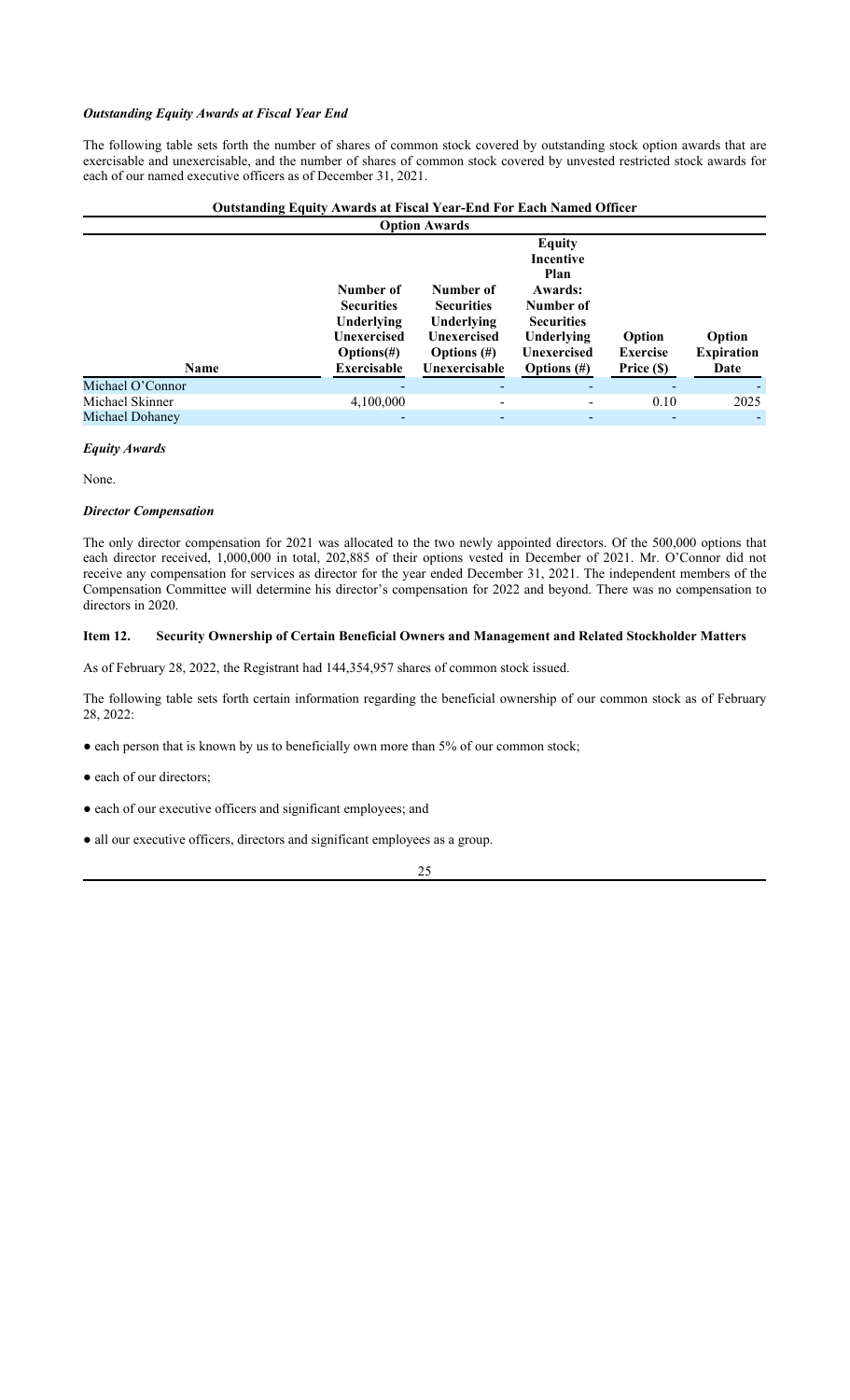Under the rules of the Securities and Exchange Commission, beneficial ownership includes voting or investment power with respect to securities and includes the shares issuable under stock options, warrants and convertible securities that are exercisable/convertible within sixty (60) days of February 28, 2022. Those shares issuable under stock options, warrants and/or convertible securities are deemed outstanding for computing the percentage of each person holding options, warrants and/or convertible securities but are not deemed outstanding for computing the percentage of any other person. The percentage of beneficial ownership schedule is based upon 144,354,957 shares outstanding as of February 28, 2022. The address for those individuals for which an address is not otherwise provided is c/o Rainmaker Worldwide Inc., 271 Brock Street, Peterborough, ON K9H 2P8 Canada. To our knowledge, except as indicated in the footnotes to this table and pursuant to applicable community property laws, the persons named in the table have sole voting power and investment power with respect to all shares of common stock listed as owned by them.

|                                                                       |               | <b>Percent of Class</b> |
|-----------------------------------------------------------------------|---------------|-------------------------|
| <b>Name and Address of Beneficial Owner</b>                           | <b>Number</b> | Outstanding             |
| Kawartha Entertainment Group Inc., Michael Skinner                    | 7,389,749     | 5.12%                   |
| James Ross, Director                                                  | 433,335       | $0.30\%$                |
| Dr. Mamdouh Shoukri, Director                                         | 183,335       | 0.13%                   |
| Michael O'Connor, CEO and Executive Chairman <sup>(1)</sup>           | 7,132,139     | 4.94%                   |
| Kelly White, VP Finance <sup>(2)</sup>                                | 5,188,801     | $3.55\%$                |
| Executive officers, directors and significant employees as a group (4 |               |                         |
| persons directly above)                                               | 20,327,359    | 13.87%                  |

 $(1)(2)$  Shares and options held by individual and respective corporations in each case.

## **Item 13. Certain Relationships and Related Transactions, and Director Independence**

Other than the compensation described above in Item 11 Executive Compensation, there are no related party transactions.

## **Director Independence**

We currently act with three directors, Michael O'Connor, James Ross and Dr. Mamdouh Shoukri. Mr. Ross and Dr. Shoukri both qualify as an "independent director".

## **Item 14. Principal Accounting Fees and Services**

The aggregate fees billed for the most recently completed fiscal year ended December 31, 2021 and for fiscal year ended December 31, 2020 for professional services rendered by the principal accountant for the audit of our annual financial statements and review of the financial statements included in our quarterly reports on Form 10-Q and services that are normally provided by the accountant in connection with statutory and regulatory filings or engagements for these fiscal periods were as follows:

|                           | <b>Year Ended</b>        |        |
|---------------------------|--------------------------|--------|
|                           | December 31,             |        |
|                           | 2021                     | 2020   |
|                           | ٨D                       | S      |
| <b>Audit Fees</b>         | 16,000                   | 16,000 |
| <b>Audit Related Fees</b> | $\overline{\phantom{a}}$ |        |
| Tax Fees                  | $\overline{\phantom{a}}$ |        |
| All Other Fees            | 16,250                   | 10,500 |
| Total                     | 32,250                   | 26,500 |

Fees for the year ended December 31, 2021 and 2020 relate to M&K CPAS, PLLC.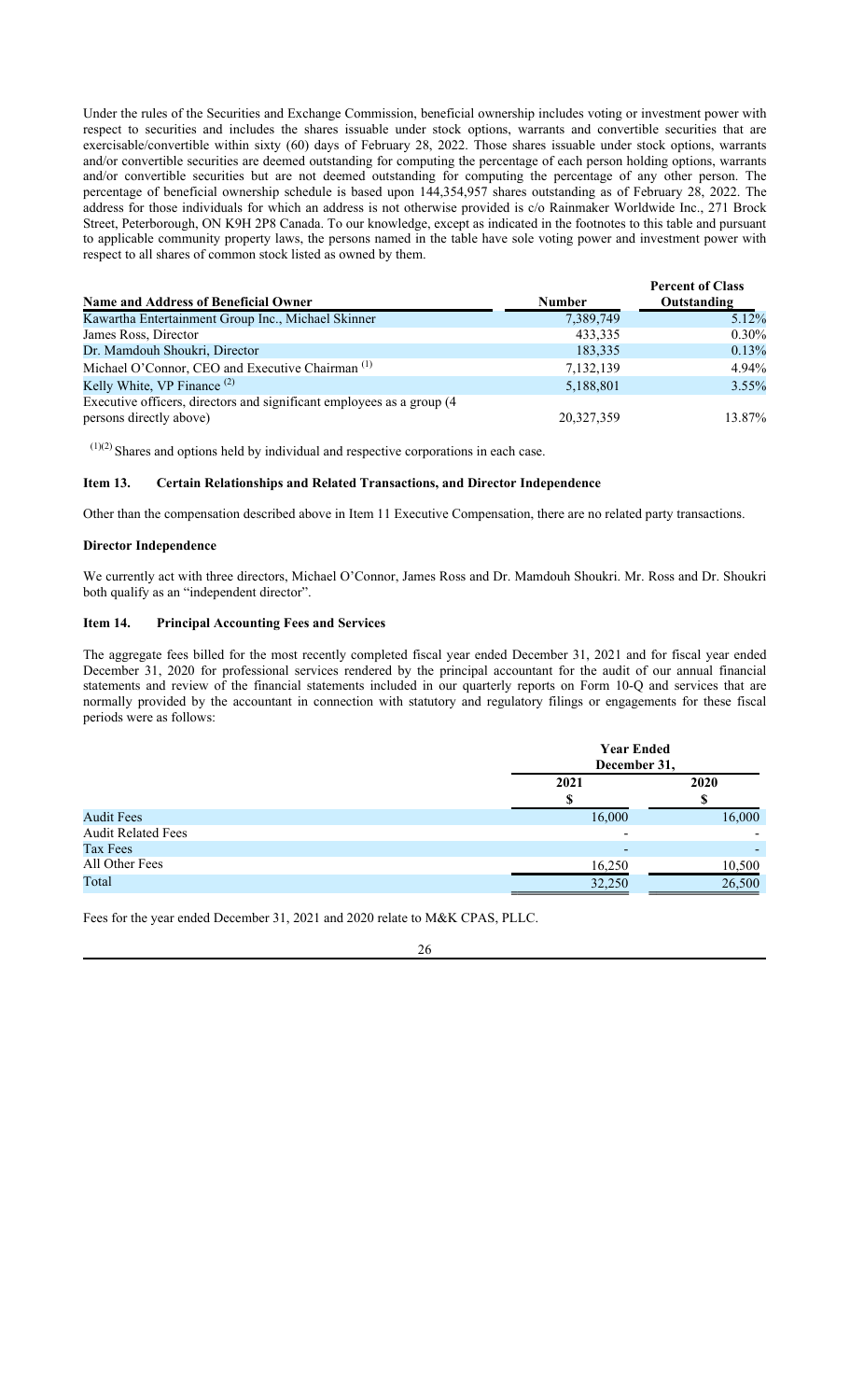Our board of directors pre-approves all services provided by our independent auditors. All of the above services and fees were reviewed and approved by the board of directors either before or after the respective services were rendered.

Our board of directors has considered the nature and amount of fees billed by our independent auditors and believes that the provision of services for activities unrelated to the audit is compatible with maintaining our independent auditors' independence.

## **PART IV**

# **Item 15. Exhibits, Financial Statement Schedules**

(a) **Exhibits**

**Exhibit** 

| елини         |                                                                                               |
|---------------|-----------------------------------------------------------------------------------------------|
| <b>Number</b> | <b>Description</b>                                                                            |
| (3)           | <b>Articles of Incorporation and Bylaws</b>                                                   |
| 3.1           | Articles of Incorporation, dated February 27, 1998                                            |
| 3.2           | By-Laws of Rainmaker Worldwide Inc.                                                           |
| (10)          | <b>Material Contracts</b>                                                                     |
| 10.1          | <b>RAKR-RHBV Distributor Agreement</b>                                                        |
| 10.2          | <b>RAKR-Carlaw Joint Venture Agreement</b>                                                    |
| 10.3          | <b>RAKR-RWSRI Joint Venture Agreement</b>                                                     |
| 10.4          | <b>Professional Services Contract-Marketing</b>                                               |
| 10.5          | <b>Consulting Contract-CEO</b>                                                                |
| 10.6          | <b>Consulting Contract-VP Finance</b>                                                         |
| 23.1          | <b>Auditor's Consent</b>                                                                      |
| (31)          | Rule 13a-14 (d)/15d-14d) Certifications                                                       |
| 31.1          | Section 302 Certification by the Principal Executive Officer                                  |
| 31.2          | Section 302 Certification by the Principal Financial Officer and Principal Accounting Officer |
| (32)          | <b>Section 1350 Certifications</b>                                                            |
| 32.1          | Section 906 Certification by the Principal Executive Officer                                  |
| 32.2          | Section 906 Certification by the Principal Financial Officer and Principal Accounting Officer |
|               |                                                                                               |

# (b) **Financial Statement Schedules**

Our consolidated financial statements being filed as part of this Form 10-K are filed in Item 8 of this Form 10-K. All other schedules for which provision is made in the applicable accounting regulations of the Securities and Exchange Commission are not required under the related instructions or are inapplicable, and therefore have been omitted.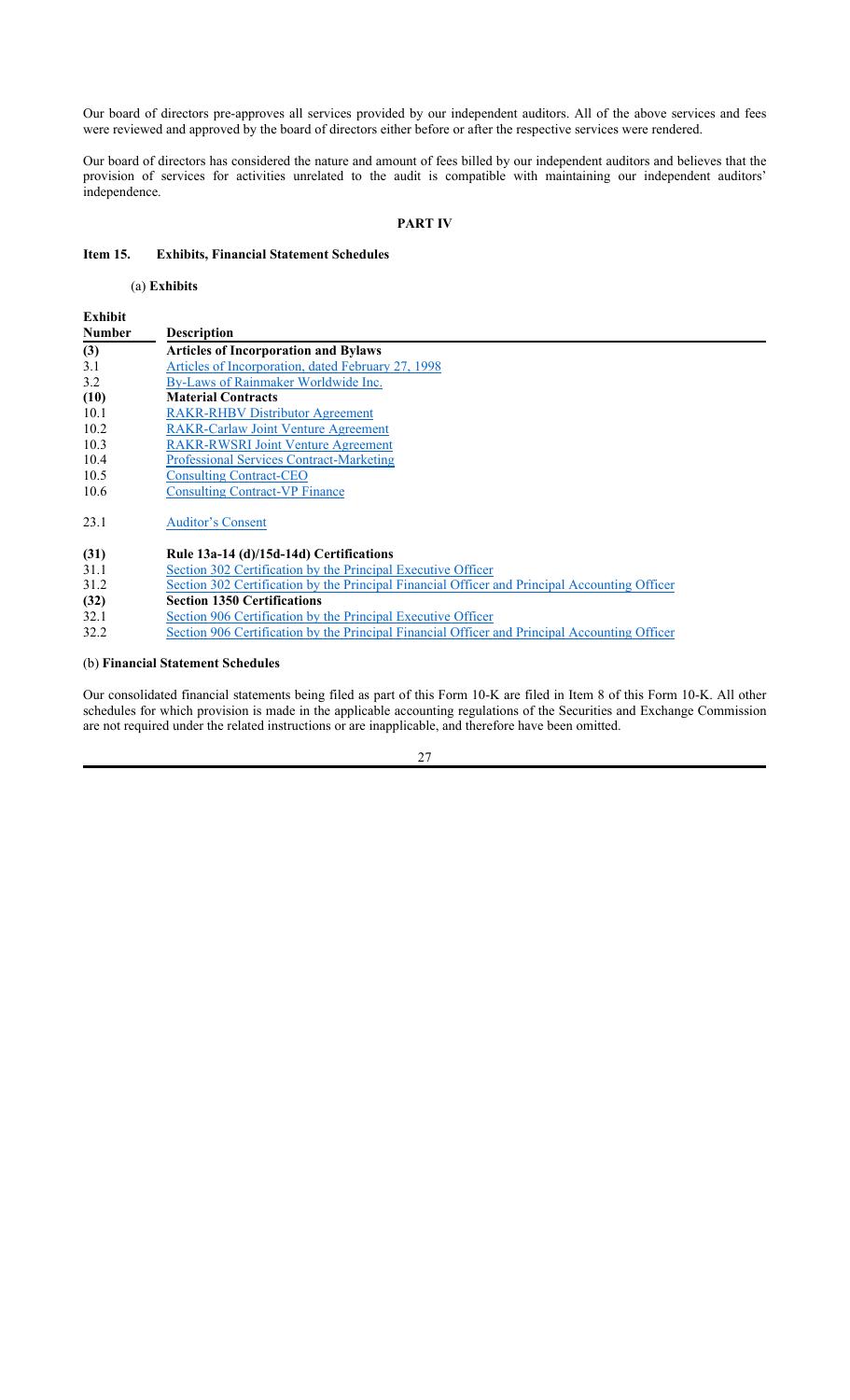#### **RAINMAKER WORLDWIDE INC. FINANCIAL STATEMENTS INDEX**

|                                                                                | Page       |
|--------------------------------------------------------------------------------|------------|
| Report of Independent Registered Public Accounting Firm (Auditor Firm ID 2738) | $F-2$      |
| <b>Consolidated Balance Sheets</b>                                             | $F-3$      |
| Consolidated Statements of Operations and Comprehensive Loss                   | $F-4$      |
| Consolidated Statements of Stockholders' Equity (Deficit)                      | $F-5$      |
| <b>Consolidated Statement of Cash Flows</b>                                    | $F-6$      |
| Notes to the Financial Statements                                              | $F-7-F-24$ |
|                                                                                |            |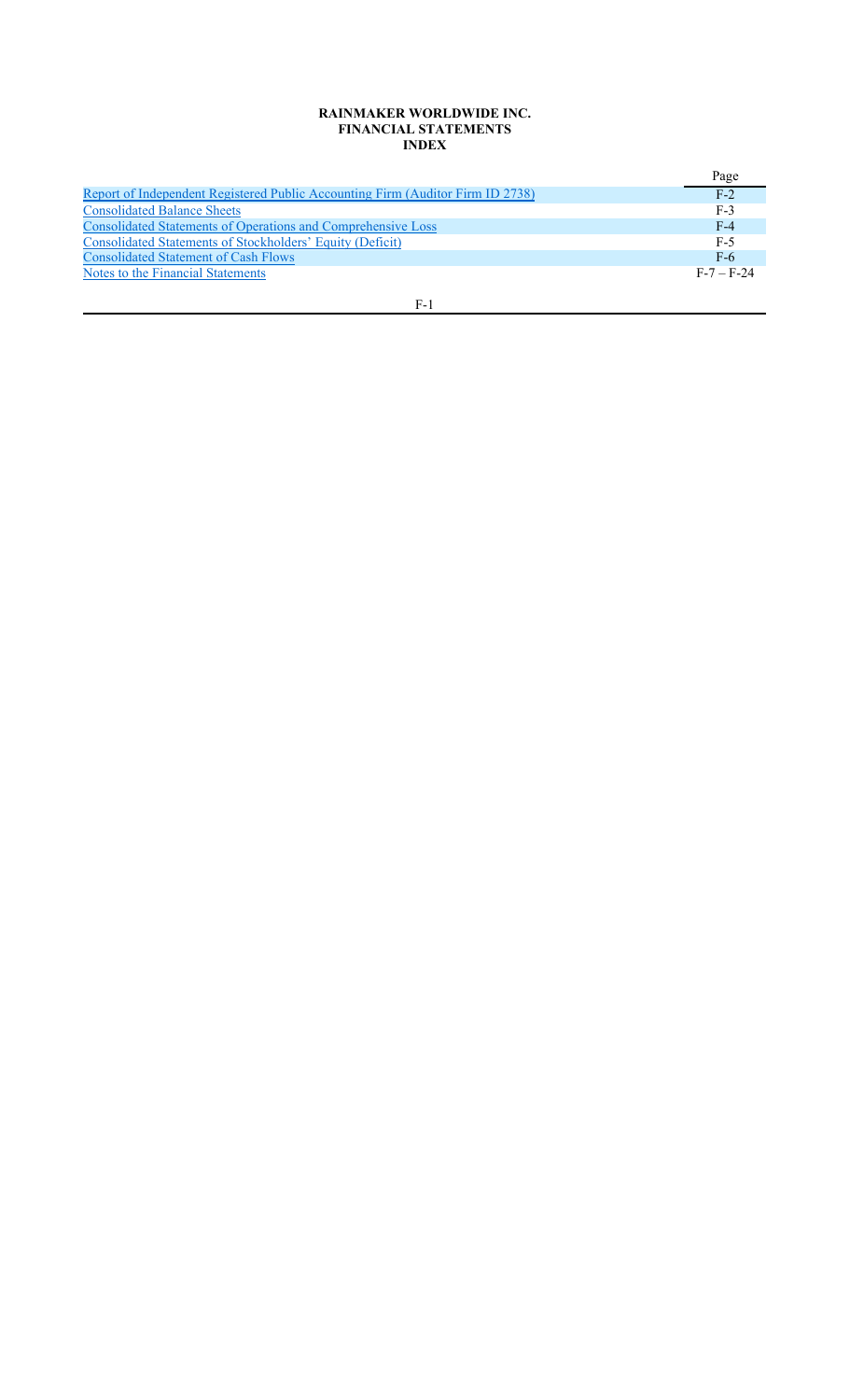

# REPORT OF INDEPENDENT REGISTERED PUBLIC ACCOUNTING FIRM

#### To the Board of Directors and Stockholders of Rainmaker Worldwide Inc.

# **Opinion on the Financial Statements**

We have audited the accompanying consolidated balance sheets of Rainmaker Worldwide Inc. (the Company) as of December 31, 2021 and 2020, and the related consolidated statements of operations and comprehensive loss, stockholders' equity (deficit), and cash flows for each of the years in the two-year period ended December 31, 2021, and the related notes (collectively referred to as the financial statements). In our opinion, the financial statements present fairly, in all material respects, the financial position of the Company as of December 31, 2021 and 2020, and the results of its operations and its cash flows for each of the years in the two-year period ended December 31, 2021, in conformity with accounting principles generally accepted in the United States of America.

#### **Going Concern**

The accompanying financial statements have been prepared assuming that the Company will continue as a going concern. As discussed in Note 1 to the financial statements, the Company has suffered net losses from operations, has a net capital deficiency, and has negative cash flow from operations which raises substantial doubt about its ability to continue as a going concern. Management's plans regarding those matters are discussed in Note 1. The financial statements do not include any adjustments that might result from the outcome of this uncertainty.

#### **Basis for Opinion**

These financial statements are the responsibility of the Company's management. Our responsibility is to express an opinion on the Company's financial statements based on our audits. We are a public accounting firm registered with the Public Company Accounting Oversight Board (United States) (PCAOB) and are required to be independent with respect to the Company in accordance with the U.S. federal securities laws and the applicable rules and regulations of the Securities and Exchange Commission and the PCAOB.

We conducted our audits in accordance with the standards of the PCAOB. Those standards require that we plan and perform the audit to obtain reasonable assurance about whether the financial statements are free of material misstatement, whether due to error or fraud. The Company is not required to have, nor were we engaged to perform, an audit of its internal control over financial reporting. As part of our audits, we are required to obtain an understanding of internal control over financial reporting, but not for the purpose of expressing an opinion on the effectiveness of the Company's internal control over financial reporting. Accordingly, we express no such opinion.

Our audits included performing procedures to assess the risks of material misstatement of the financial statements, whether due to error or fraud, and performing procedures that respond to those risks. Such procedures included examining, on a test basis, evidence regarding the amounts and disclosures in the financial statements. Our audits also included evaluating the accounting principles used and significant estimates made by management, as well as evaluating the overall presentation of the financial statements. We believe that our audits provide a reasonable basis for our opinion.

#### **Critical Audit Matters**

The critical audit matters communicated below are matters arising from the current period audit of the financial statements that were communicated or required to be communicated to the audit committee and that: (1) relate to accounts or disclosures that are material to the financial statements and (2) involved our especially challenging, subjective, or complex judgments. The communication of critical audit matters does not alter in any way our opinion on the financial statements, taken as a whole, and we are not, by communicating the critical audit matters below, providing separate opinions on the critical audit matters or on the accounts or disclosures to which they relate.

### *Going Concern*

As discussed in Note 1 to the financial statements, the Company had a going concern due to a working capital deficiency, stockholders' deficiency, and negative cash flows from operations. Auditing management's evaluation of a going concern can be a significant judgment given the fact that the Company uses management estimates on future revenues and expenses, which are not able to be substantiated. To evaluate the appropriateness of the going concern, we examined and evaluated the financial information that was the initial cause along with management's plans to mitigate the going concern and management's disclosure on going concern.

#### /s/ M&K CPAS, PLLC

We have served as the Company's auditor since 2020.

Houston, TX

March 31, 2022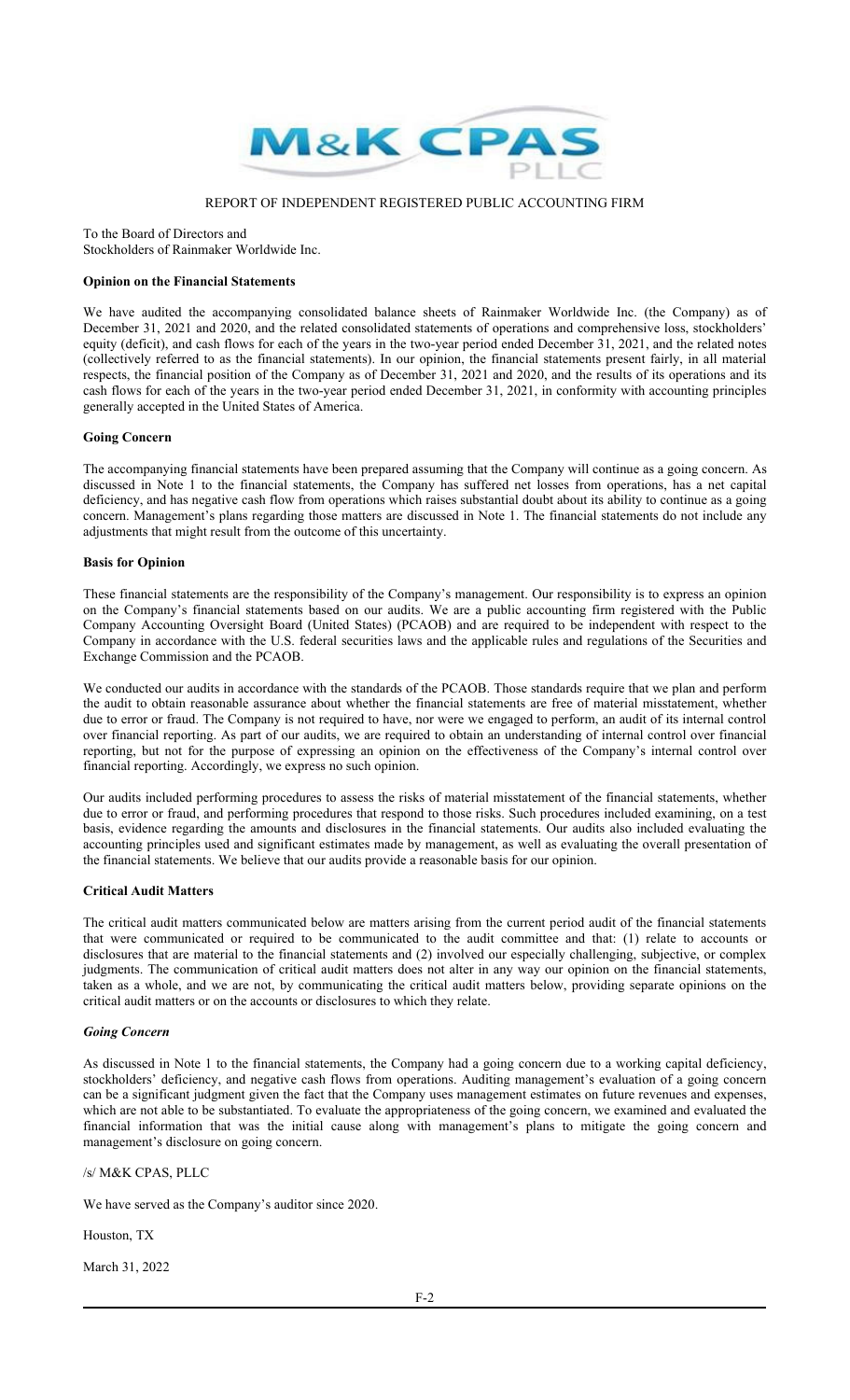# **(Formerly Gold and Silver Mining of Nevada Inc.)**

Consolidated Balance Sheets

|                                                                  | December 31<br>2021 |                |             | December 31<br>2020 |  |
|------------------------------------------------------------------|---------------------|----------------|-------------|---------------------|--|
|                                                                  |                     | (Audited)      |             | (Audited)           |  |
| <b>Assets</b>                                                    |                     |                |             |                     |  |
| <b>Current Assets</b>                                            |                     |                |             |                     |  |
| Cash                                                             | $\mathcal{S}$       | 4,337          | \$          | 192,578             |  |
| Other receivables                                                |                     | 4              |             | 1,823               |  |
| Inventory                                                        |                     | 175,000        |             | 381,278             |  |
| Investments                                                      |                     |                |             | 112,000             |  |
| Prepaid expenses                                                 |                     | 5,000          |             | 222,000             |  |
| Prepaid expenses - related parties                               |                     | 160,000        |             |                     |  |
| Current assets of discontinued operations                        |                     |                |             | 410,051             |  |
|                                                                  |                     |                |             |                     |  |
| <b>Total Current Assets</b>                                      |                     | 344,341        |             | 1,319,730           |  |
|                                                                  |                     |                |             |                     |  |
| Net Operating Lease Right-of-Use Asset                           |                     |                |             | 3,791               |  |
| Assets of discontinued operations                                |                     |                |             | 1,234,758           |  |
| <b>Total Assets</b>                                              | $\$$                | 344,341        | $\mathbb S$ | 2,558,279           |  |
|                                                                  |                     |                |             |                     |  |
| <b>Liabilities and Stockholders' Equity (Deficit)</b>            |                     |                |             |                     |  |
| <b>Current Liabilities</b>                                       |                     |                |             |                     |  |
| Accounts payable                                                 | $\mathcal{S}$       | 101,804        | \$          | 419,848             |  |
| Related party payables                                           |                     | 906,947        |             | 2,583,205           |  |
| <b>Accrued liabilities</b>                                       |                     | 410,505        |             | 339,827             |  |
| Operating lease liabilities                                      |                     |                |             | 3,792               |  |
| Customer deposits                                                |                     | 112,500        |             | 148,947             |  |
| Contingent liability                                             |                     | 4,423,910      |             | 4,423,910           |  |
| Convertible notes payable                                        |                     | 8,200          |             | 315,419             |  |
| Convertible notes payable-related parties                        |                     |                |             | 1,413,378           |  |
| Notes payable - related parties                                  |                     | 95,419         |             | 88,797              |  |
| Other loans payable                                              |                     | 50,000         |             |                     |  |
| Current liabilities of discontinued operations                   |                     |                |             | 3,352,132           |  |
| <b>Total Current Liabilities</b>                                 |                     | 6,109,285      |             | 13,089,255          |  |
|                                                                  |                     |                |             |                     |  |
| <b>Long Term Payables</b>                                        |                     |                |             |                     |  |
| Convertible notes payable                                        |                     | 3,105,897      |             | 3,105,897           |  |
| LT Liabilities of discontinued operations                        |                     |                |             | 799,874             |  |
| <b>Total Long Term Payables</b>                                  |                     | 3,105,897      |             | 3,905,771           |  |
|                                                                  |                     |                |             |                     |  |
| <b>Total Liabilities</b>                                         | \$                  | 9,215,182      | \$          | 16,995,026          |  |
|                                                                  |                     |                |             |                     |  |
| <b>Stockholders' Equity (Deficit)</b>                            |                     |                |             |                     |  |
| Common stock - \$0.001 par value; 200,000,000 authorized;        |                     |                |             |                     |  |
| 144,354,957 and 139,580,934 outstanding at December 31, 2021 and |                     |                |             |                     |  |
| December 31, 2020, respectively                                  | $\mathbb{S}$        | 144,355        | \$          | 139,581             |  |
| Additional paid-in capital                                       |                     | 61,686,839     |             | 53,611,108          |  |
| Stock payable                                                    |                     |                |             | 75,000              |  |
| Accumulated deficit                                              |                     | (70, 997, 053) |             | (68, 271, 589)      |  |
| Accumulated other comprehensive income                           |                     | 295,018        |             | 9,153               |  |
| <b>Total Stockholders' Equity (Deficit)</b>                      | $\$$                | (8,870,841)    | $\mathbb S$ | (14, 436, 747)      |  |
| <b>Total Liabilities and Stockholders' Equity (Deficit)</b>      | \$                  | 344,341        | \$          | 2,558,279           |  |
|                                                                  |                     |                |             |                     |  |

*The accompanying notes are an integral part of these consolidated financial statements.*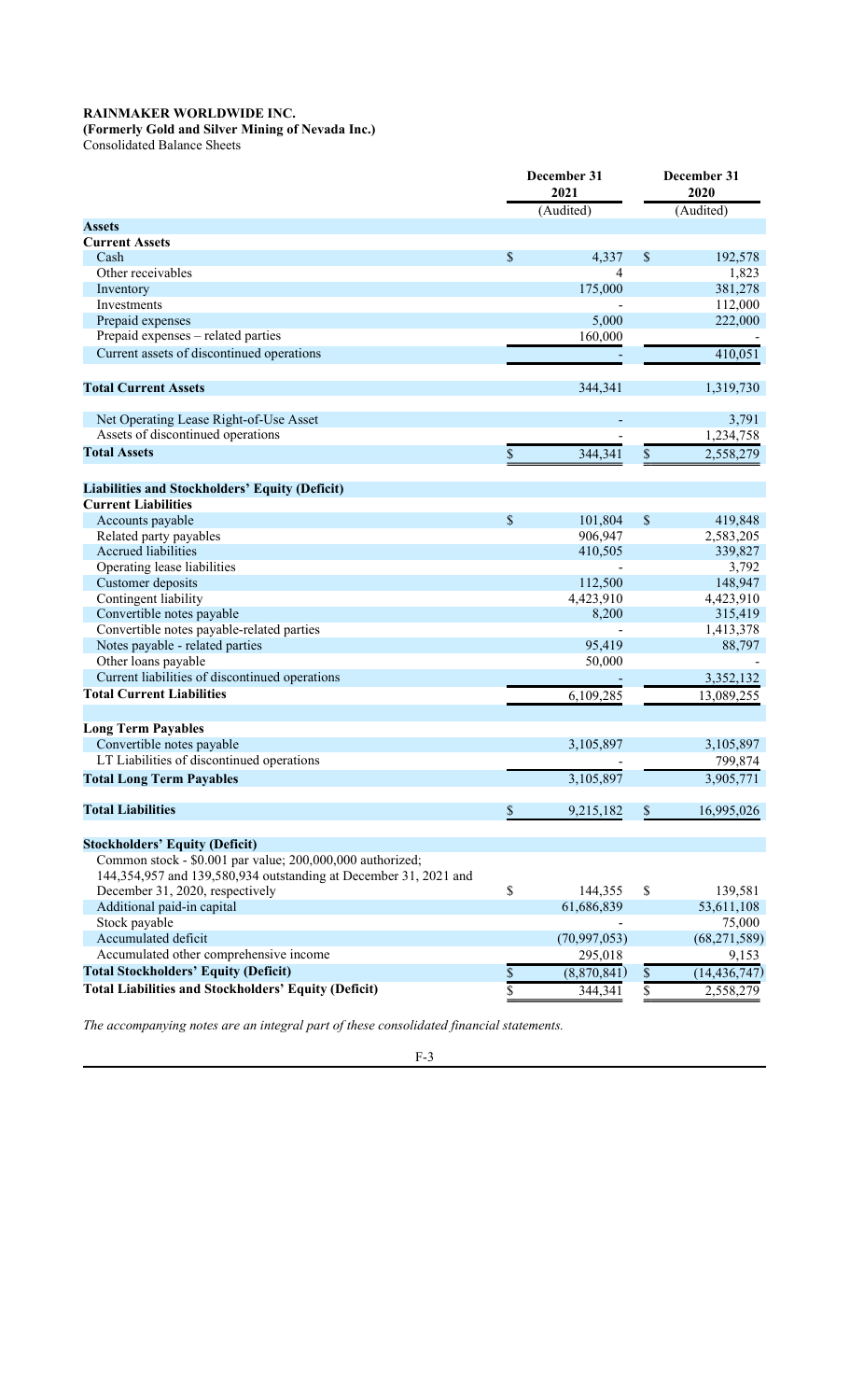**(Formerly Gold and Silver Mining of Nevada Inc.)**

Consolidated Statements of Operations and Comprehensive Loss

|                                                       | <b>Year Ended December 31,</b> |                      |  |
|-------------------------------------------------------|--------------------------------|----------------------|--|
|                                                       | 2021                           | 2020                 |  |
|                                                       | (Audited)                      | (Audited)            |  |
| <b>Revenue</b>                                        | \$                             | \$                   |  |
| <b>Cost of Goods Sold</b>                             |                                |                      |  |
| <b>Gross Margin</b>                                   |                                |                      |  |
|                                                       |                                |                      |  |
| <b>Expenses</b>                                       |                                |                      |  |
| General and administrative expense                    | 1,515,725                      | 15,926,674           |  |
| <b>Total Expenses</b>                                 | 1,515,725                      | 15,926,674           |  |
| <b>Loss from Operations</b>                           | (1,515,725)                    | (15,926,674)         |  |
| Other income (expense)                                |                                |                      |  |
| Gain on retirement of ARO                             |                                | 13,392               |  |
| Other income                                          | 65,000                         |                      |  |
| Loss on impairment of IP                              |                                | (4,650,966)          |  |
| Interest expense                                      | (829,006)                      | (847, 115)           |  |
| Total other income (expense)                          | (764,006)                      | (5,484,689)          |  |
| Loss from continuing operations                       | (2,279,731)                    | (21, 411, 363)       |  |
| <b>Loss from equity investments</b>                   | (112,000)                      |                      |  |
| <b>Discontinued operations:</b>                       |                                |                      |  |
| Loss from operations of discontinued operations       | (333, 733)                     | (1,234,431)          |  |
| Total discontinued operations                         | (333, 733)                     | (1,234,431)          |  |
|                                                       |                                |                      |  |
| Net income (loss)                                     | \$<br>(2,725,464)              | \$<br>(22, 645, 794) |  |
| Other comprehensive income (loss)                     |                                |                      |  |
| Foreign exchange translation gain (loss)              | 285,865                        | (478, 415)           |  |
| Discontinued operations foreign exchange gain (loss)  |                                |                      |  |
| Net income (loss) and comprehensive income (loss)     | \$<br>(2,439,599)              | \$<br>(23, 124, 209) |  |
| Net loss per share:                                   |                                |                      |  |
| Basic and diluted                                     | \$<br>(0.02)                   | \$<br>(0.17)         |  |
| Weighted average number of common shares outstanding: |                                |                      |  |
| Basic and diluted                                     | 145,614,282                    | 131,191,496          |  |

*The accompanying notes are an integral part of these consolidated financial statements.*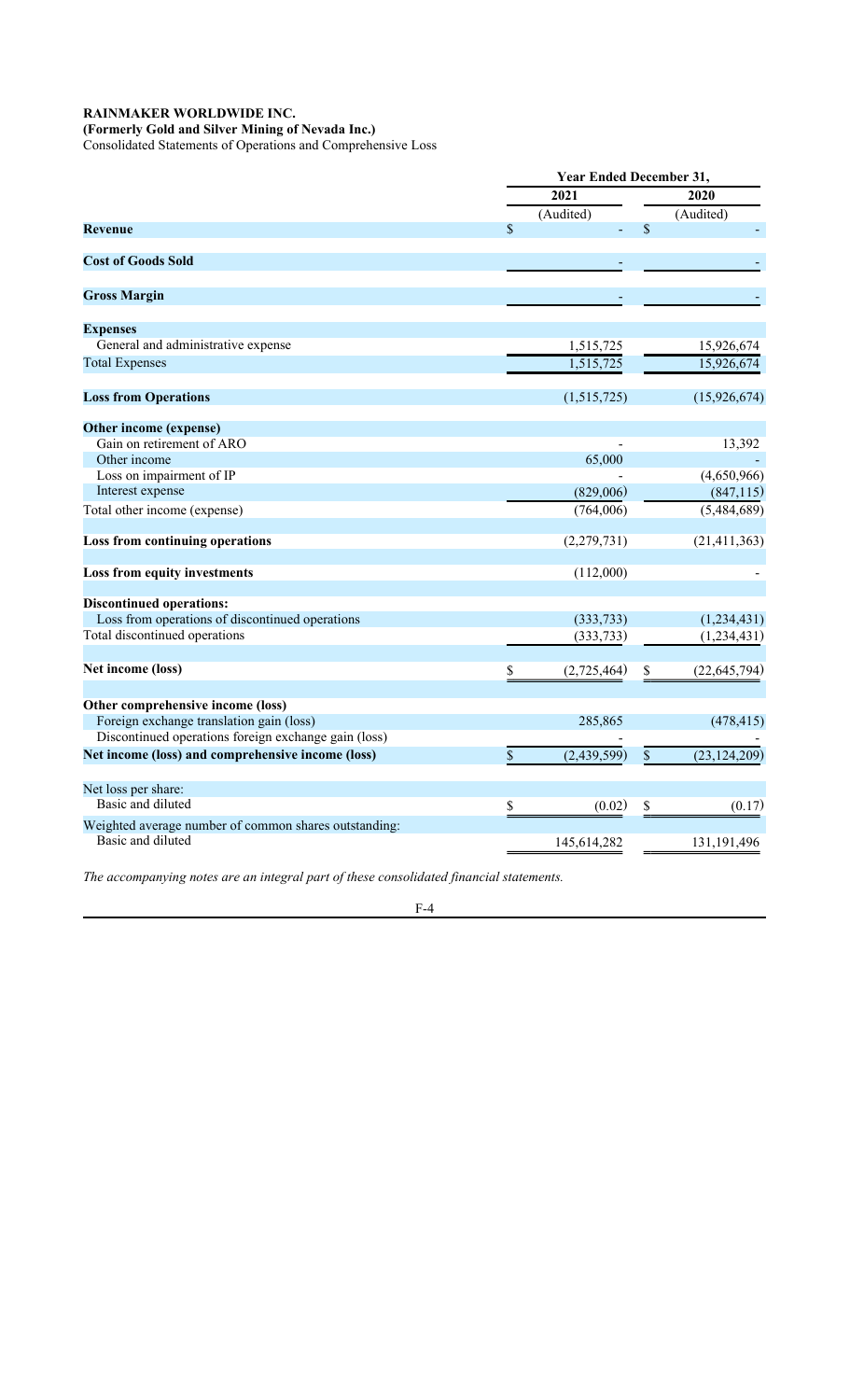**(Formerly Gold and Silver Mining of Nevada Inc.)**

Consolidated Statements of Stockholders' Equity (deficit) (Audited)

|                              | Number of<br>stock | <b>Amount</b><br>(S) | <b>Additional</b><br>paid-in<br>capital (\$) | <b>Stock</b><br>Payable | Deficit (\$)                                                   | Accumulated<br>other<br>comprehensive<br>income (\$) | <b>Total</b>           |
|------------------------------|--------------------|----------------------|----------------------------------------------|-------------------------|----------------------------------------------------------------|------------------------------------------------------|------------------------|
| <b>Balance, December 31,</b> |                    |                      |                                              |                         |                                                                |                                                      |                        |
| 2019                         |                    |                      |                                              |                         | 104,572,308 \$104,572 \$41,146,619 \$68,800 \$(45,625,795) \$  |                                                      | 487,568 \$ (3,818,236) |
| Shares issued for debt       | 22,200,000         | 22,200               | 278,800                                      |                         |                                                                |                                                      | 301,000                |
| Private placements           | 3,614,001          | 3,614                | 357,786                                      |                         |                                                                |                                                      | 361,400                |
| Shares issued for services   | 2,977,793          | 2,978                | 313,023                                      |                         |                                                                |                                                      | 316,001                |
| Conversion of convertible    |                    |                      |                                              |                         |                                                                |                                                      |                        |
| promissory notes             | 6,216,832          | 6,217                |                                              |                         |                                                                |                                                      | 6,217                  |
| Stock-based compensation     |                    |                      | 11,514,880                                   |                         |                                                                |                                                      | 11,514,880             |
| <b>Stock Payable</b>         |                    |                      |                                              | 6,200                   |                                                                |                                                      | 6,200                  |
| Foreign currency translation |                    |                      |                                              |                         |                                                                | (478, 415)                                           | (478, 415)             |
| Net gain (loss) for the year |                    |                      |                                              |                         | (22, 645, 794)                                                 |                                                      | (22, 645, 794)         |
| <b>Balance, December 31,</b> |                    |                      |                                              |                         |                                                                |                                                      |                        |
| 2020                         |                    |                      |                                              |                         | 139,580,934 \$139,581 \$53,611,108 \$ 75,000 \$(68,271,589) \$ |                                                      | 9,153 \$(14,436,747)   |
|                              |                    |                      |                                              |                         |                                                                |                                                      |                        |
| Private placements           | 2,128,385          | 2,128                | 76,723                                       | (75,000)                |                                                                |                                                      | 3,851                  |
| Conversion of convertible    |                    |                      |                                              |                         |                                                                |                                                      |                        |
| promissory notes             | 22,884,244         | 22,885               | 1,679,775                                    |                         |                                                                |                                                      | 1,702,660              |
| Shares cancelled             | (20, 238, 606)     | (20, 239)            | (1,457,179)                                  |                         |                                                                |                                                      | (1,477,418)            |
| Stock-based compensation     |                    |                      | 62,248                                       |                         |                                                                |                                                      | 62,248                 |
| Disposition of discontinued  |                    |                      |                                              |                         |                                                                |                                                      |                        |
| operations                   |                    |                      | 7,714,164                                    |                         |                                                                |                                                      | 7,714,164              |
| Foreign currency translation |                    |                      |                                              |                         |                                                                | 285,865                                              | 285,865                |
| Net gain (loss) for the      |                    |                      |                                              |                         |                                                                |                                                      |                        |
| quarter                      |                    |                      |                                              |                         | (2,725,464)                                                    |                                                      | (2,725,464)            |
| <b>Balance, December 31,</b> |                    |                      |                                              |                         |                                                                |                                                      |                        |
| 2021                         |                    |                      | 144,354,957 \$144,355 \$61,686,839 \$        |                         | $-$ \$(70,997,053) \$                                          |                                                      | 295,018 \$ (8,870,841) |

*The accompanying notes are an integral part of these consolidated financial statements.*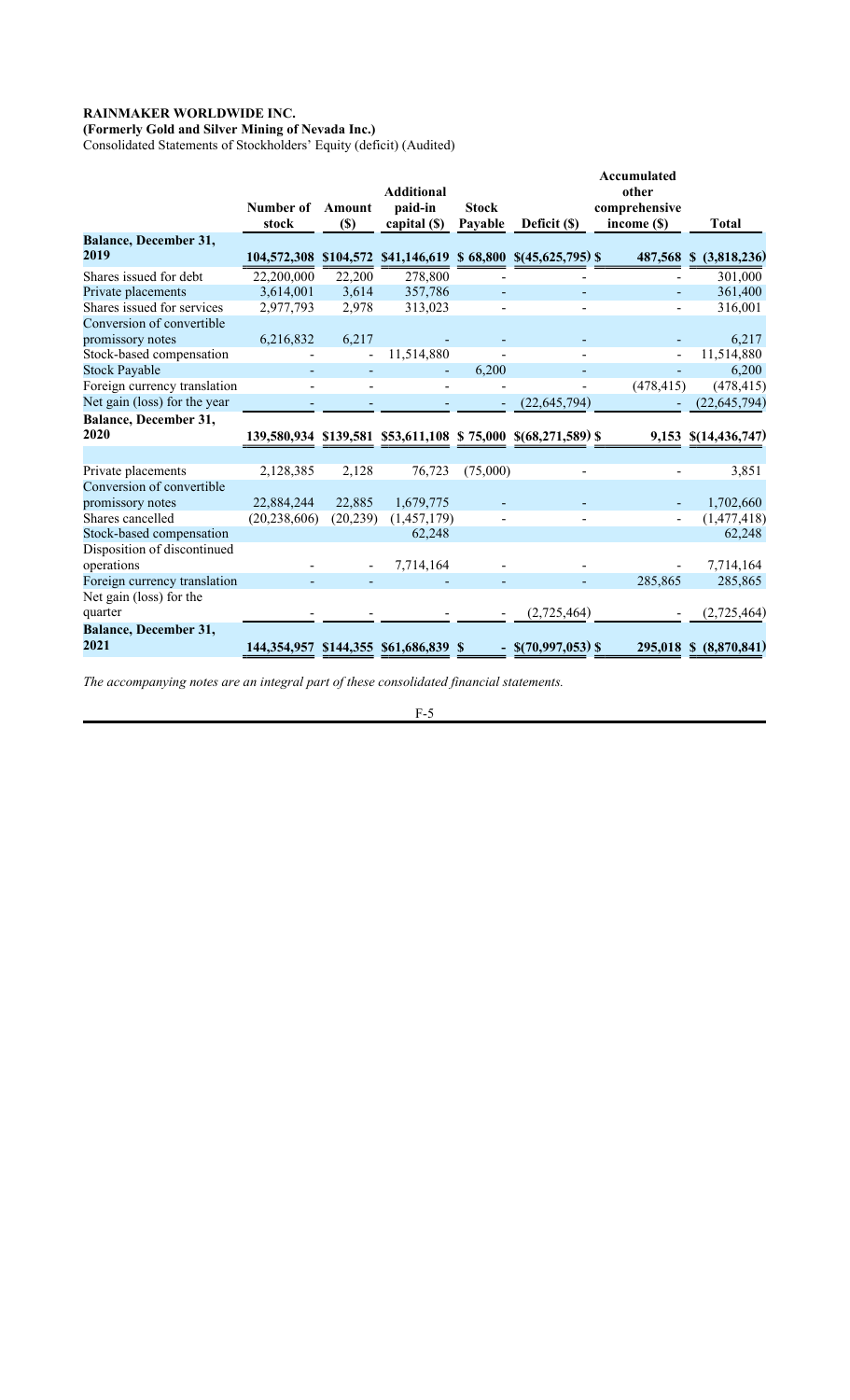**(Formerly Gold and Silver Mining of Nevada Inc.)**

Consolidated Statements of Cash Flows (Audited)

|                                                                    |    | Year Ended December 31, |                      |
|--------------------------------------------------------------------|----|-------------------------|----------------------|
|                                                                    |    | 2021                    | 2020                 |
|                                                                    |    |                         |                      |
| <b>CASH FLOWS FROM OPERATING ACTIVITIES</b>                        |    |                         |                      |
| Net gain (loss)                                                    | \$ | (2,725,464)             | \$<br>(22, 645, 794) |
| Adjustments to reconcile net income to net cash used for operating |    |                         |                      |
| activities:                                                        |    |                         |                      |
| Depreciation expense                                               |    |                         |                      |
| Loss on impairment                                                 |    |                         | 4,650,966            |
| Stock-based compensation                                           |    | 62,248                  | 10,892,625           |
| Loss from equity investments                                       |    | 112,000                 |                      |
| Other income                                                       |    | 65,000                  |                      |
| Shares issued for services                                         |    |                         | 316,000              |
| Discount amortization                                              |    |                         |                      |
| IP amortization                                                    |    |                         | 518,352              |
| Provision for ARO obligation                                       |    |                         | (13,266)             |
| Non-cash Lease expense                                             |    |                         |                      |
| Change in operating assets and liabilities:                        |    |                         |                      |
| Accounts receivable                                                |    | 1,819                   | 571,282              |
| Inventory                                                          |    | 206,278                 | (381, 278)           |
| Prepaid expenses, prepaid expenses related parties                 |    | 57,000                  | (121, 154)           |
| Accounts payable, related party payables and accrued liabilities   |    | 1,592,258               | 840,407              |
| Customer deposits                                                  |    | (36, 447)               | (20,000)             |
|                                                                    |    |                         |                      |
| Provision for ARO obligation                                       |    |                         | (14, 635)            |
| Lease liabilities                                                  |    |                         |                      |
| Discontinued operations                                            |    | 475,281                 | 1,474,209            |
| <b>CASH USED FOR OPERATING ACTIVITIES</b>                          |    | (190, 027)              | (3,932,286)          |
|                                                                    |    |                         |                      |
| <b>CASH FLOWS FROM INVESTING ACTIVITIES</b>                        |    |                         |                      |
| Cash paid for investment in JV                                     |    |                         | (112,000)            |
| Cash paid for purchase of fixed assets                             |    |                         |                      |
| Discontinued operations                                            |    |                         | 1,596,446            |
| <b>CASH USED FOR INVESTING ACTIVITIES</b>                          |    |                         | 1,484,446            |
|                                                                    |    |                         |                      |
| <b>CASH FLOWS FROM FINANCING ACTIVITIES</b>                        |    |                         |                      |
| Proceeds from sale of stock                                        |    | 3,852                   | 367,600              |
| Borrowed on convertible debt                                       |    |                         | 3,105,897            |
| Borrowed on debt                                                   |    | 50,000                  | (556, 798)           |
| Borrowed on debt related party                                     |    | 21,903                  |                      |
| Repayments on other loans payable                                  |    | (3,300)                 |                      |
|                                                                    |    |                         |                      |
| <b>CASH PROVIDED BY FINANCING ACTIVITIES</b>                       |    | 72,455                  | 2,916,699            |
| <b>Effect on Foreign Currency Exchange</b>                         |    | (70,669)                | (343,214)            |
|                                                                    |    |                         |                      |
| <b>NET INCREASE (DECREASE) IN CASH</b>                             |    | (188, 241)              | 125,645              |
| <b>CASH AT BEGINNING OF YEAR</b>                                   |    | 192,578                 | 66,933               |
|                                                                    |    |                         |                      |
| <b>CASH AT PERIOD END</b>                                          | S  | 4,337                   | \$<br>192,578        |
| <b>NON-CASH TRANSACTIONS</b>                                       |    |                         |                      |
|                                                                    |    |                         |                      |
| Shares issued for conversion                                       |    | 1,702,659               | 307,218              |
| Lease modification                                                 |    |                         |                      |
| Shares issued from stock payable                                   |    | 75,000                  | 68,800               |
| Conversion of AP to convertible notes payable                      |    | 928,000                 |                      |

*The accompanying notes are an integral part of these consolidated financial statements.*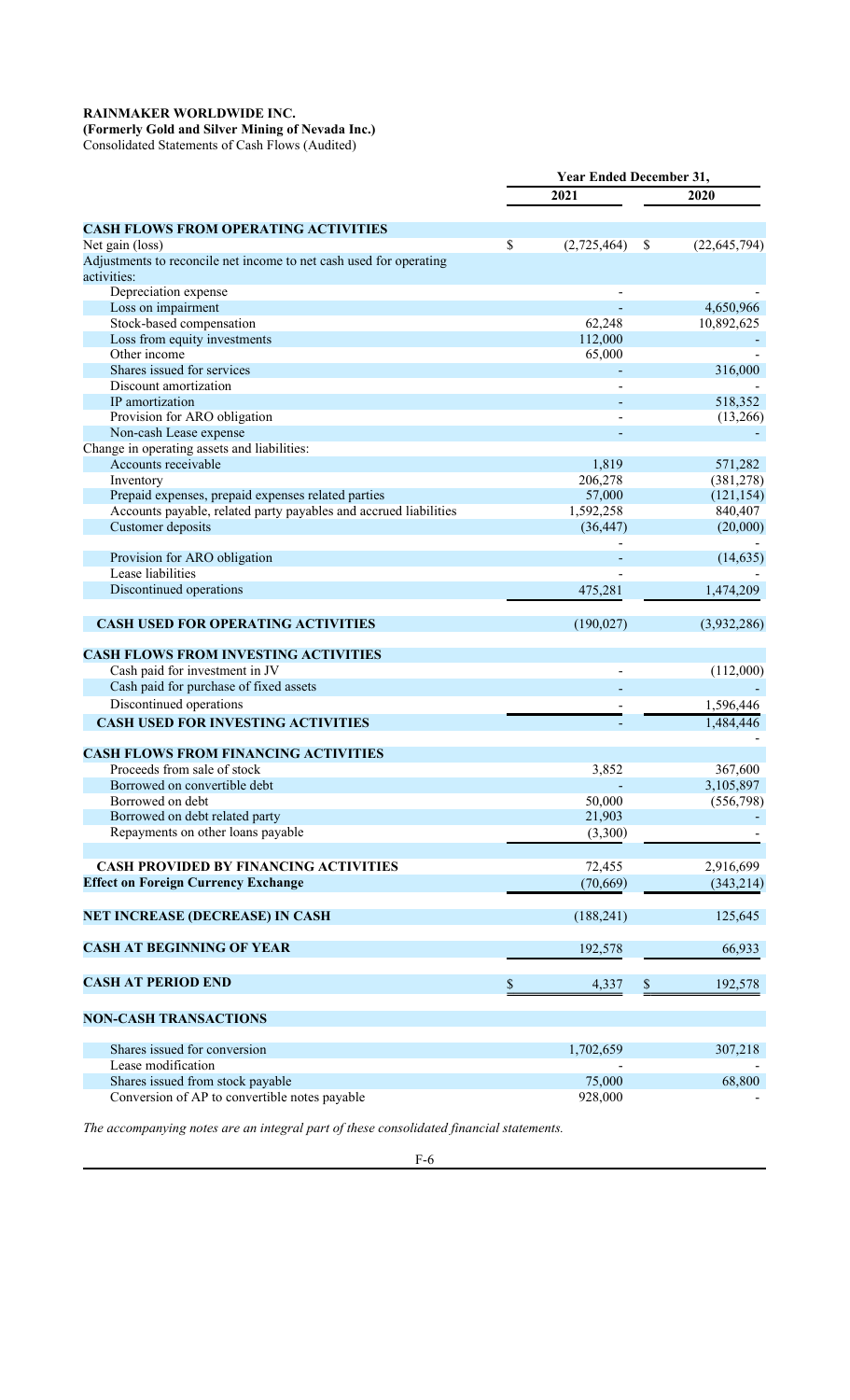#### **Note 1: Nature of Operations, Reverse Merger and Going Concern**

#### **Nature of Operations**

Rainmaker Worldwide Inc. ("Rainmaker" or the "Company" or "RAKR") is a Nevada company which operates Rainmaker Worldwide Inc. (Ontario) ("RWI") with its head office in Peterborough, Ontario, Canada. The Company distributes two main types of energy-efficient, fresh water-producing technologies: (1) Air-to-Water ("AW"), which harvests fresh water from humidity in the atmosphere, and (2) Water-to-Water ("WW"), which transforms seawater or polluted water into drinking water. The technology can use wind, solar, or use conventional power sources (grid or generator), is deployable anywhere, and leaves no carbon trace if renewable resources are deployed.

Our post-restructuring business focus will deliver Water-as-a-Service ("WaaS") i.e., selling water directly to the customer on a per liter basis. This will be executed by forming local joint venture partnerships ("JV") who will in turn own the Rainmaker and related equipment. In most if not all cases, RAKR will have an ownership stake in the JV the percentage of which will be determined by the relative contribution of the stakeholders.

As part of the asset restructuring, Rainmaker retains a 12% interest in Rainmaker Holland B.V. ("RHBV") which consists of the innovation and manufacturing center located in Rotterdam, Netherlands. RAKR will purchase equipment on a favorable cost-plus formula going forward by virtue of a long-term distribution agreement.

The Company will focus its future on the development of WaaS projects globally and has already set up such projects that are ready for deployment in Turks and Caicos and potentially other Caribbean and European locations. Our business development activities are expected to yield more definitive agreements during 2022. WaaS involves the selling of produced (AW) or purified water (WW) on a per liter basis either in a bottle for drinking or in bulk for industrial and commercial services. This requires the Company to deliver its operational, maintenance, marketing and sales expertise in combination with local partners in most cases. These projects will often require working with complementary technology for post treatment of water, mineralization, bottling plant and energy companies. Business activities include the full integration of such technologies.

#### **Reverse Merger**

RWI was incorporated on July 21, 2014 under the Ontario Business Corporations Act. On July 3, 2017, RWI shareholders completed a share exchange with the Company (the "Merger") pursuant to a share exchange agreement dated June 28, 2017 (the "Share Exchange Agreement") among the Company, RWI and RWI's 45 shareholders. Upon completion of the Merger, and in accordance with the terms and provisions of the Share Exchange Agreement, the Company acquired an aggregate of 9,029,562 common shares in the capital of RWI from the RWI Shareholders (bein4g all of the issued and outstanding shares in the capital of RWI) in exchange for an aggregate of 66,818,759 restricted shares of the Company's common stock, or 7.4 shares for each share of RWI. Therefore, RWI became a wholly owned subsidiary of the Company effective July 3, 2017. The Company's former name, Gold and Silver Mining of Nevada, Inc. ("CJT") was changed on April 24, 2017 in expectation of and conditional upon completion of the Merger. The Merger was accounted for as a reverse acquisition with RWI considered the accounting acquirer since the former RWI shareholders remained in control of the combined entity after the transaction. As part of the merger, net liabilities of \$235,495 were recognized on the Company's balance sheet. As a result of the Merger, the Company traded on the OTC Pink, but as of March 17, 2022, the Company now trades on the OTCQB continuing to trade under the symbol, RAKR.

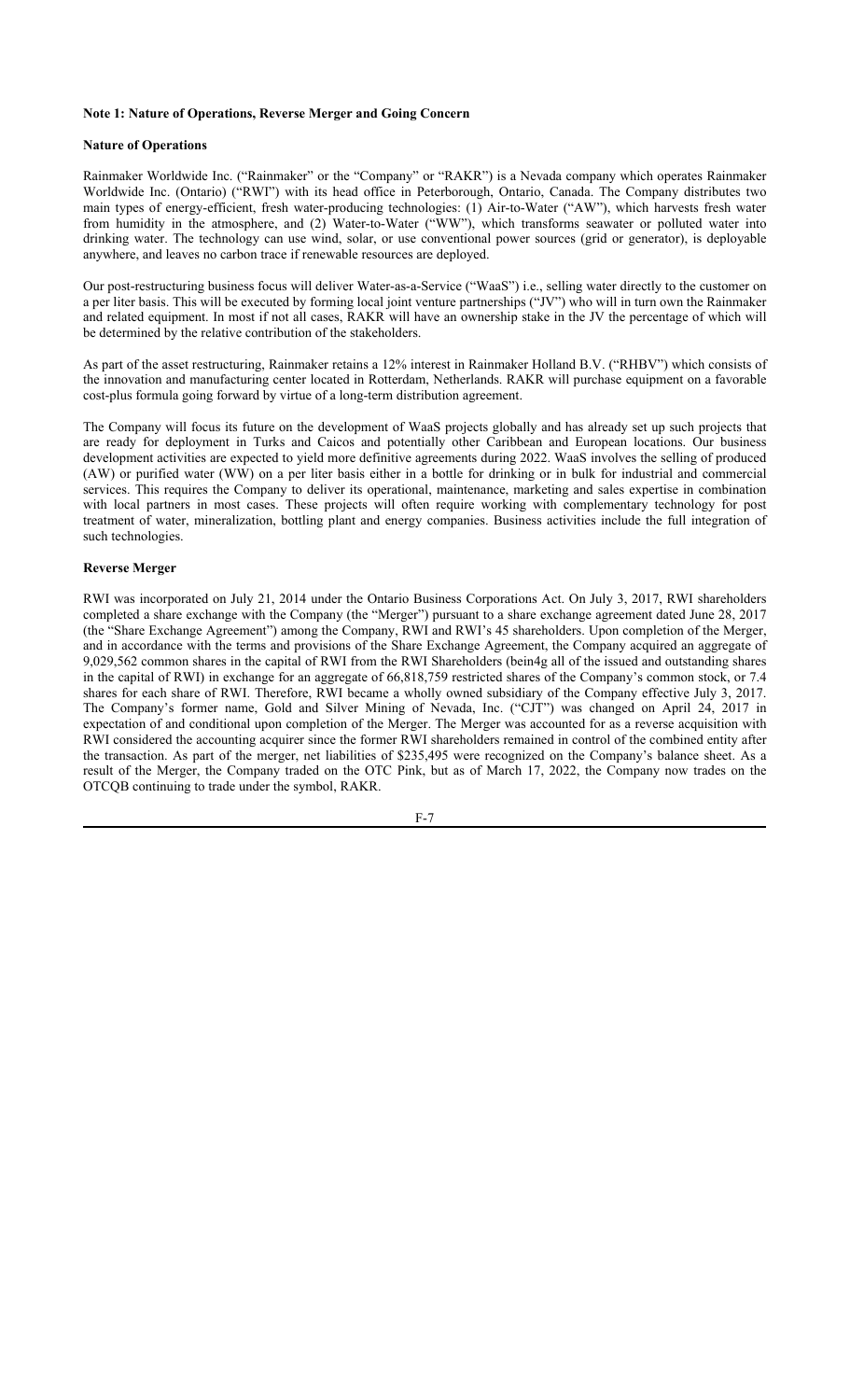#### **Merger with Sphere 3D**

On July 15, 2020 Sphere 3D Corp. (NASDAQ: ANY) announced that it entered into a definitive merger agreement pursuant to which it would have acquired all the outstanding securities of Rainmaker Worldwide Inc. Upon closing, Sphere 3D's name would have changed to Rainmaker Worldwide Inc., and its business model would focus "WaaS". Rainmaker management would have assumed operational leadership of the combined entity.

Under the terms of that agreement, Rainmaker, would have merged with S3D Nevada Inc., a Nevada company wholly owned by Sphere 3D, and the merged entity would have been a wholly owned subsidiary of Sphere 3D. Rainmaker shareholders would have received 0.33 of a share of Sphere 3D for each whole share of Rainmaker exchanged and one-third of a warrant or option for each whole warrant or option then held by such Rainmaker shareholder. Upon completion of the transaction Sphere 3D expected to remain listed on the NASDAQ market and would have changed its name to Rainmaker Worldwide Inc. and apply to change its trading symbol from ANY to RAIN. After completion of the transaction, it was expected that current holders of Rainmaker Worldwide Inc. would own approximately 80% of Sphere 3D, on a fully diluted basis, as a result of their exchange of securities in the transaction.

The transaction was subject to completion of an equity financing, or series of financings, for a minimum of US\$15 million at a share price to be mutually agreed prior to closing and such other customary regulatory and shareholder approvals, including the approval of NASDAQ. Closing was originally expected to occur prior to December 31, 2020 but was subject to extension to February 28, 2021 under certain circumstances if mutually agreed by the parties.

On September 14, 2020 Sphere 3D announced that the Merger Agreement had been amended to change the ratio of Sphere 3D stock to be received by Rainmaker shareholders (the "Amendment"). This change was intended to better reflect the current market values of the respective companies. At closing, holders of Rainmaker common shares and holders of Rainmaker preferred shares would have each received 1/15th of a share of Sphere 3D per common or preferred share that they hold.

As part of the Amendment, Sphere 3D also agreed to advance US\$1.85 million to Rainmaker by way of a secured convertible note (the "Note") for Rainmaker to sustain multiple growth initiatives. The funds were used to fulfill recent contracts and expand its equipment production capacity. (See Note 3).

The Merger Agreement was adjusted to become an asset purchase agreement January 3, 2021 with the same business focus being WaaS. The agreement was ultimately terminated on February 12, 2021 and was subsequently announced publicly. Rainmaker is continuing its ordinary course of business focusing on WaaS.

#### **Going Concern**

The Company has incurred continuing losses from its operations and has an accumulated deficit of \$70,997,053. There are no assurances the Company will be able to raise capital on acceptable terms or that cash flows generated from its operations will be sufficient to meet its current operating costs and required debt service. If the Company is unable to obtain sufficient amounts of additional capital, it may be required to reduce the scope of its business, which could harm its financial condition and operating results. These conditions raise substantial doubt about the Company's ability to continue ongoing operations. These consolidated financial statements do not include any adjustments that might result from the outcome of these uncertainties.

The Company's ability to continue its operations and to pay its obligations when they become due is contingent upon the Company obtaining additional financing. Management's plans include seeking to procure additional funds through debt and equity financings to enable it to meet its operating needs including current and future sales orders. In addition, revenues are being forecasted at the operational level considering the imminent implementation of local JV-based WaaS agreements once travel restrictions due to COVID permit.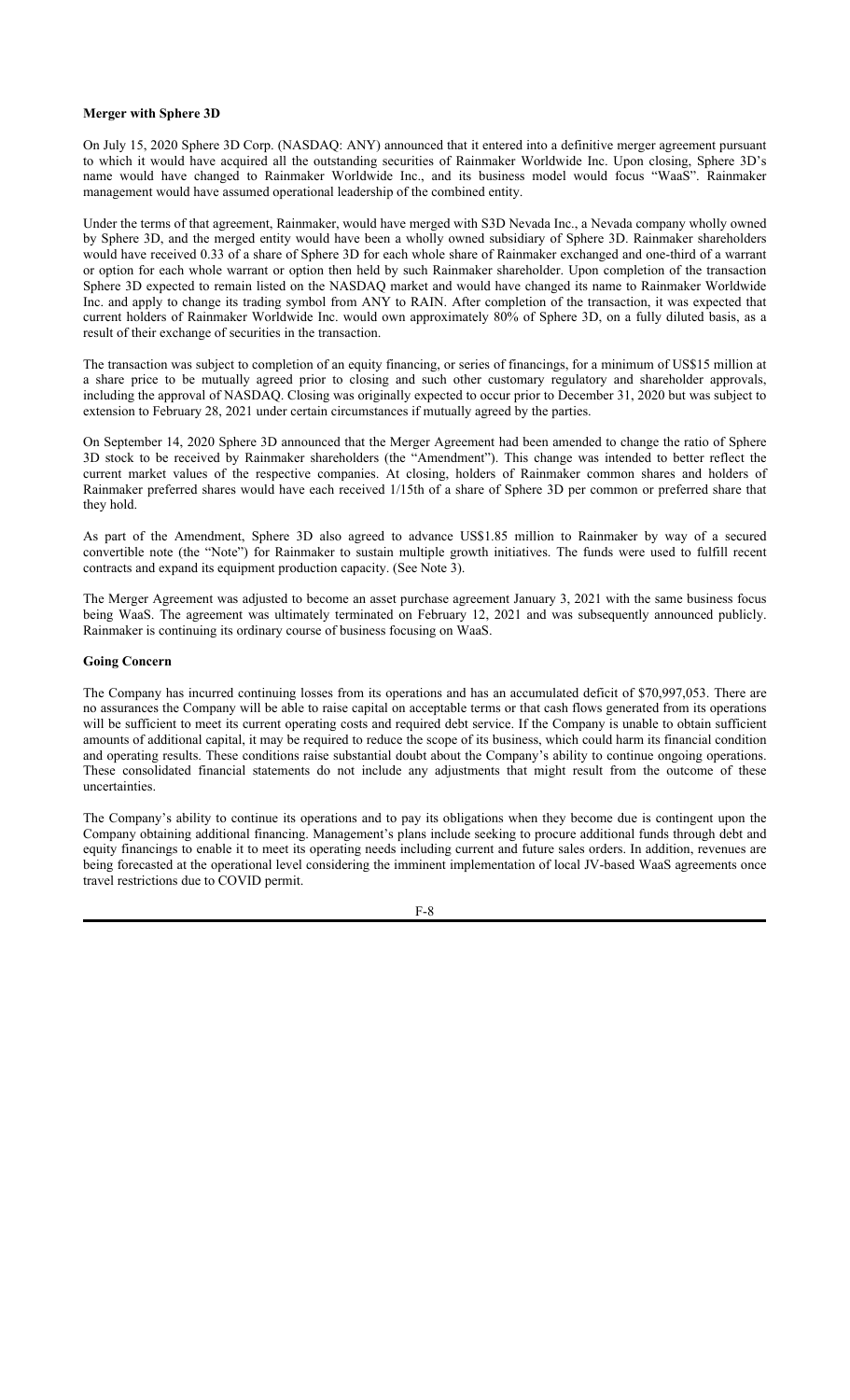#### **Note 2: Significant Accounting Policies**

# **Basis of Preparation**

The consolidated financial statements presented are for the entity Rainmaker and its wholly owned subsidiary, Rainmaker Worldwide Inc. (Ontario) and Rainmaker Holland B.V. ("RHBV" Discontinued Operations) as a consolidated entity. The consolidated financial statements have been prepared in accordance with United States Generally Accepted Accounting Principles.

The preparation of the consolidated financial statements in conformity with United States Generally Accepted Accounting Principles requires management to make estimates and assumptions that affect the reported amounts of assets and liabilities and disclosure of contingent assets and liabilities as of the date of the consolidated financial statements and the reported amounts of revenues and expenses during the reporting period. Actual results could differ from those estimates.

All accounting policies are chosen to ensure the resulting financial information satisfies the concepts of relevance and reliability.

#### **Foreign Currency Translation**

The reporting currency of the Company is the United States dollar. The financial statements of discontinued operations and the subsidiary located outside of the United States are measured in their functional currency: Rainmaker Worldwide Inc. (Ontario) reports in Canadian dollars and Rainmaker Holland B.V. (as Discontinued Operations) reports in Euros. Monetary assets and liabilities of these subsidiaries are translated at the exchange rates at the balance sheet date. Income and expense items are translated using average annual exchange rates. Non-monetary assets are translated at their historical exchange rates. Translation adjustments are included in accumulated other comprehensive income in the consolidated balance sheets.

#### **Intangible Assets**

The Company acquired intellectual property including know-how and patents in the December 2015 Asset Purchase Agreement whereby Rainmaker Worldwide Inc. (Ontario) purchased the assets of Dutch Rainmaker B.V. ("DRM") and Wind En Water Technologie Holding B.V. ("WWT"). Commencing January 2016, the Company has amortized the patents and know-how using the average life expectancy of the patents which is 14 years. As discussed in Note 19 (Discontinued Operations), these intangible assets were a part of the restructuring agreement.

#### **Property and Equipment**

Property and equipment are stated at cost less accumulated depreciation and any recognized impairment loss. Cost includes the original purchase price of the asset and any costs attributable to bringing the asset to its working condition for its intended use.

Depreciation is provided at rates estimated to write off the cost of the relevant assets less their estimated residual values by equal annual amounts over their expected useful lives. Residual values and expected useful lives are reviewed and adjusted, if appropriate, at the end of each reporting period. Depreciation periods for the Company's property and equipment are as follows:

| Leasehold Improvements – lesser of 10 years or lease duration | Manufacturing Equipment $-5$ years  |
|---------------------------------------------------------------|-------------------------------------|
| Office Furniture & Equipment $-5$ years                       | Demonstration Equipment $-10$ years |
| Intellectual Property $-14$ years                             | Computer Software $-5$ years        |

#### **Demonstration Equipment**

Demonstration equipment is stated at cost less accumulated depreciation and any recognized impairment loss. Cost includes the original purchase price of the asset and any costs attributable to bringing the asset to its working condition for its intended use.

Depreciation for the demonstration equipment is at a rate estimated to write off the cost of the equipment less its estimated residual value by an equal annual amount over its expected useful life. The residual value and expected useful life of the demonstration equipment is reviewed and adjusted, if appropriate, at the end of each reporting period.

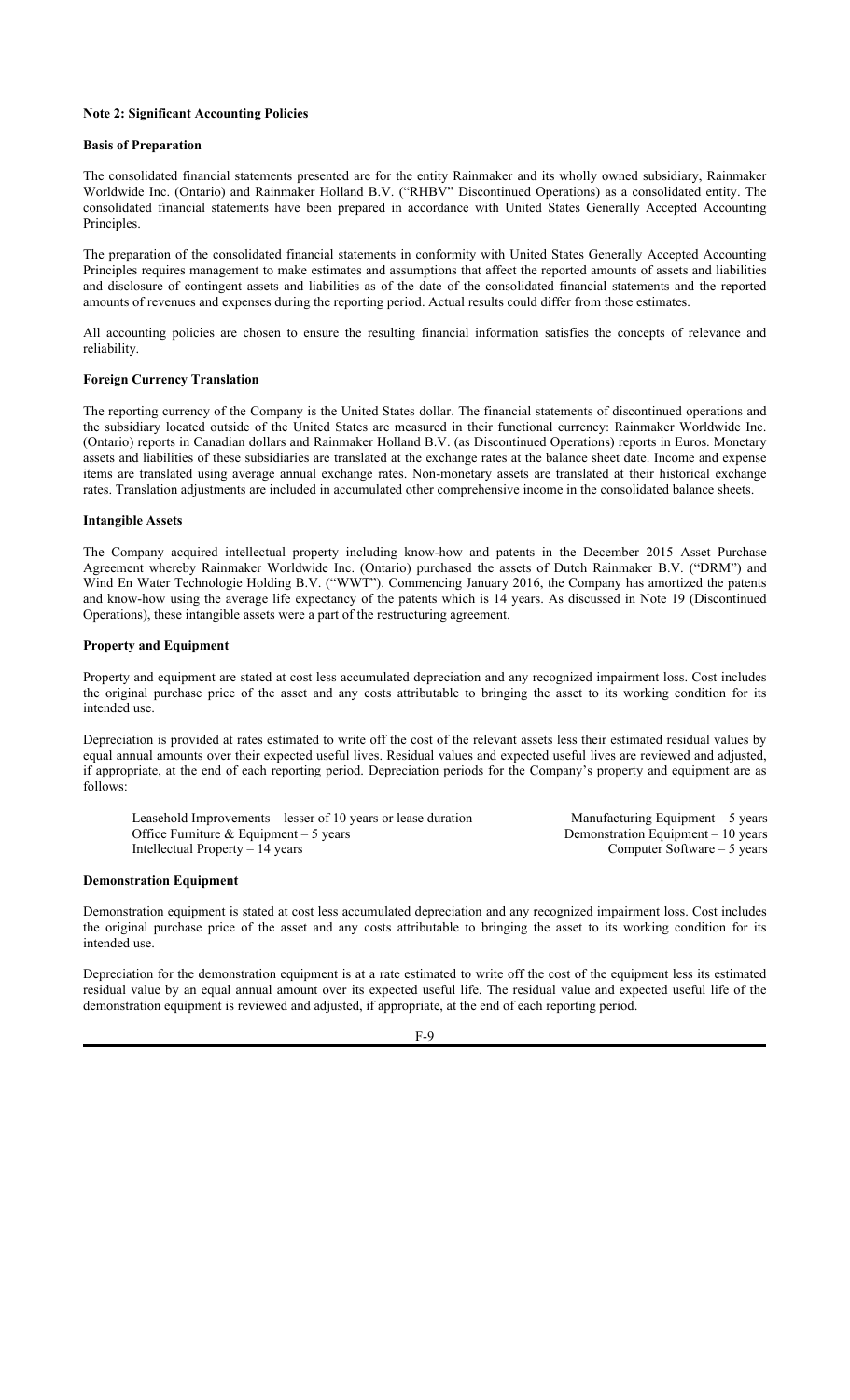#### **Embedded Conversion Features**

The Company evaluates embedded conversion features within convertible debt under ASC 815 Derivatives and Hedging to determine whether the embedded conversion feature(s) should be bifurcated from the host instrument and accounted for as a derivative at fair value with changes in fair value recorded in earnings. If the conversion feature does not require derivative treatment under ASC 815, the instrument is evaluated under ASC 470-20 Debt with Conversion and Other Options for consideration of any beneficial conversion features.

# **Revenue Recognition**

In May 2014, the FASB issued an accounting standard update ('ASU"), 2014-09, Revenue from Contracts with Customers (Topic 606). This ASU amends the existing accounting standards for revenue recognition and is based on the principle that revenue should be recognized to depict the transfer of goods or services to a customer at an amount that reflects the consideration a company expects to receive in exchange for those goods or services. On January 1, 2018, the Company adopted the new Accounting Standards Codification ("ASC") 606, Revenue from Contracts with Customers using the modified retrospective method, and the Company determined the new guidance does not change the Company's policy of revenue recognition.

The Company will have three sources of revenue. The first is through the direct sales of water production and purification systems. A contract with a customer is established once an agreement is signed and the initial down payment is received. Each transaction price is established in the signed contract. Unearned revenue is recognized upon receipt of the down payment for the system. The revenue is recognized once title of the system transfers to the customer. The nature of the business of equipment sales implies there is only one performance obligation which is delivery of the product to the customer. Our contracts outline each party's rights and obligations including the terms and timing of payments.

The second is through participation in WaaS partnerships. These partnerships will purchase the machines from the Company and the revenue is recognized in accordance with the corresponding rules. These partnerships will also generate revenue sharing as water is sold in accordance with the various agreements and that revenue is recognized in the period it is earned. The third source of revenue is in exchange for operating, maintenance and professional services to these joint ventures. That revenue is recognized in the period it is earned.

In June 2018, the FASB issued guidance clarifying the revenue recognition and measurement issues for grants, contracts, and similar arrangements, ASU Topic 958. Government grants and contracts are agreements that generally provide cost reimbursement for certain types of expenditures in return for research and development activities over a contractually defined period. During 2019, RHBV received a Grant from the European Commission. That Grant and associated contract with European Commission has been analyzed and it has been determined it is a non-exchange transaction and falls within the scope of ASU 958, and revenue should be recognized in accordance with Topic 958 guidance. Accordingly, the Company recognizes revenue from its grant and contract in the period during which the related costs are incurred, provided that the conditions under which the grants and contracts were provided have been met and only perfunctory performance obligations are outstanding.

In 2019, the Company was awarded a €2.3 million European Commission Grant to develop and construct the first off-grid water desalination system 100% powered by renewable energy. The unit will be commissioned and tested in the Canary Islands. The project duration was originally to run September 1, 2019 to August 31, 2021. An extension to May 31, 2022 was granted due to delays related to COVID. RHBV post-restructuring retains all rights and obligations under this Grant once the project is complete.

## **Related Party Transactions**

Parties are considered to be related if one party has the ability to directly or indirectly control the other party or exercise significant influence over the other party in making financial and operating decisions. Parties are also considered to be related if they are subject to common control or common significant influence. Related parties may be individuals or corporate entities. A transaction is considered to be a related party transaction when there is a transfer of resources or obligations between related parties. Related party transactions that are in the normal course of business and have commercial substance are measured at the exchange amount.

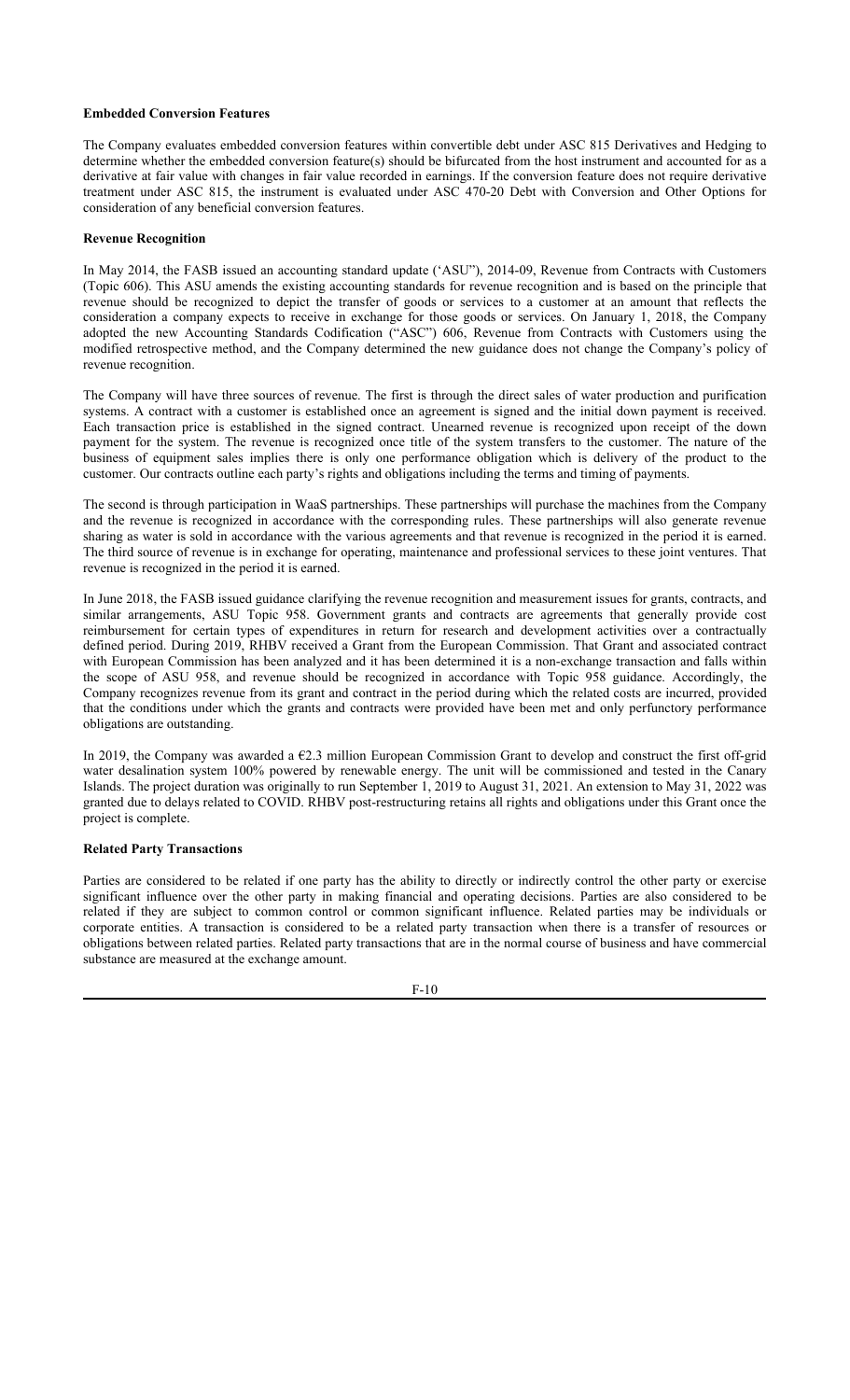#### **Share-based Payment Expense**

The Company follows the fair value method of accounting for stock awards granted to employees, directors, officers, and consultants. Share-based awards to employees are measured at the fair value of the related share-based awards. Share-based payments to others are valued based on the related services rendered or goods received or if this cannot be reliably measured, on the fair value of the instruments issued. Issuances of shares are valued using the fair value of the shares at the time of grant; issuances of options are valued using the Black-Scholes model with assumptions based on historical experience and future expectations.

## **Asset Retirement Obligation**

Included in the assets acquired in the December 2015 Asset Purchase Agreement, the Company obtained an obsolete wind turbine located in Leeuwarden, Netherlands. In accordance with ASC 410, Asset Retirement and Environmental Obligations and pursuant to the guidelines of the City of Leeuwarden for land leases, the Company was required to decommission the turbine including disassembly and removal of wind turbine generator and tower, substation and interconnection facilities, as well as foundation for the tower, and to provide for restoration of the property to its original state. The Company recorded an initial asset retirement obligation at fair value as a liability in the period in which a legal obligation associated with the retirement of tangible long-lived assets occurs. The liability is accreted each period over the maximum term of the contractual agreements. The Company records the offsetting asset to the initial obligation as an increase to the carrying amount of the related long-lived asset and depreciates that cost over the maximum term of the contractual agreements. In July 2020, the asset was dismantled, and the asset retirement obligation eliminated. (See Note 16).

#### **Financial Liabilities and Equity Instruments**

Financial liabilities and equity instruments are classified and accounted for as debt or equity according to the substance of the contractual arrangements entered into. An equity instrument is any contract that evidences a residual interest in the assets of the Company after deducting all of its liabilities.

## **Marketing, Advertising and Promotional Costs**

As required by Generally Accepted Accounting Principles of the United States, the Company records marketing costs as an expense in the year to which such costs relate. The Company does not defer amounts on its year-end consolidated balance sheets with respect to marketing costs. Advertising costs are expensed as incurred.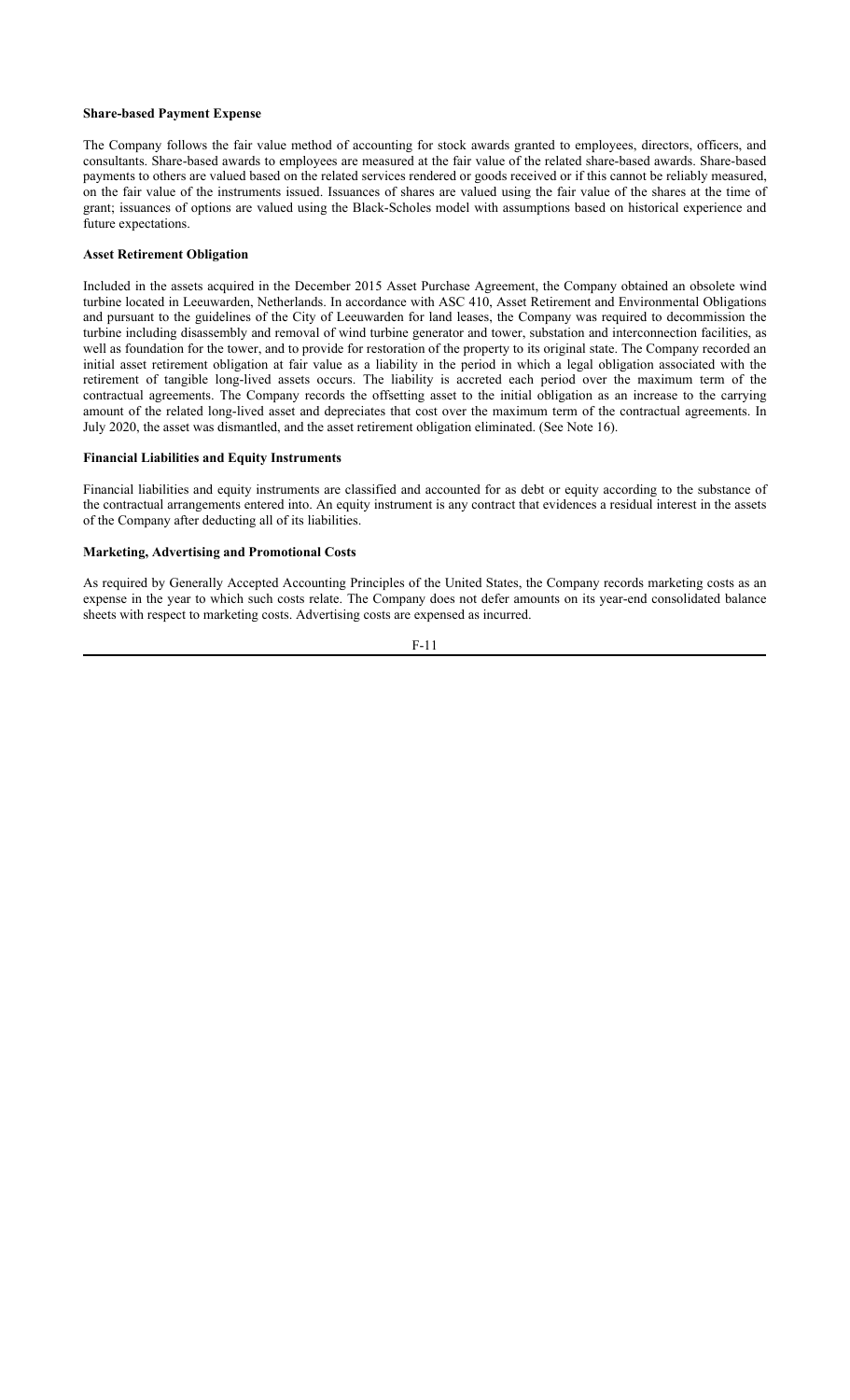### **Segment Reporting**

ASC 280-10, "Disclosures about Segments of an Enterprise and Related Information", establishes standards for the way that public business enterprises report information about operating segments in the Company's consolidated financial statements. Operating segments are components of an enterprise about which separate financial information is available that is evaluated regularly by the Chief Executive Officer in deciding how to allocate resources and assess performance. The Company has reportable segments in the United States, Canada and The Netherlands (discontinued operations).

|                                | December 31<br>2021 |              | December 31<br>2020 |
|--------------------------------|---------------------|--------------|---------------------|
| <b>Gross Profit</b>            |                     |              |                     |
| <b>United States</b>           |                     |              |                     |
| Europe-discontinued operations |                     |              |                     |
| Canada                         |                     |              |                     |
|                                |                     |              |                     |
| <b>Net Loss</b>                |                     |              |                     |
| <b>United States</b>           | 2,671,315           |              | 14,362,683          |
| Europe-discontinued operations |                     |              | 1,157,176           |
| Canada                         |                     | 54,149       | 7,125,932           |
|                                | 2,725,464           | $\mathbb{S}$ | 22,645,794          |
| <b>Assets</b>                  |                     |              |                     |
| <b>United States</b>           | 344,263             |              | 692,993             |
| Europe-discontinued operations |                     |              | 1,829,809           |
| Canada                         |                     | 78           | 35,477              |
|                                | 344,341             | \$           | 2,558,279           |

#### **Use of Estimates**

The preparation of financial statements in conformity with Generally Accepted Accounting Principles of the United States requires management to make estimates and assumptions that affect the reported amounts of assets and liabilities and disclosure of contingent assets and liabilities at the date of the financial statements and the reported amounts of expenses during the year. Management bases its estimates on historical experience and on other assumptions considered to be reasonable under the circumstances. However, actual results may differ from the estimates.

#### **Loss per Share**

The Company reports loss per share in accordance with ASC 260, "Earnings per Share". Basic loss per share is computed by dividing net loss by the weighted average number of common stock outstanding during each period. Diluted loss per share is computed by dividing net loss by the weighted average number of shares of common stock and other potentially dilutive securities outstanding during the year. The Company has options, debentures and other potentially dilutive instruments extending to the latest date of December 20, 2026. To the extent that the fully diluted shares exceed the authorized capital at any point in time, action will be taken by the Executive Management and Board of the Company to ensure those shares are available for distribution.

# **Income Taxes**

The Company accounts for income taxes under the asset and liability method, which requires the recognition of deferred tax assets and liabilities for the expected future tax consequences of events that have been included in the financial statements. Under this method, we determine deferred tax assets and liabilities on the basis of the differences between the financial statement and tax bases of assets and liabilities by using enacted tax rates in effect for the year in which the differences are expected to reverse. The effect of a change in tax rates on deferred tax assets and liabilities is recognized in income in the period that includes the enactment date.

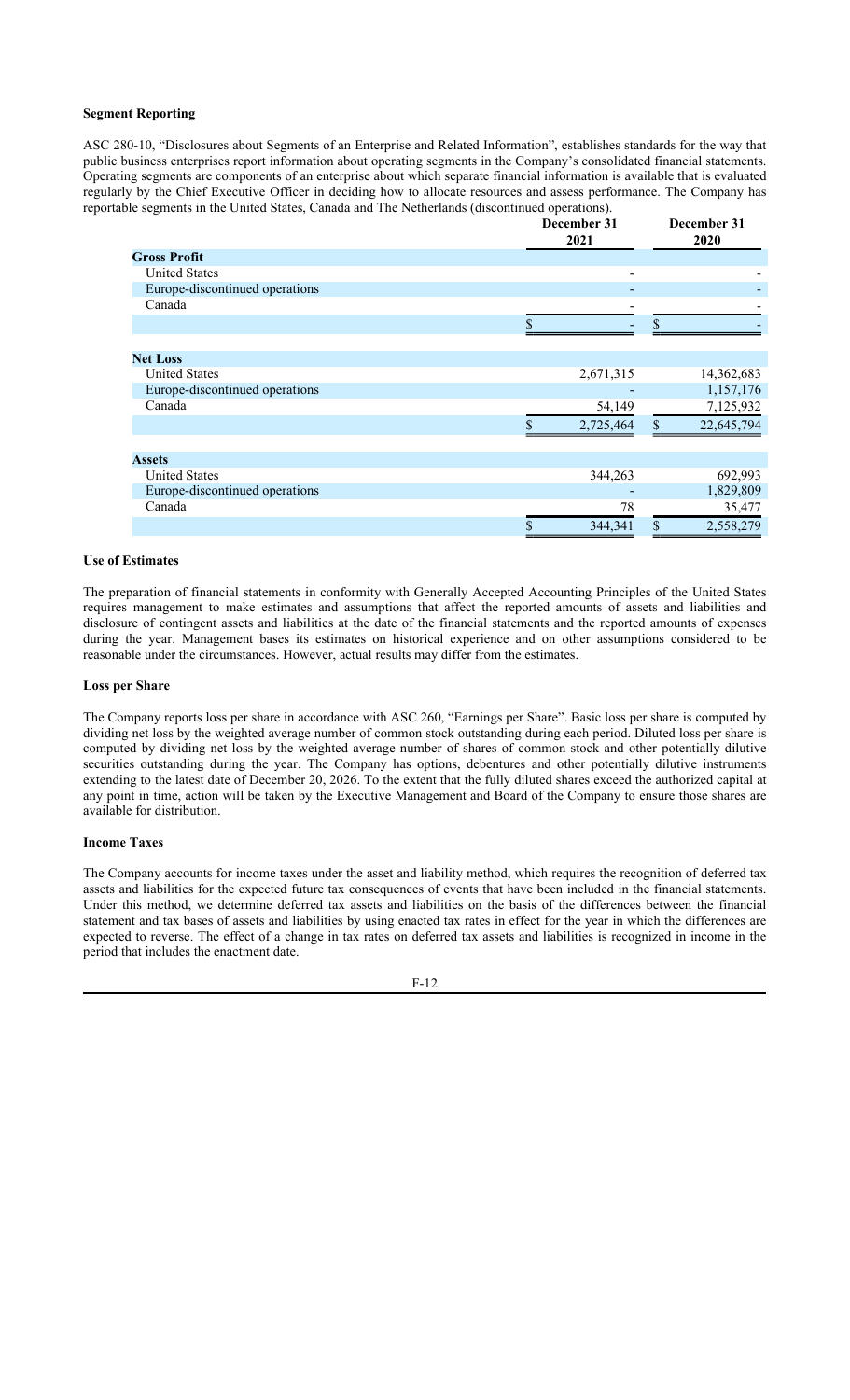The Company recognizes deferred tax assets to the extent that we believe that these assets are more likely than not to be realized. In making such a determination, we consider all available positive and negative evidence, including future reversals of existing taxable temporary differences, projected future taxable income, tax-planning strategies, and results of recent operations. If we determine that we would be able to realize our deferred tax assets in the future in excess of their net recorded amount, we would make an adjustment to the deferred tax asset valuation allowance, which would reduce the provision for income taxes.

The Company records uncertain tax positions in accordance with ASC 740 on the basis of a two-step process in which (1) we determine whether it is more likely than not that the tax positions will be sustained on the basis of the technical merits of the position and (2) for those tax positions that meet the more-likely-than-not recognition threshold, we recognize the largest amount of tax benefit that is more than 50 percent likely to be realized upon ultimate settlement with the related tax authority.

Income tax assets and liabilities for the current period are measured at the amount expected to be recovered from or paid to the taxation authorities. The tax rates and tax laws used to compute the amount are those that are enacted by the date of the statement of financial position.

# **Equity-Settled Transactions**

The costs of equity-settled transactions with employees are measured by reference to the fair value at the date on which they are granted.

The costs of equity-settled transactions are recognized, together with a corresponding increase in equity, over the period in which the performance and/or service conditions are fulfilled, ending on the date on which the relevant employees become fully entitled to the award ("the vesting date"). The cumulative expense is recognized for equity-settled transactions at each reporting date until the vesting date reflects the Company's best estimate of the number of equity instruments that will ultimately vest. The profit or loss charge or credit for a period represents the movement in cumulative expense recognized as at the beginning and end of that period and the corresponding amount is represented in share-based compensation reserve.

No expense is recognized for awards that do not ultimately vest, except for awards where vesting is conditional upon a market condition, which are treated as vesting irrespective of whether or not the market condition is satisfied provided that all other performance and/or service conditions are satisfied.

Where the terms of an equity-settled award are modified, the minimum expense recognized is the expense as if the terms had not been modified. An additional expense is recognized for any modification which increases the total fair value of the sharebased payment arrangement or is beneficial to the employee as measured at the date of modification.

#### **Inventory**

Inventory and work in progress are valued at the lower of cost and net realizable value. The production cost of inventory includes an appropriate proportion of depreciation and production overheads based the ratio of indirect vs. direct costs. Cost is determined on the following bases: Raw materials and consumables are valued at cost on a first in, first out (FIFO) basis; finished products are valued at raw material cost, labor cost and a proportion of manufacturing overhead expenses.

## **Financial Instruments**

ASC 820 "Fair Value Measurements and Disclosures" provides the framework for measuring fair value. That framework provides a fair value hierarchy prioritizing the inputs to valuation techniques used to measure fair value. The hierarchy gives the highest priority to unadjusted quoted prices in active markets for identical assets or liabilities (level 1 measurements) and the lowest priority to unobservable inputs (level 3 measurements).

Fair value is defined as an exit price, representing the amount that would be received upon the sale of an asset or payment to transfer a liability in an orderly transaction between market participants.

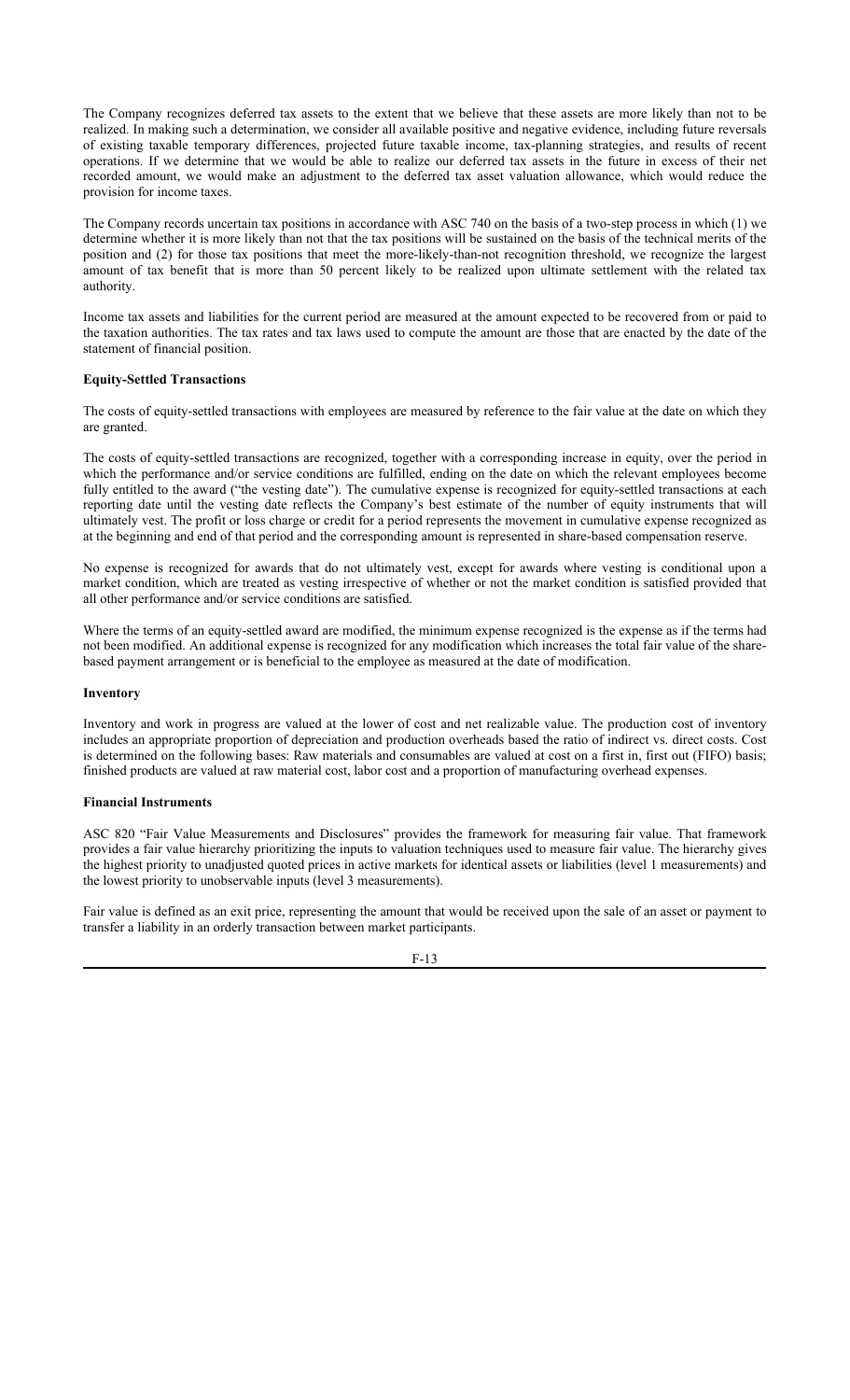Fair value is a market-based measurement that is determined based on assumptions that market participants would use in pricing an asset or liability. A three-tier fair value hierarchy is used to prioritize the inputs in measuring fair value as follows:

Level 1 - Quoted prices in active markets for identical assets or liabilities.

Level 2 - Quoted prices for similar assets or liabilities in active markets, quoted prices for identical or similar assets or liabilities in markets that are not active, or other inputs that are observable, either directly or indirectly.

Level 3 - Significant unobservable inputs that cannot be corroborated by market data.

The Company's policy is to recognize transfers into and out of Level 3 as of the date of the event or change in the circumstances that caused the transfer. There were no such transfers during the periods being reported.

## **Customer Concentration**

Due to the infancy of the Company's market penetration, current sales are concentrated on a limited number of customers.

#### **Cash and Cash Equivalents**

The Company considers all highly liquid instruments with a maturity of three months or less to be cash equivalents. The Company maintains the majority of its cash accounts at a commercial bank. Cash balances are insured by the Canada Deposit Insurance Corporation ("CDIC") up to CAD\$100,000 per commercial bank. From time to time, cash in deposit accounts may exceed the insurance limits thus the excess would be at risk of loss. For purposes of the statement of cash flows we consider all cash and highly liquid investments with maturities of 90 days or less to be cash equivalents. As of December 31, 2021, the Company had no cash equivalents.

### **Note 3: Convertible Notes Payable**

On June 30, 2017, Gold and Silver Mining of Nevada, Inc. held unsecured, matured and past due convertible notes payable of \$235,495. On the date of the Merger, the above convertible notes payable amount was recognized on the Company's balance sheet. On July 3, 2017, \$180,500 of the convertible notes payable was forgiven and recorded as debt forgiveness in the statement of operations.

The following summarizes the above notes including notes forgiven:

- Original note of \$24,500 the \$24,500 was forgiven on July 3, 2017.
- Original note of \$100,000 with interest at 15% p.a. \$75,000 of these notes was forgiven on July 3, 2017. The remaining \$25,000 was held by three different parties in the following amounts: \$8,200, \$8,750 and \$8,050.
- Original note of \$90,000 with interest at 15% p.a. \$81,000 of these notes was forgiven on July 3, 2017.
- Original note of \$20,995 with interest at 15% p.a. this note was settled on January 31, 2018 in exchange for 50,000 shares of stock at \$0.42 per stock (See note 9).
- All of the above notes were convertible at \$0.001 per stock.

Following the Merger, \$13,100 of the convertible notes payable was converted into stock at a conversion price of \$0.001 per stock for a total of 13,100,000 shares of common stock as per the terms of the notes.

On May 14, 2020, \$100 of convertible notes payable was converted into stock at a conversion price of \$0.001 per stock for a total of 100,000 shares of common stock as per the terms of the notes.

On June 15, 2020, \$2,783.53 of convertible notes payable was converted into stock at a conversion price of \$0.001 per stock for a total of 2,783,530 shares of common stock as per the terms of the notes.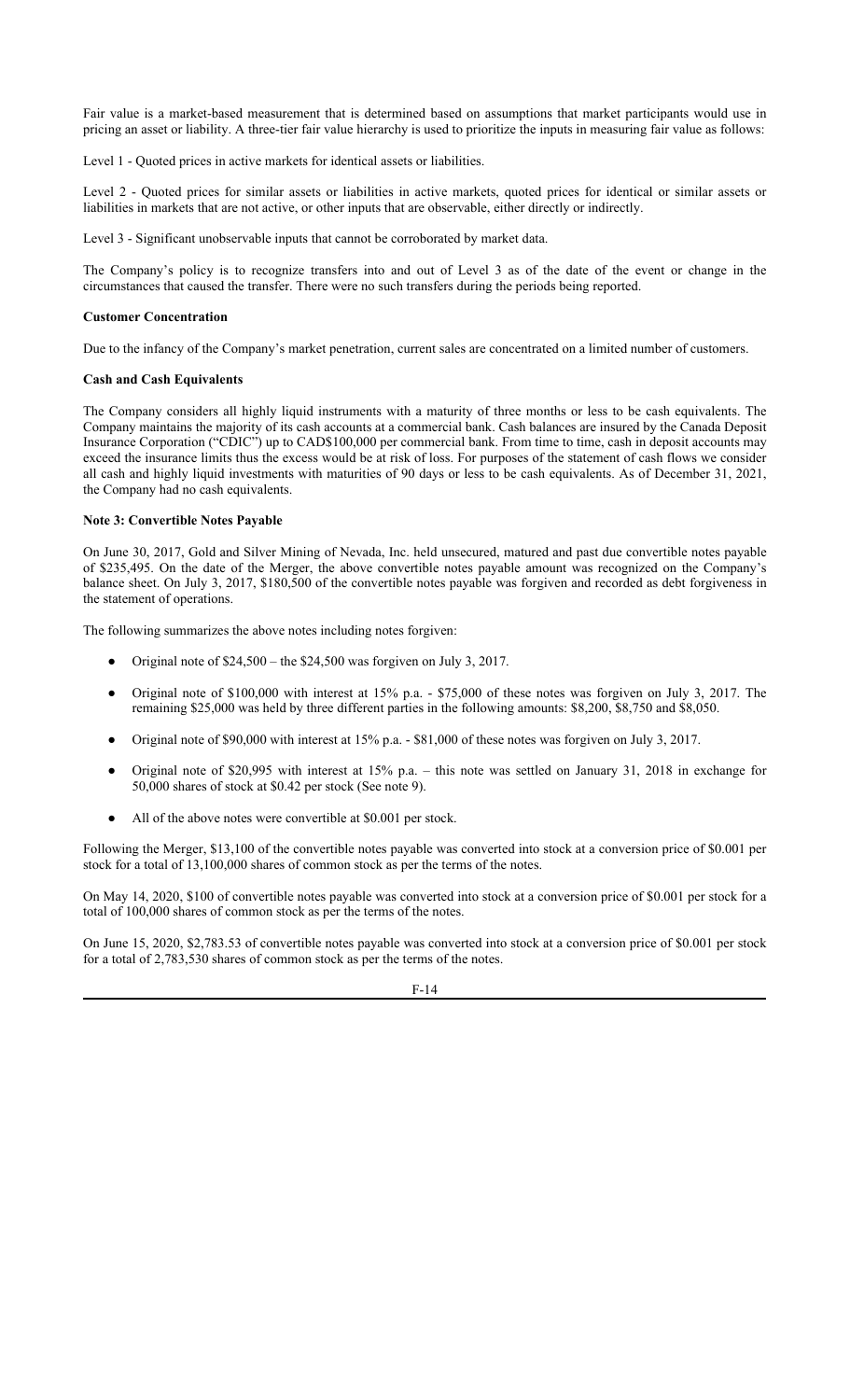On June 29, 2020, \$3,333.30 of convertible notes payable was converted into stock at a conversion price of \$0.001 per stock for a total of 3,333,302 shares of common stock as per the terms of the notes.

As a result of the above conversions, there are \$8,200 in convertible notes remaining that came into the Company through the July 3, 2017 merger.

On May 10, 2018, the Company entered into a \$200,000 unsecured, convertible promissory note maturing on July 10, 2018. The note was interest bearing at a rate of 12% interest per annum with no interest payments due until maturity and convertible into shares of the Company's Common Stock at a fixed price of \$0.35 per share. The holder of the note was issued 100,000 shares of common stock in lieu of set-up fees and interest for the term of the loan which was discounted against note in the amount of \$25,000, the market value of the shares issued on the date of the note. The Company evaluated the note for a beneficial conversion feature at the date of issuance noting that there was no BCF related. The note was in default from July 10, 2018 through January 20, 2019 and thus in addition to the above 12%, the Company accrued penalty interest at the rate of 1.5% per month as per the terms of the note.

In exchange for the above note dated May 10, 2018, the holder advanced the Company an additional \$75,000 and the Company issued a new note on January 21, 2019 in the amount of \$307,219 which included accrued interest in the amount of \$32,219 and was due on April 20, 2019. The new note is interest bearing at a rate of 15% interest per annum with no interest payments due until maturity and convertible into shares of the Company's Common Stock at a fixed price of \$0.05 per share. The note also contained a bonus conversion feature which states that if the holder exercises their option to convert, then the holder will be able to convert 115% of the principal and accrued interest on the date of conversion. The conversion feature expired July 9, 2019 and was not exercised. The Company evaluated the note for a beneficial conversion feature at the date of issuance noting that there was no BCF related. The note is secured by a general pledge on assets. As part of the restructuring completed March 31, 2021, this loan and all accrued interest was transferred to Rainmaker Holland B.V. (see note on Discontinued Operations). As a result, the Company bears no responsibility for financial obligations under this loan.

On September 10, 2019, the Company issued two notes each for \$26,250 totaling \$52,500. The notes are repayable on September 9, 2020, bear interest of 10% per annum and are convertible prior to maturity at \$0.005 per share. The Company evaluated the notes for a beneficial conversion feature at the date of issuance and recorded a discount in the amount of \$3,150. During Q3, the two notes totaling \$52,500 were converted into 10,500,000 shares in Q4 as per the terms of the notes with no additional gain or loss.

On November 5, 2019, the Company entered into a convertible loan agreement. This loan agreement is for the aggregate amount of \$200,000. The loan was repayable on November 5, 2020, with interest at a rate of 12% per annum and was convertible into shares of common stock at \$0.10 per share prior to maturity. The Company evaluated the note for a beneficial conversion feature at the date of issuance and recorded a discount on the note in the amount of \$70,000. During Q2 2020 this note was converted into 2,000,000 common stock of the Company within the terms of the note and therefore no gain/loss.

On April 2, 2020, the Company issued two convertible promissory notes of \$550,000 for a total of \$1,100,000. The notes matured on November 24, 2020, having an interest rate of 3% per annum and were convertible prior to maturity at \$0.33 per share. These existing notes and accrued interest were rolled into a Senior Secured Convertible Promissory Note in an agreement signed September 14, 2020, and are now deemed to be cancelled. Prior to the notes being rolled into the Senior Secured Convertible Promissory Note, the Company had received \$755,000. As of December 31, 2021, the Company received a further \$65,000 for a total of \$820,000 of the original notes. The funds received during 2021 were recognized as Other Income. Subsequent to the 2021 fiscal year end, the Company received a further \$20,000 which will be recognized as Other Income in Q1, 2022.

On September 14, 2020, the Company issued a Senior Secured Convertible Promissory Note in the amount of \$3,105,896.72 bearing interest of 10% per annum with a maturity date of 3 years from the anniversary date of the funding advance and is convertible into shares of Common Stock equal to 85% multiplied by the average of the 5 closing prices of the Common Stock immediately preceding the Trading Day that the Company receives a Notice of Conversion with a floor price of \$0.15. On October 1, 2020, the amount of \$1,850,000 was advanced to the Company. The balance of the principal of this note is made up of the principal and interest on the existing promissory notes totaling \$1,100,000 described above, the funding advanced October 1, 2020, and the principal and interest on the existing note issued August 4, 2020, in the amount of \$150,000 (see Note 6). Each of the existing notes are deemed to be cancelled. The company evaluated the note for a beneficial conversion feature at the date of issuance noting that there was no BCF related. The security interest of this loan is junior and subordinate to all existing security.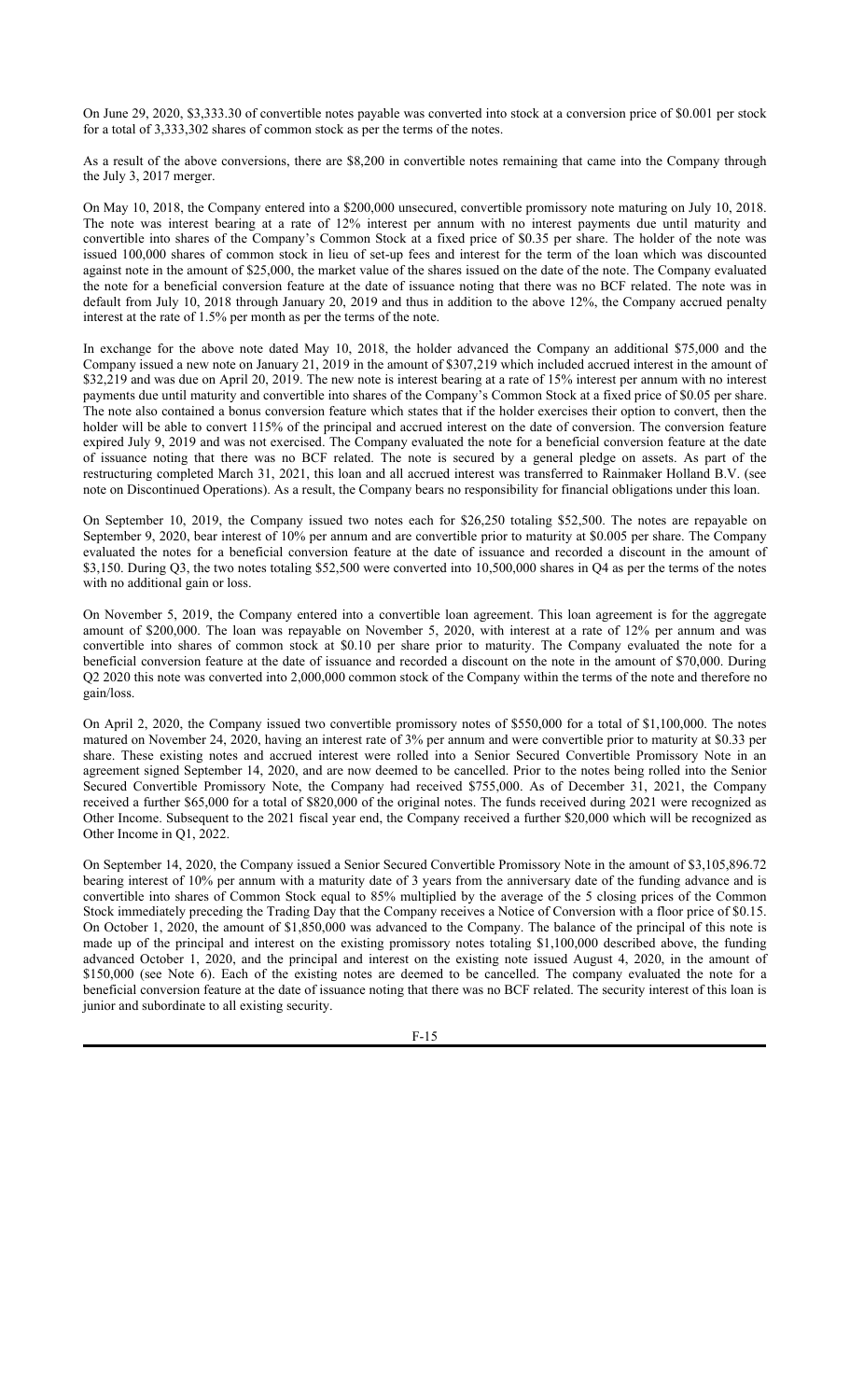On February 22, 2021, to settle accounts payables due to various entities, the Company issued Convertible Promissory Notes totaling \$928,000 bearing interest of 6% per annum with a maturity date of February 22, 2022, and convertible into shares of Common Stock equal to 70% of the 30-day VWAP preceding the conversion date with a floor price of \$0.065. On March 4, 2021, these notes were converted into 14,276,922 Common Shares at \$0.065.

During 2020 the Company recognized \$65,196 of the 2019 unamortized discount and \$467,118 was recognized during 2021 of the 2020 unamortized discount.

## **Note 4: Convertible Notes Payable, Related Parties**

On April 18, 2019, the Company entered into a convertible loan agreement with an entity that is controlled by an officer of the Company. This loan agreement was for the aggregate amount of \$351,865. The loan was repayable on December 31, 2020, had an interest of rate of 15% per annum and was convertible into shares of common stock at \$0.05 per share prior to or after maturity. The Company evaluated the note for a beneficial conversion feature at the date of issuance noting that there was no BCF related. This loan is secured by a general pledge on the assets of the Company. As part of the restructuring completed March 31, 2021, this loan and all accrued interest was transferred to Rainmaker Holland B.V. (see note on Discontinued Operations). As a result, the Company bears no responsibility for financial obligations under this loan.

On September 10, 2019, the Company entered into two convertible promissory notes with an entity controlled by an officer of the Company each in the amount of \$50,500 for the aggregate amount of \$101,000. These note agreements were repayable on September 9, 2020, bear interest at a rate of 10% per annum and were convertible into common stock at \$0.005 per share prior to maturity. The Company evaluated the notes for a beneficial conversion features at the date of issuance and recorded a discount in the amount of \$3,030. In Q1 2020 these notes were converted into 20,200,000 unrestricted stock as per the terms of the notes.

Compensation was due to members of the executive management team in the amount of \$312,000. In support of the growth of the Company, those executive team members agreed to defer receipt of payment to January 2019. The loans bear interest at 4%. On October 1, 2020, some notes (\$252,000) were amended to reflect a new maturity date of October 1, 2021, a change in interest rate to 6% and added a conversion feature leaving \$60,000 as a note payable under the original conditions. Conversion price to be calculated using the 5-day VWAP preceding the conversion date and not to drop below \$0.09. The company evaluated the notes for a beneficial conversion feature at the date of issuance and found a BCF totaling \$103,600. During Q1 2021, \$132,000 of these notes plus accrued interest were converted into 1,673,969 restricted stock as per the terms of the notes. As part of the restructuring completed March 31, 2021, a further \$120,000 of these notes and accrued interest was transferred to Rainmaker Holland B.V. (see note on Discontinued Operations). Of the original amount of \$312,000, \$60,000 principal and accrued interest remains.

Compensation due to members of the executive management team in the amount of \$1,261,596 was converted into convertible promissory notes on October 1, 2020, bearing interest of 6% per annum and are due October 1, 2021. The conversion price to be calculated using the 5-day VWAP preceding the conversion date and not to drop below \$0.09. The company evaluated the notes for beneficial conversion feature at the date of issuance and found a BCF totaling \$518,656. During Q1 2021, \$611,635 of these notes plus accrued interest were converted into 6,933,353 restricted stock as per the terms of the notes. As part of the restructuring completed March 31, 2021, a further \$649,961 principal and accrued interest was transferred to Rainmaker Holland B.V. (see note on Discontinued Operations).

#### **Note 5: Notes Payable, Related Parties**

The Company recorded interest expense for the amortization of the discount related party convertible notes in the amount of \$155,138 for 2020 and the remaining amount of \$467,118 in Q1 2021.

Promissory notes amounting to \$28,796.73 are due and bear interest of 5% and are payable on demand. As part of the restructuring completed March 31, 2021, \$11,980 of these notes and all corresponding accrued interest was transferred to Rainmaker Holland B.V. (see note on Discontinued Operations) and on May 13, 2021, \$3,300 plus accrued interest was repaid leaving the principal balance of these promissory notes at \$13,516 as of December 31, 2021.

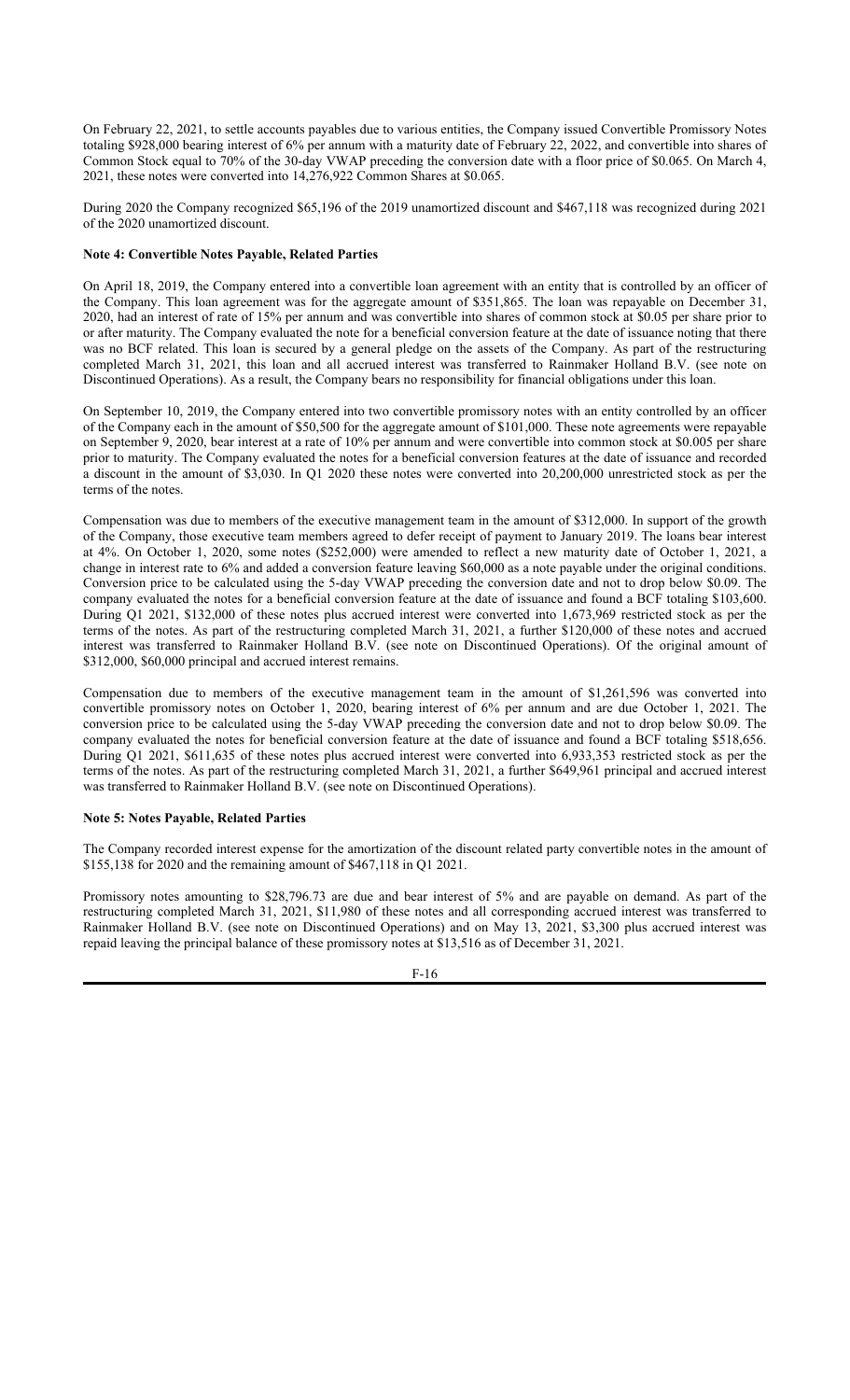During 2021, a related party loaned the Company, on a short-term basis, \$21,903. This amount is fully repaid in Q1, 2022.

## **Note 6: Other Loans Payable**

On January 25, 2019, the Company entered into a loan agreement for \$351,865 with an interest rate of 10% per annum. This loan is secured by a general pledge on the assets of RHBV. On October 9, 2020, \$175,933 principal was repaid. The remaining principal of \$175,932 and accrued interest was due February 1, 2021. It was agreed to extend this due date and, as part of the restructuring completed March 31, 2021, this loan and all accrued interest became the full responsibility of Rainmaker Holland B.V. (see note on Discontinued Operations). As a result, the Company bears no responsibility for financial obligations under this loan.

On August 4, 2020, the Company entered into a loan agreement for \$150,000 bearing an interest rate of 10% per annum. Principal and interest were due and payable on the earlier of the closing of the merger agreement with Sphere 3D (see Note 1) or February 28, 2021. On October 1, 2020, this loan and accrued interest were rolled up into the Senior Secured Convertible Promissory Note described in Note 3 and is now deemed to be cancelled.

The City Development Fund ("SOFIE") in Rotterdam, The Netherlands, is an initiative of the municipality of Rotterdam and is made possible through funds from the European Regional Development Fund. The SOFIE fund was created in the summer of 2013 with the goal of making the Rotterdam City Ports more attractive to new entrepreneurship. The Company was approved on October 26, 2015, for a loan in the amount of \$1,223,000 (1,000,000 (EUR) comprised of loans of EUR 300,000 and EUR 700,000) and bears interest at a rate of 6.5% compounded annually. The EUR 700,000 was payable over 60 months and the EUR 300,000 payable over 18 months. The first drawdown of the note occurred on March 1, 2016, with the entire EUR 1,000,000 subsequently being drawn down. Due to Company cash flow deficiencies, the loan moved to an interest only payable status commencing July 1, 2018 to January 1, 2020. SOFIE has agreed to allow the Company to continue to make interest only payments until January 1, 2021. Both loans now mature January 1, 2025 and was recorded as long-term portion of \$799,874 and the short-term portion of \$233,877, a total of \$1,033,751 principal remaining. As part of the restructuring completed March 31, 2021, this loan and all accrued interest became the full responsibility of Rainmaker Holland B.V. (see note on Discontinued Operations). As a result, the Company bears no responsibility for financial obligations under this loan.

On February 2, 2021, the company entered into a short-term loan agreement in the amount of \$50,000 at an annual interest rate of 5% and due February 1, 2022. On December 1, 2021, the parties agreed to add a conversion feature to this note with terms to be determined before February 2, 2022, however, it was subsequently agreed to remove this conversion feature and extend the due date to February 2, 2023.

#### **Note 7: Intellectual Property**

On December 21, 2015, the Company, through its subsidiary, RWI, agreed to purchase the intangible assets of WWT/DRM, companies incorporated in Netherlands. WWT/DRM developed and exclusively owned all necessary know-how, patents, patent applications and technology allowing for the manufacture and commercial sale of water treatment and processing systems using renewable energy. This know-how and technology, at the time, was collectively known as the Dutch Rainmaker system. The resultant products remain the basis for the Company to deliver WaaS to its customers. The original purchase price in 2015 included stock and future royalty obligations based on sales of equipment. The Company evaluated the Intellectual Property for impairment as of December 31, 2020, and determined a full impairment was necessary. As part of the restructuring completed March 31, 2021, any obligation under the original agreements became the full responsibility of RHBV who, in turn, issued shares in RHBV to satisfy these obligations (see Note 19 on Discontinued Operations).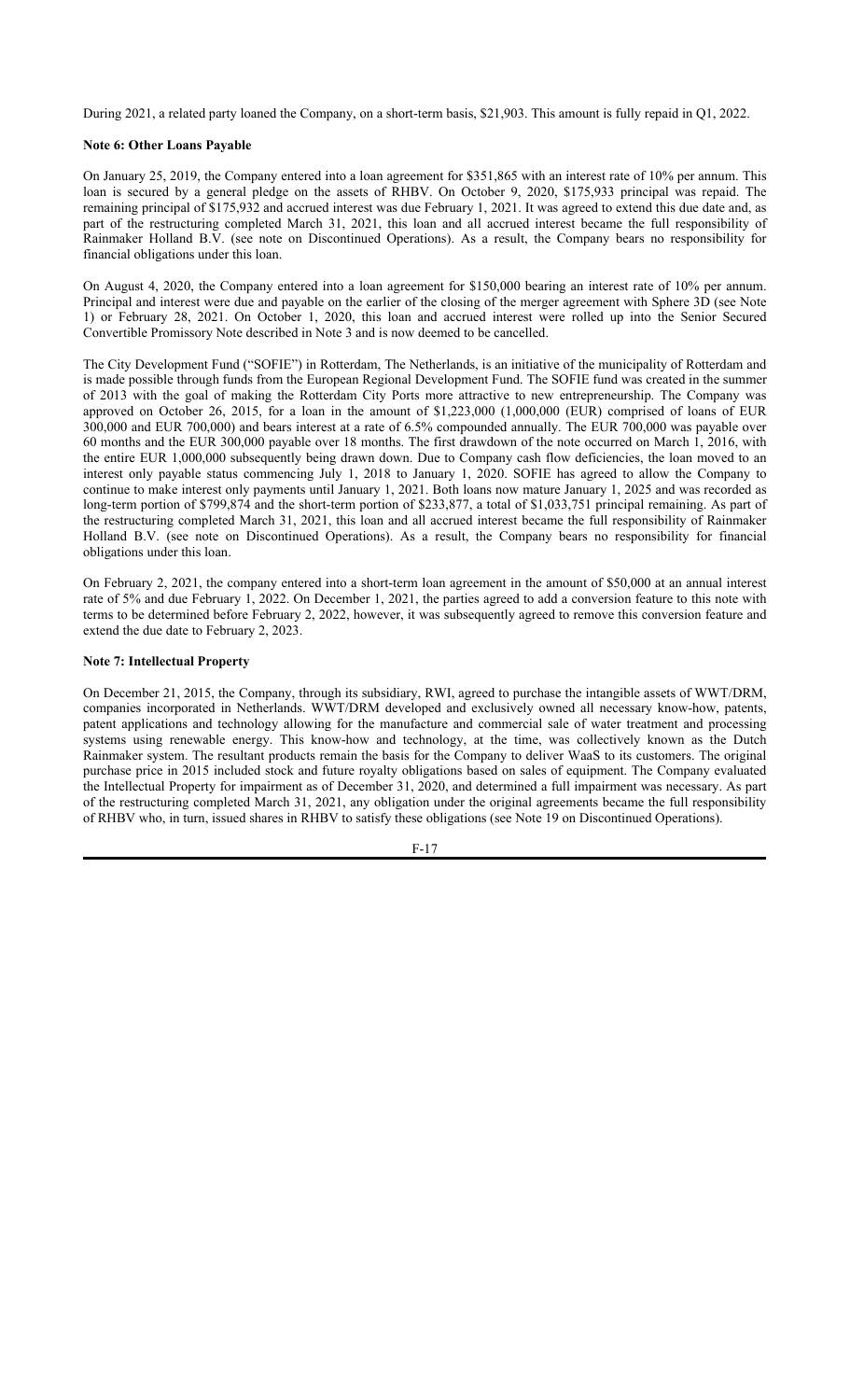#### **Note 8: Property and Equipment**

#### **Demonstration Equipment**

Demonstration equipment is stated at cost less accumulated depreciation and any recognized impairment loss. Cost includes the original purchase price of the asset and any costs attributable to bringing the asset to its working condition for its intended 10-year useful life.

The Company has created demonstration equipment to allow it to show a working version of its technology and equipment to customers and organizations. The demonstration equipment was completed in September 2017 therefore the Company commenced depreciation in the 4th quarter of 2017.

Depreciation for the demonstration equipment is at a rate estimated to write off the cost of the equipment less its estimated residual value by an equal annual amount over its expected useful life. The residual value and expected useful life of the demonstration equipment is reviewed and adjusted, if appropriate, at the end of each reporting period. The depreciation period for the Company's demonstration equipment is 10 years.

As part of the restructuring, Demonstration Equipment remains with RHBV and is included in assets of discontinued operations. See Note 19 for full details.

#### **Note 9: Common Stock**

## **Common Stock**

As at December 31, 2020, the Company has authorized 200,000,000 common stock with \$0.001 par value with 139,580,934 shares outstanding. At December 31, 2021, 144,354,957 shares are outstanding. The following table details the number of common stock issued:

|                                            | Number of<br><b>Stock</b> |
|--------------------------------------------|---------------------------|
| <b>Balance, December 31, 2019</b>          | 104,572,308               |
| Shares issued for debt                     | 22,200,000                |
| Private placements                         | 3,614,001                 |
| Shares issued for services                 | 2,977,793                 |
| Conversion of convertible promissory notes | 6,216,832                 |
| <b>Balance, December 31, 2020</b>          | 139,580,934               |
| Private placements                         | 2,000,000                 |
| Conversion of convertible promissory notes | 22,884,244                |
| Shares cancelled                           | (20, 238, 606)            |
| <b>Balance, March 31, 2021</b>             | 144,226,572               |
| <b>Balance, June 30, 2021</b>              | 144,226,572               |
| Private placements                         | 128,385                   |
| <b>Balance, September 30, 2021</b>         | 144,354,957               |
| <b>Balance, December 31, 2021</b>          | 144,354,957               |

In Q1 2020, the remaining two convertible promissory notes issued on September 10, 2019 totaling \$101,000 were converted into 20,200,000 shares of the Company's common stock (See note 4).

On February 28, 2020, the Company issued 2,000,000 restricted common stock at \$0.005 per stock in fulfillment of a services contract entered into September 11, 2019.

In Q1 2020, the Company completed a private placement raising gross proceeds of \$336,400 through the issuance of 3,364,001 shares of restricted common stock for \$0.10 per stock.

In Q2 2020, the Company completed a private placement raising gross proceeds of \$25,000 through the issuance of 250,000 shares of restricted common stock for \$0.10 per stock.

In Q2 2020, the Company issued 2,000,000 shares of common stock for the conversion of \$200,000 of convertible notes payable. (See note 3).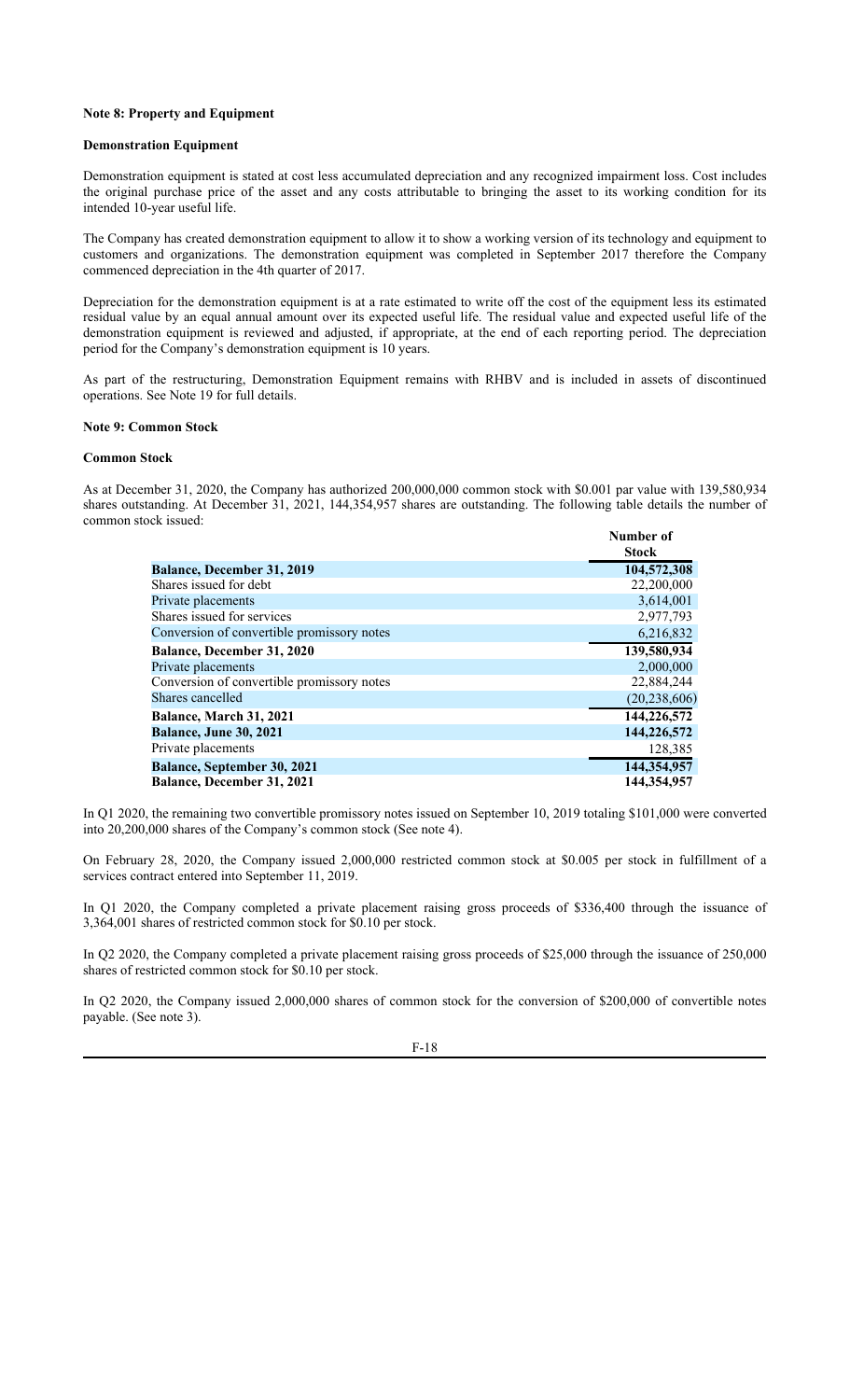In Q2 2020, the Company issued 6,216,832 shares of common stock for the conversion of \$6,216.83 of convertible notes payable. (See note 3).

On June 15, 2020, the Company executed a contract for the provision of services. The first invoice of that contract totaled \$6,000 and as payment, the Company issued 40,000 shares restricted common stock valued at \$0.15 per share, the market price on the date of the agreement.

On August 7, 2020, under the above contract for services, the Company issued 937,793 shares of restricted common stock valued at \$0.3199 per share, the closing market price on July 31, 2020. This issuance related to the second invoice in the amount of \$300,000 for the services contract the Company executed on June 15, 2020.

December 2020, the Company sold 2,000,000 shares for total proceeds of \$75,000. As of December 31, 2020 the shares had not been issued and \$75,000 was recorded as Stock Payable. These shares were issued February 4, 2021 thereby eliminating the Stock Payable recorded previously.

On February 8 & 9, 2021, the Company issued a total of 8,607,322 restricted shares upon conversion of promissory notes. (See Note 4 for details).

On March 4, 2021, the Company issued a total of 14,276,922 restricted shares as settlement of various debts. (See Note 3 for details).

On March 31, 2021, as part of the restructuring agreement, 20,238,606 shares were returned to the Company and subsequently cancelled.

On September 8, 2021, the Company sold 128,385 shares for total proceeds of \$3,852.

#### **Note 10: Related Party Transactions**

Outstanding compensation and expense reimbursements due to consultants engaged by the Company \$906,947 (2020: \$2,583,205).

The Company's head office location in Peterborough, Ontario, Canada, is leased from an entity that was controlled by the Executive Chairman of the Company. Lease expense for the period is \$12,364 (2020: \$47,473). As of February 28, 2021, this property is no longer controlled by the Executive Chairman. The Company will continue to hold space in the property until such time post-COVID protocols are established.

Refer to other related party payables in Notes 4 and 5.

The Company entered into an agreement regarding Royalties Payable in 2020, however, as part of the restructuring completed March 31, 2021**,** the Company no longer bears any responsibility for financial obligations under this agreement. See further discussion in Note 19.

The Company has prepaid expenses to related parties in the amount of \$160,000, paid to RHBV, for the purchase of two AW-GO25 machines.

#### **Note 11: Commitments and Contingencies**

In the ordinary course of operating the Company's business, it may, from time to time, be subject to various claims or possible claims. Management's view that there are no claims or possible claims that if resolved would either individually or collectively result in a material adverse impact on the Company's financial position, results of operations, or cash flows. These matters are inherently uncertain, and management's view of these matters may change in the future.

On April 27, 2018, the Company located a judgement dated August 8, 2016 against six Defendants including a former subsidiary of the Company as well as a predecessor of the Company as currently named and constituted. The amount of the judgement including costs is \$4,423,910. An appeal was filed on November 9, 2016, by the previous management. A decision on the appeal was rendered on June 22, 2018, and the original judgement was upheld. As a result, the Company has recorded a contingent liability of \$4,423,910 as of December 31, 2021 (2020: \$4,423,910). The Company, since its last report, has not been contacted by the Plaintiff.

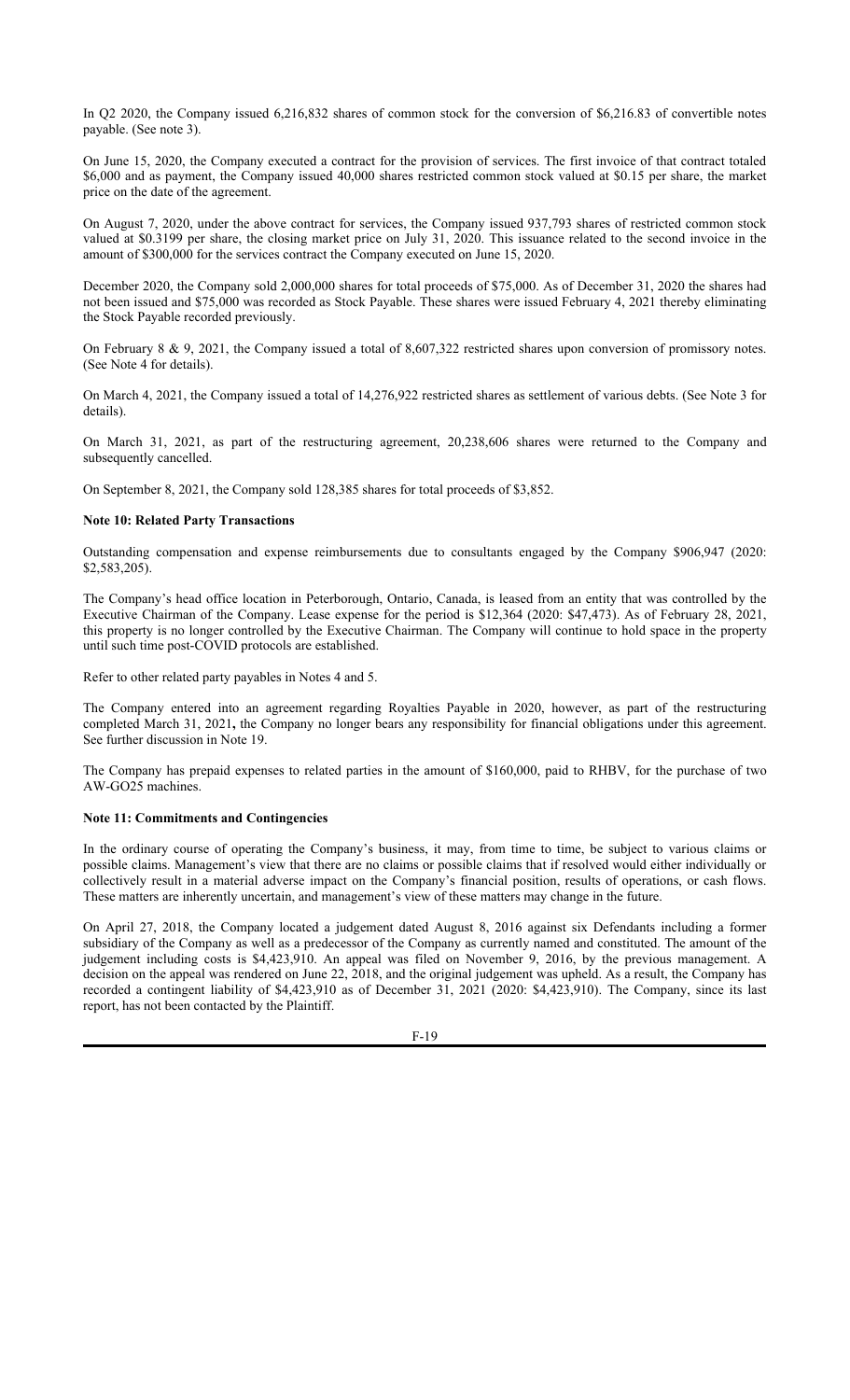#### **Note 12: Inventory**

Inventory is stated at the lower of cost or market. Cost is recorded at standard cost, which approximates actual cost, on the first-in first-out basis.

|                         | Year ended<br>December 31<br>2021 |    | Year ended<br>December 31<br>2020 |
|-------------------------|-----------------------------------|----|-----------------------------------|
| <b>Finished Goods</b>   | 175,000                           | -S | 381,278                           |
| Components              |                                   |    |                                   |
| Discontinued operations |                                   |    | 378,427                           |
| <b>Total Inventory</b>  | 175,000                           | S  | 759,705                           |

#### **Note 13: Leases**

The Company determines whether a contract is or contains a lease at inception of the contract and whether that lease meets the classification criteria of a finance or operating lease. When available, the Company uses the rate implicit in the lease to discount lease payments to present value; the Company's leases do not provide a readily determinable implicit rate. Therefore, the Company must discount lease payments based on an estimate of its incremental borrowing rate.

The following are the lease related assets and liabilities recorded on the Company's consolidated balance sheet.

|                                                             | <b>Year Ended</b><br>December 31<br>2021 | <b>Year ended</b><br>December 31<br>2020 |
|-------------------------------------------------------------|------------------------------------------|------------------------------------------|
| <b>Classification on Balance Sheet</b>                      |                                          |                                          |
| <b>Assets</b>                                               |                                          |                                          |
| Operating lease right of use assets                         |                                          | 3,791                                    |
| Operating lease right of use assets-discontinued operations |                                          | 494,239                                  |
| <b>Total lease assets</b>                                   |                                          | 498,031                                  |
| <b>Liabilities</b>                                          |                                          |                                          |
| Current liabilities                                         |                                          |                                          |
| Operating lease liability                                   |                                          | 3,792                                    |
| Operating lease liability-discontinued operations           |                                          | 494,239                                  |
| <b>Total lease liability</b>                                |                                          | 498,031                                  |

The lease expense for the period ended December 31, 2021, from continuing operations is \$12,364 and from discontinued operations \$24,091 (2020: \$136,629).

## **Note 14: Stock Option Plan**

The Company's 2017 Equity Incentive Plan (the "Option Plan") was established to attract, retain, incentivize and motivate officers and employees of, consultants to, and non-employee directors providing services to the Company and its subsidiaries and affiliates and to promote the success of the Company by providing such participating individuals with a proprietary interest in the performance of the Company. Effective July 3, 2017, at the time of completion of the Merger, the Board adopted the Option Plan under which up to twenty percent of the outstanding shares of common stock of the Company ("Shares") may be reserved for the issuance of options to purchase Shares ("Options"). The previous Option Plan was administered by the Board, which has all of the powers necessary to enable it to carry out its duties under any Option Plan, including the power and duty to construe and interpret any Option Plan and to determine all questions arising under it. Under the Option Plan, "Eligible Individuals" includes officers, employees, consultants, advisors and non-employee directors providing services to the Company and its subsidiaries and affiliates. In the future, the Board will determine which Eligible Individuals will receive grants of options.

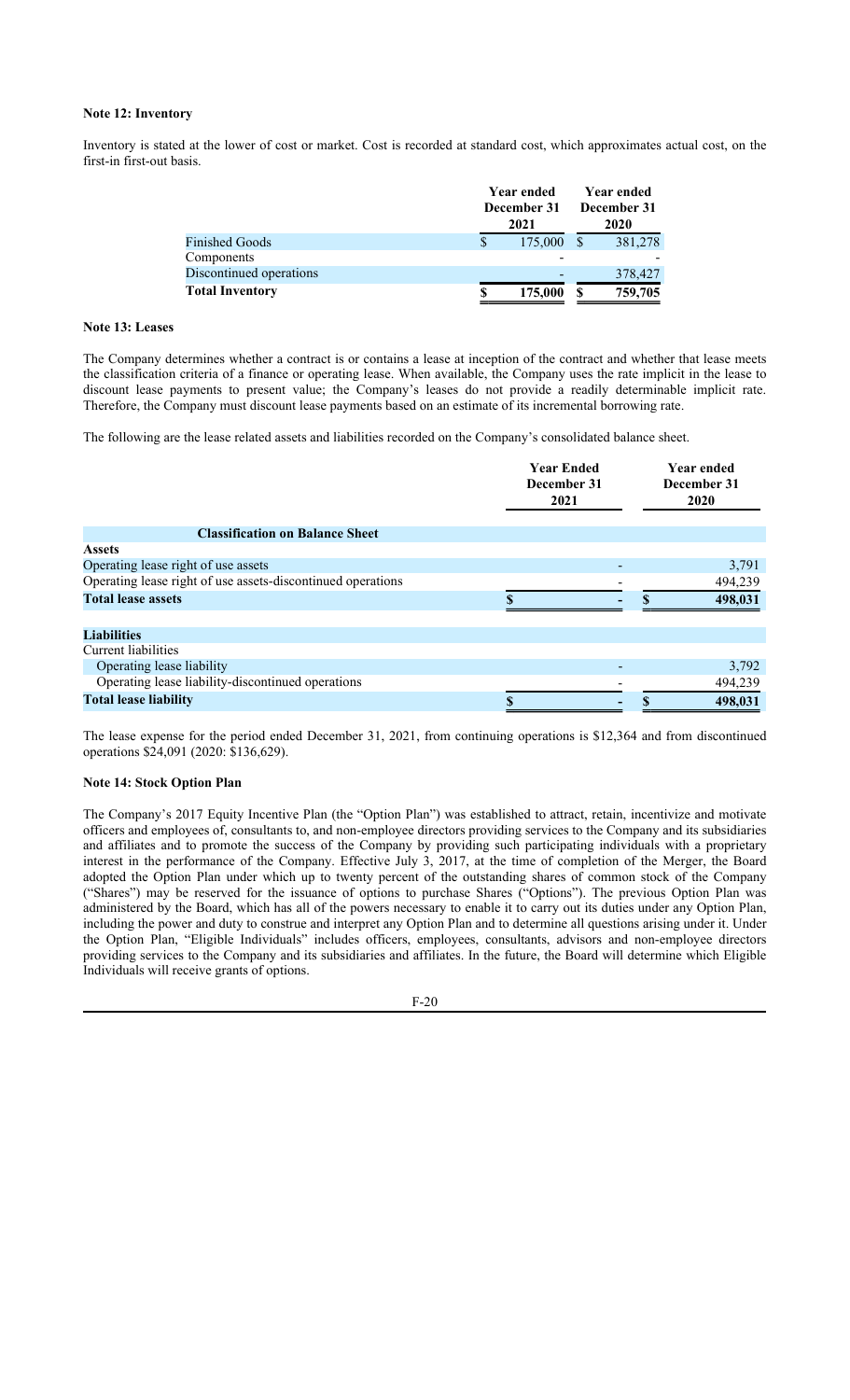Commencing July 3, 2017, in fulfillment of conditions contained in the share exchange agreement and other contracts, the Board authorized the grant of the following Options:

- 3,996,000 Options to four individuals who are officers and/or directors as compensation for the termination of certain RWI stock option rights; these options are fully vested, expire on July 2, 2022 and are exercisable at a price of \$0.15 per Share;
- 8,625,000 Options to seven individuals who are officers and/or directors or contractual service providers; one third of these Options vested on July 3, 2017 while the balance vest monthly over a period of 24 months; they have a term of 5 years and are exercisable at a price of \$0.15 per Share;
- 500,000 Options to a director; 100,000 of these Options vested on July 3, 2017 while the balance vest monthly over a period of 24 months; they have a term of 5 years and are exercisable at a price of \$0.25 per Share;
- 1,300,000 Options to an officer; 150,000 of these options vested on October 10, 2017; 283,334 vested on January 13, 2018 and the balance vest monthly over a period of 24 months thereafter; they have a term of 5 years and are exercisable at a price of \$0.25 per Share.
- 200,000 Options to a contractual service provider; one third of these options vested on July 4, 2017; the balance vest monthly over a period of 24 months thereafter; they have a term of 5 years and are exercisable at a price of \$0.15 per Share.
- 100,000 Options to a contractual service provider; one third of these options vested on July 4, 2017; the balance vest monthly over a period of 24 months thereafter; they have a term of 5 years and are exercisable at a price of \$0.15 per Share.
- 1,000,000 Options to a contractual service provider; one third of these options vested on July 4, 2017; the balance vest monthly over a period of 24 months thereafter; they have a term of 5 years and are exercisable at a price of \$0.25 per Share.
- 1,250,000 Options to a contractual service provider; 250,000 exercisable at \$0.15 per Share (the "Initial Grant") and 1,000,000 exercisable at \$0.25 per Share (the "Second Grant") both have a term of 5 years. One half of the Initial Grant (125,000) vested on January 15, 2018; the remaining (125,000) of the Initial Grant vest and are exercisable monthly, pro-rata over the 18 month period (6,945 per month) commencing January 15, 2018. One third of the Second Grant (333,333) vested and are exercisable on January 15, 2018; the remaining 666,667 from the Second Grant vest and are exercisable monthly, pro-rata over the 24-month period commencing January 15, 2018.
- 625,000 Options to the five members of the Company's Strategic Advisory Board; vesting monthly commencing July 3, 2017 over a period of 24 months, have a 5-year term and are exercisable at a price of \$0.40 per Share.
- 1,000,000 Options to a contractual service provider; 333,333 of these options vested on February 15, 2018; the balance vest monthly over a period of 24 months thereafter; they have a term of 5 years and are exercisable at a price of \$0.25 per Share.
- On February 15, 2018, the Board authorized the grant of 500,000 options to a newly appointed Director of the Board; 100,000 vested on February 15, 2018 with the remainder vesting monthly over a period of 24 months with a term of 5 years and exercisable at a price of \$0.25 per Share.
- On April 15, 2018, the Board authorized the grant of 500,000 options to a newly appointed Director of the Board; 100,000 vested on April 15, 2018 with the remainder vesting monthly over a period of 24 months with a term of 5 years and exercisable at a price of \$0.25 per Share.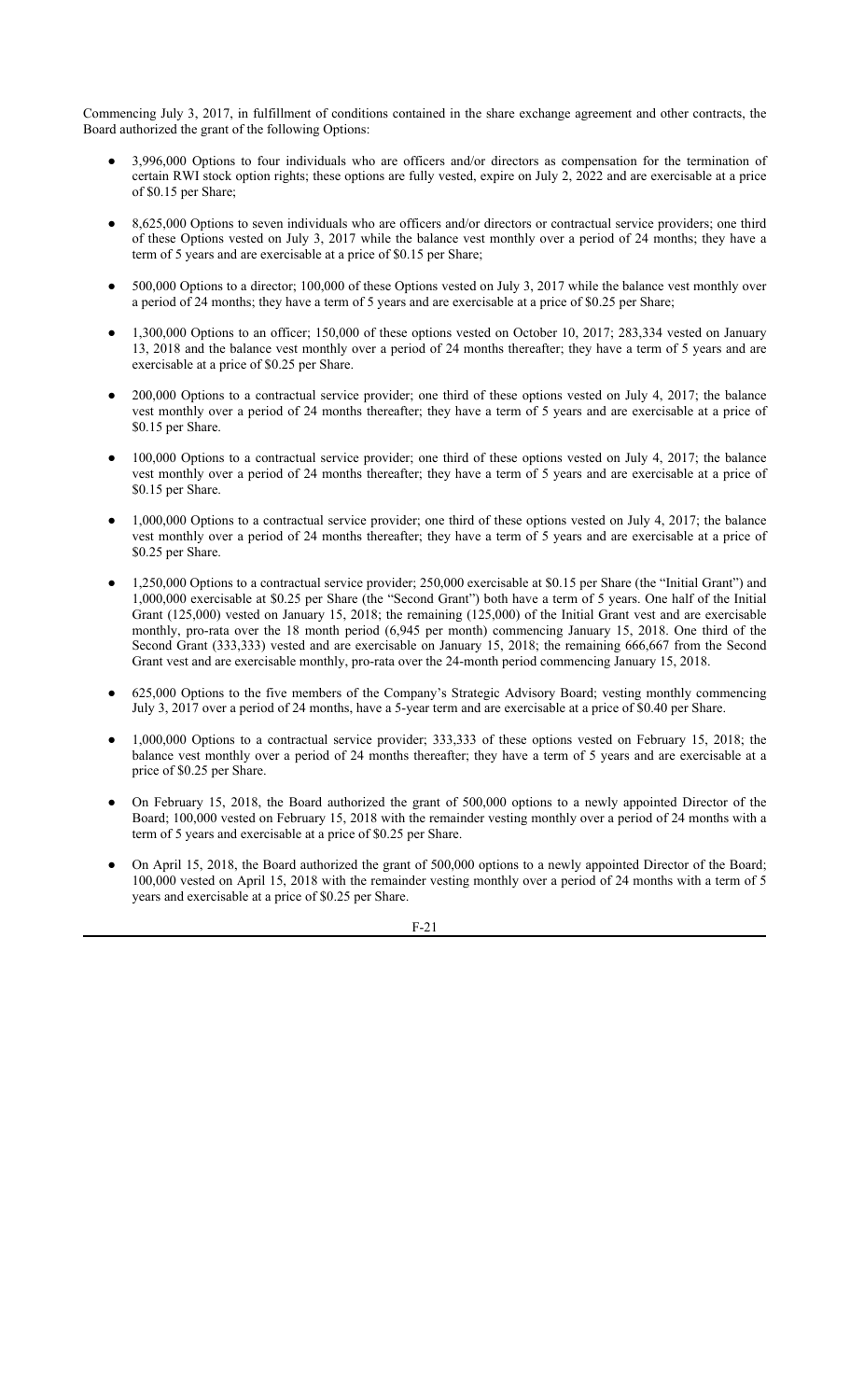- Effective September 30, 2019, the Board of Directors approved the immediate vesting of all remaining options resulting in the immediate recognition of the of the remaining option expense.
- In January 2020, all holders of options agreed to waive their right to exercise the above options.
- On January 22, 2020, the Company entered into a three-year consulting agreement with a third party for consulting and business development services. The contract includes 75,000,000 warrants as follows:
	- 25,000,000 exercisable at \$0.20 per warrant, effective January 22, 2020
	- 25,000,000 exercisable at \$0.30 per warrant, effective January 22, 2021
	- 25,000,000 exercisable at \$0.40per warrant, effective January 22, 2022

On December 22, 2020, the Company terminated this agreement thereby cancelling the 2<sup>nd</sup> and 3<sup>rd</sup> warrant blocks. The first tranche of 25,000,000 remain in effect under the same conditions and expiring January 21, 2023.

- On January 21, 2020, the Company entered into a three-year consulting agreement with a company controlled by its new CEO. The contract included 3,600,000 warrants with an exercise price of \$0.20 vesting in equal amounts commencing the effective date of the contract. On December 31, 2020, this contract was terminated. The warrants vested immediately, and the exercise price was amended to \$0.10. As well, the Company granted an additional 500,000 warrants which vested immediately at an exercise price is \$0.10. All expire December 31, 2025.
- On October 1, 2020, the Company entered into a consulting agreement with an Advisor which granted warrants in full compensation for services. It included 13,500,000 warrants at an exercise price of \$0.30 expiring October 1, 2023 and of 15,000,000 warrants at an exercise price of \$0.15 expiring October 1, 2025.
- On April 1, 2021, the Company granted 4,100,000 options as part of an amendment to an Executive Consultant's contract; 125,000 options vest per month commencing April 1, 2021, with a term of 5 years and exercisable at a price of \$0.10 per Share.
- On December 20, 2021, the Company granted 1,000,000 options as compensation for two new Board Members. 100,000 options vested immediately for each of the two board members and the remaining options vest over maximum of two years, with a term of 5 years and exercisable at \$0.10 per Share or with a 20% discount to market based on a 30-day VWAP if it falls below \$0.10, not to go below \$0.07 per share.
- For the period ended December 31, 2020, the Company recorded a stock option expense of \$10,892,625. The Company used the Black-Scholes option-pricing model to determine the grant date fair value of stock-based awards under ASC 718. For the year ended December 31, 2021, the Company recorded stock option expense of \$62,249.

| <b>Warrants and Options</b> |                 |                        |                   |
|-----------------------------|-----------------|------------------------|-------------------|
| Vested                      | Granted         | Vested                 | <b>Non-Vested</b> |
| Dec 31, 2020                | To Dec 31, 2021 | <b>To Dec 31, 2021</b> | To Dec 31, 2021   |
| 57,600,000                  | 5,100,000       | 59,008,334             | 3,691,666         |

The assumptions used in the Company's Black Scholes option pricing is as follows:

| <b>Stock Price</b>                       | S | $0.0172 - $0.271$ |
|------------------------------------------|---|-------------------|
| Exercise Price                           | S | $0.10 - $0.30$    |
| Number of Options Granted                |   | 62,700,000        |
| Dividend Yield                           |   | 0%                |
| <b>Expected Volatility</b>               |   | 116-363%          |
| Weighted Average Risk-Free Interest Rate |   | $.06 - 2.25\%$    |
| Term (in years)                          |   | $3 - 5$           |
|                                          |   |                   |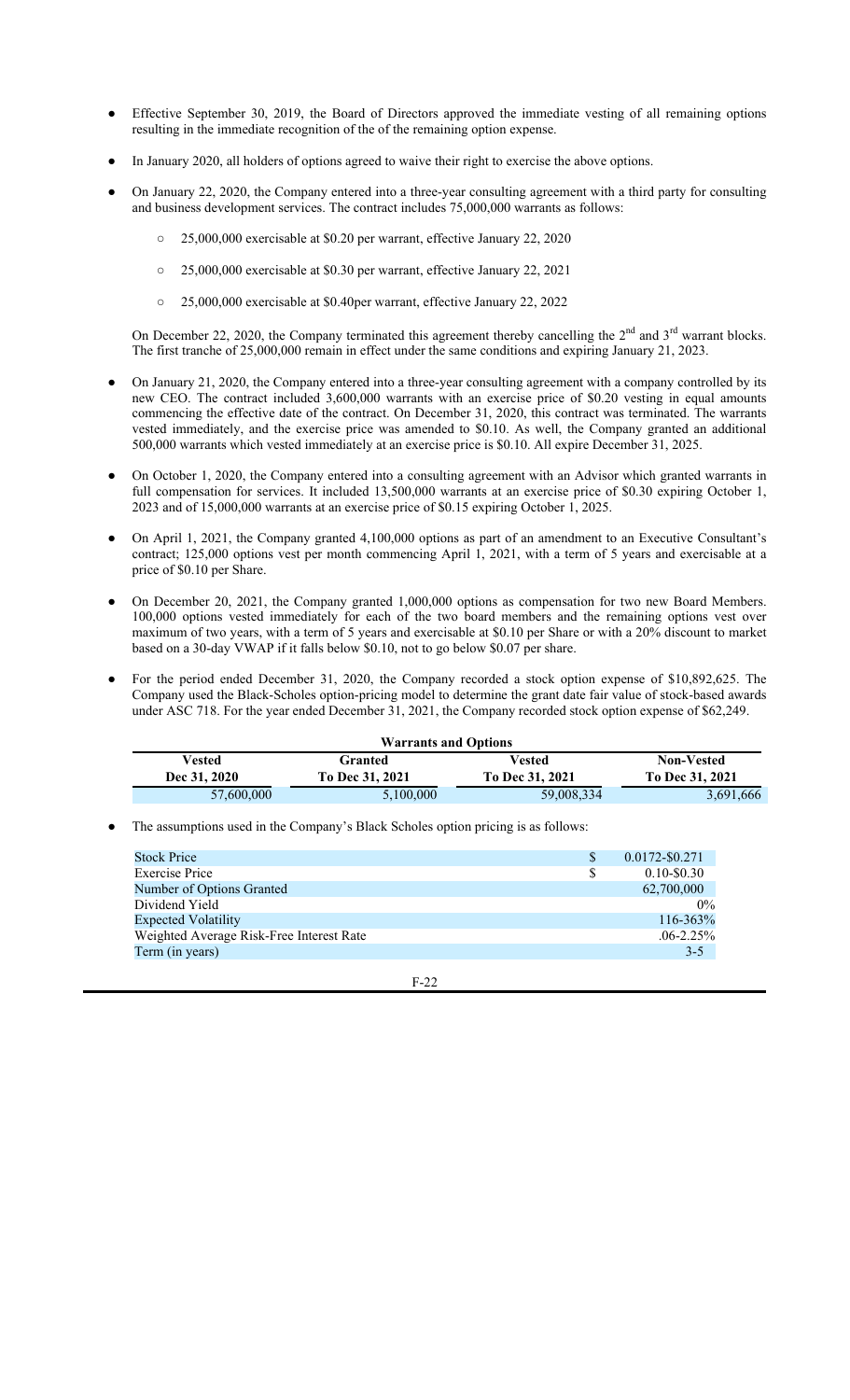#### **Note 15: Income Taxes**

The Company recognizes deferred tax assets and liabilities using the asset and liability method. Deferred tax assets and liabilities are recorded based on the differences between the financial statement and tax bases of assets and liabilities and the tax rates in effect when these differences are expected to reverse. This method requires the reduction of deferred tax assets by a valuation allowance if, based on the weight of available evidence, it is more likely than not that some or all of the deferred tax assets will not be realized. As of December 31, 2020, the Company's deferred tax assets relate to net operating loss ("NOL") carryforwards that were derived from operating losses and stock-based compensation from prior years. A full valuation allowance has been applied to the Company's deferred tax assets. The valuation allowance will be reduced when and if the Company determines it is more likely than not that the related deferred income tax assets will be realized. At December 31, 2021, the Company had federal net operating loss carryforwards, which are available to offset future taxable income, of \$5,383,897. The Company's NOL carryforwards can be carried forward to offset future taxable income for a period of 20 years for each tax year's loss. These NOL carryforwards begin to expire in 2037. No provision was made for federal income taxes as the Company has significant NOLs in the United States and Canada. All of the Company's income tax years remained open for examination by taxing authorities.

|                               | <b>Year ended</b><br>December 31<br>2021 | <b>Year ended</b><br>December 31<br>2020 |
|-------------------------------|------------------------------------------|------------------------------------------|
| <b>Net Loss</b>               | (2,725,464)                              | (22, 645, 794)                           |
| Add back:                     |                                          |                                          |
| <b>Stock Compensation</b>     | 62,249                                   | 10,892,624                               |
| Amortization of Debt Discount | 467,118                                  | 220,334                                  |
| Taxable Income                | (2,196,097)                              | (11, 532, 836)                           |
| Tax Rate                      | 21%                                      | 21%                                      |
| Deferred Tax Asset:           |                                          |                                          |
| Net Operating (Gain) Loss     | 461,180                                  | 2,421,896                                |
| Valuation Allowance           | (461, 180)                               | (2,421,896)                              |
| <b>Net Deferred Asset</b>     |                                          |                                          |

## **Note 16: Asset Retirement Obligation**

The Company recorded an asset retirement obligation of \$29,665 in preparation for the dismantling and removal of its Leeuwarden turbine. The turbine has been dismantled at a cost of \$16,273 with a gain on retirement of \$13,392. The asset retirement obligation was eliminated in 2020.

#### **Note 17: European Commission Grant**

In Q3 2019, RHBV was awarded a €2.3 million European Commission Grant to develop and construct the first off-grid water desalination system 100% powered by renewable energy in the Canary Islands. The original project duration was September 1, 2019, to August 31, 2021, however because of COVID-19 RHBV has filed for, and been granted, an extension of the Project to May 31, 2022. RHBV, post-restructuring, has the sole responsibility to fulfill all obligations under this Grant.

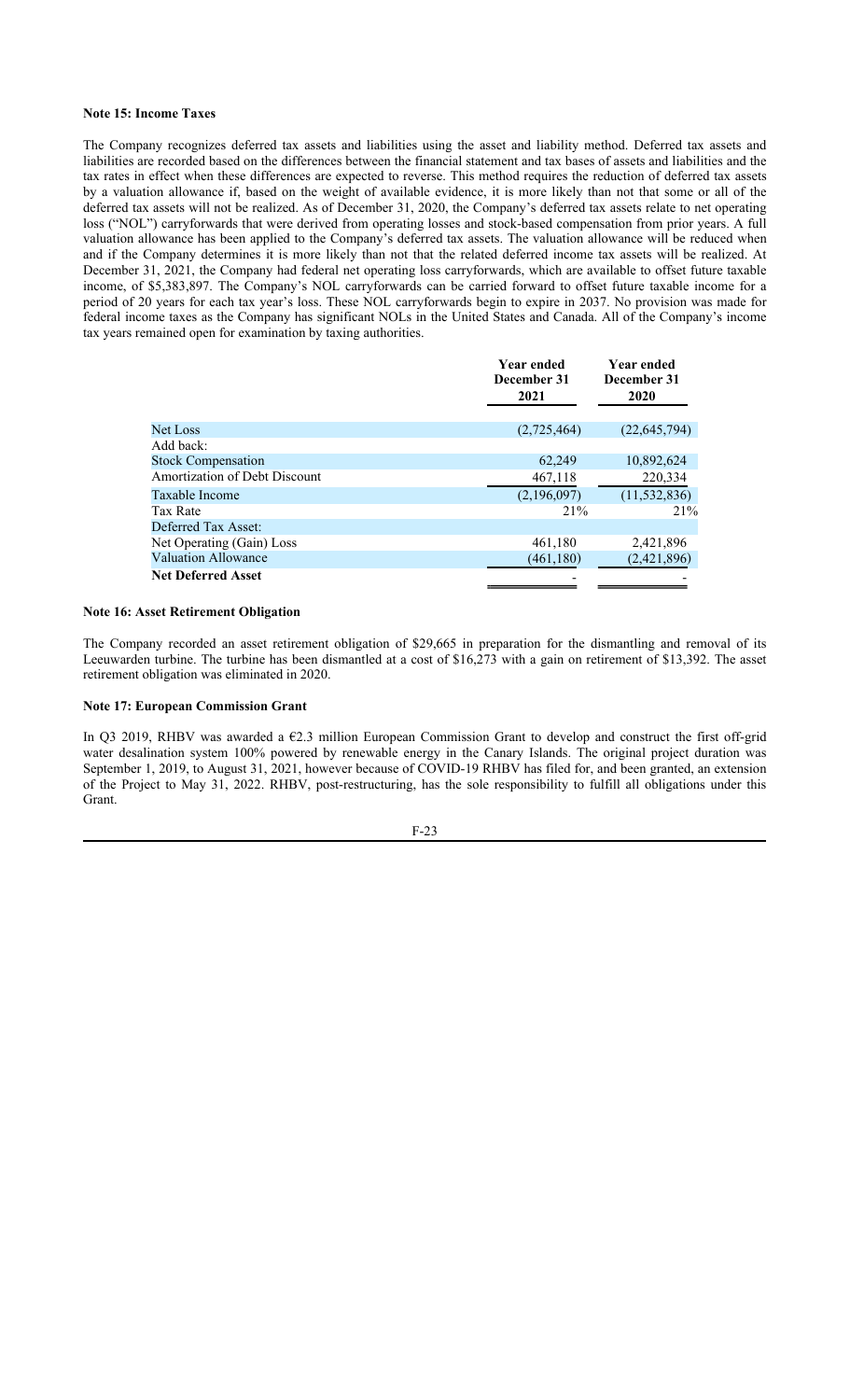#### **Note 18: Investments**

The Company will hold, based on an investment of \$112,000, a 22.5% interest in a Joint Venture with Rainmaker Water (Pvt) Ltd. of Sri Lanka. Due to complications related to COVID, product delivery and project implementation, the final administrative details of this transaction are not yet completed. The Company will be issued an additional 5% interest in the JV for every Air-to-Water machine RAKR deploys to the JV up to a maximum holding of 49% interest in the JV. This JV, like others, will deliver WaaS by distributing water to the communities on a per liter basis. The JV will produce, mineralize and purify water to World Trade Organization standards, and establish an environmentally friendly bottling solution. There has been no activity in the JV as of December 31, 2021. The JV partner has used the initial investment and therefore the Company has recognized the loss on equity investments of \$112,000.

## **Note 19: Discontinued Operations**

On March 31, 2021, the Company, including Rainmaker-Ontario, came to an agreement with Rainmaker Holland B.V. ("RHBV"), Dutch Rainmaker B.V. and Wind en Water Technologie Holding B.V. These companies were considered related parties on that date due to stock ownership of more than 10%. The parties agreed to an exchange of contractual obligations, debt owed, an exchange of shares in full settlement of all obligations among the parties. The resultant Financial Statements, in accordance with ASC 205-20-45-1E, reflect the impact of these exchanges to the Company. These initiatives were taken subsequent to the mutual decision among the parties to cancel the Sphere 3D Asset Purchase Agreement (see Note 1, "Merger with Sphere 3D"). After the termination of that agreement, the Company and RHBV decided to restructure to optimize and broaden access to capital markets. The Company and RHBV, as mutual shareholders in each other's companies, continue to pursue the mission and objective of providing low-cost water to communities and commercial entities in need of water solutions.

## **Change to APIC for Disposition of Discontinued Operations**

| Notes Payable moved to RHBV                                            | S | 1,457,993  |
|------------------------------------------------------------------------|---|------------|
| <b>Accrued Interest on Notes Payable</b>                               |   | 242,094    |
| Royalties Payable moved to RHBV                                        |   | 1,977,566  |
| Elimination of Intercompany Loans                                      |   | (719, 156) |
| Return Common Shares for Cancellation (20,238,606)                     |   | 1,477,418  |
| Accumulated Losses of Discontinued Operations                          |   | 3,278,249  |
|                                                                        |   |            |
| <b>Total change to APIC for Disposition of Discontinued Operations</b> |   | 7,714,164  |

#### **Note 20: Subsequent Events**

On February 3, 2022 the Company signed a Term Sheet with an investor to lend the Company up to \$700,000 in a series of tranches. The Company signed the definitive agreement for the first tranche of \$55,000 on February 7, 2022, and then it was subsequently funded on February 9, 2022. The maturity date of the Convertible Promissory Note is February 7, 2023, carries and interest rate of 10% per annum. The Holder of the notes has the right to convert between 180 days of the date of the note and the maturity date with a price determined by 65% of the lowest trading market price during the prior 10 day trading period. The SPA governing the transaction does not limit the Company's ability to solicit any offers for, respond to any unsolicited offers for, or conduct any negotiations with any other person or entity in respect of any lending instrument. Furthermore, the Company retains the right to repay the loan amounts received in the tranches any time before maturity or conversion. It contains representations and warranties, covenants and conditions, customary for transactions of this type.

The Company was up-listed to OTCQB on March 17, 2022.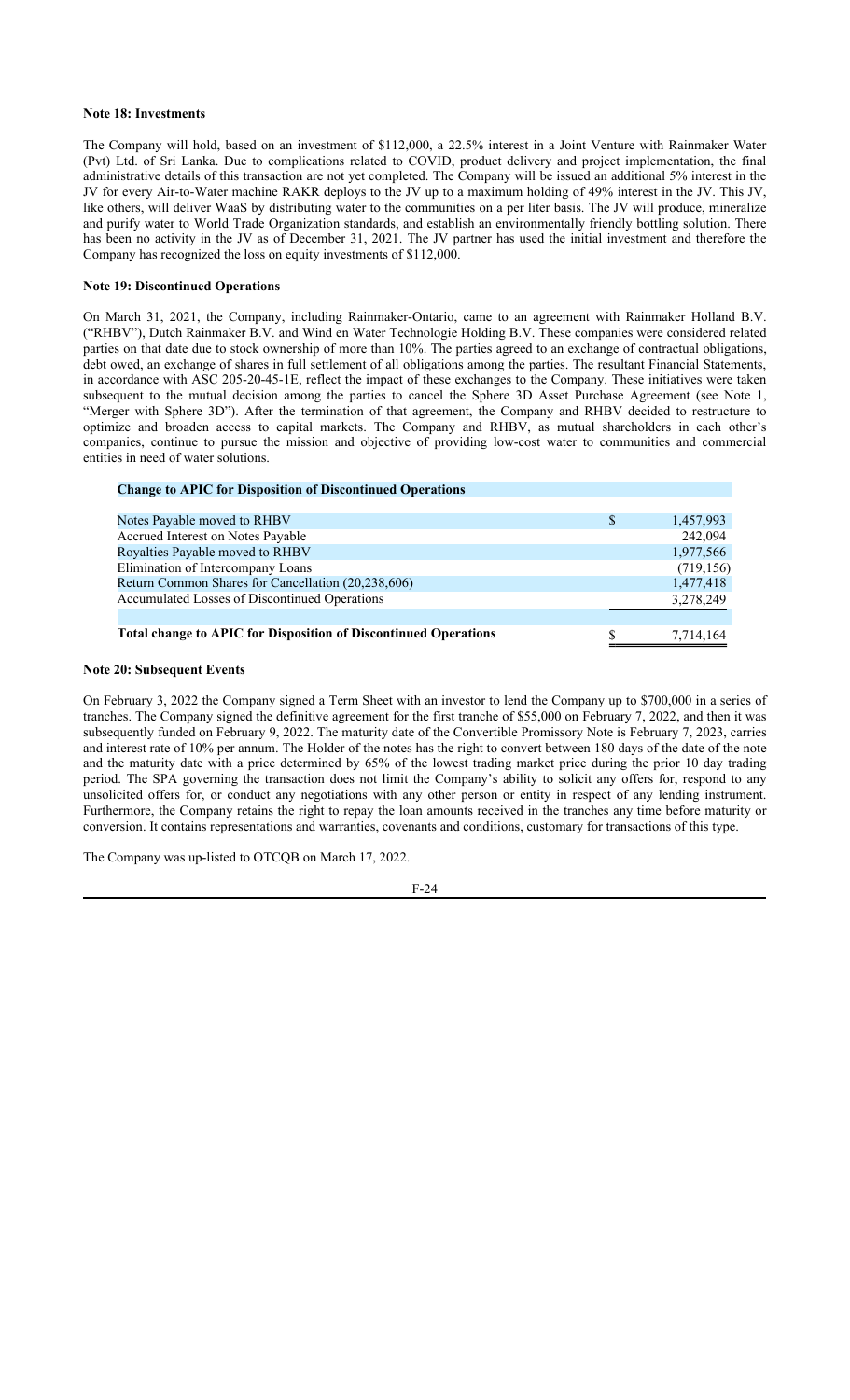# **SIGNATURES**

Pursuant to the requirements of Section 13 or 15(d) of the Securities Exchange Act of 1934, the registrant has duly caused this report to be signed on its behalf by the undersigned, thereunto duly authorized.

# **Rainmaker Worldwide Inc.**

Date: March 31, 2022 By:/s/ Michael O'Connor Michael O'Connor President, Chief Executive Officer and Interim Chief Financial Officer

Pursuant to the requirements of the Securities Exchange Act of 1934, this report has been signed below by the following persons on behalf of the registrant and in the capacities and on the dates indicated.

| <b>Signature</b>     | <b>Title</b> | Date           |
|----------------------|--------------|----------------|
| /s/ Michael O'Connor | Director     | March 31, 2022 |
| <b>Signature</b>     | <b>Title</b> | Date           |
| /s/ James Ross       | Director     | March 31, 2022 |
|                      | 28           |                |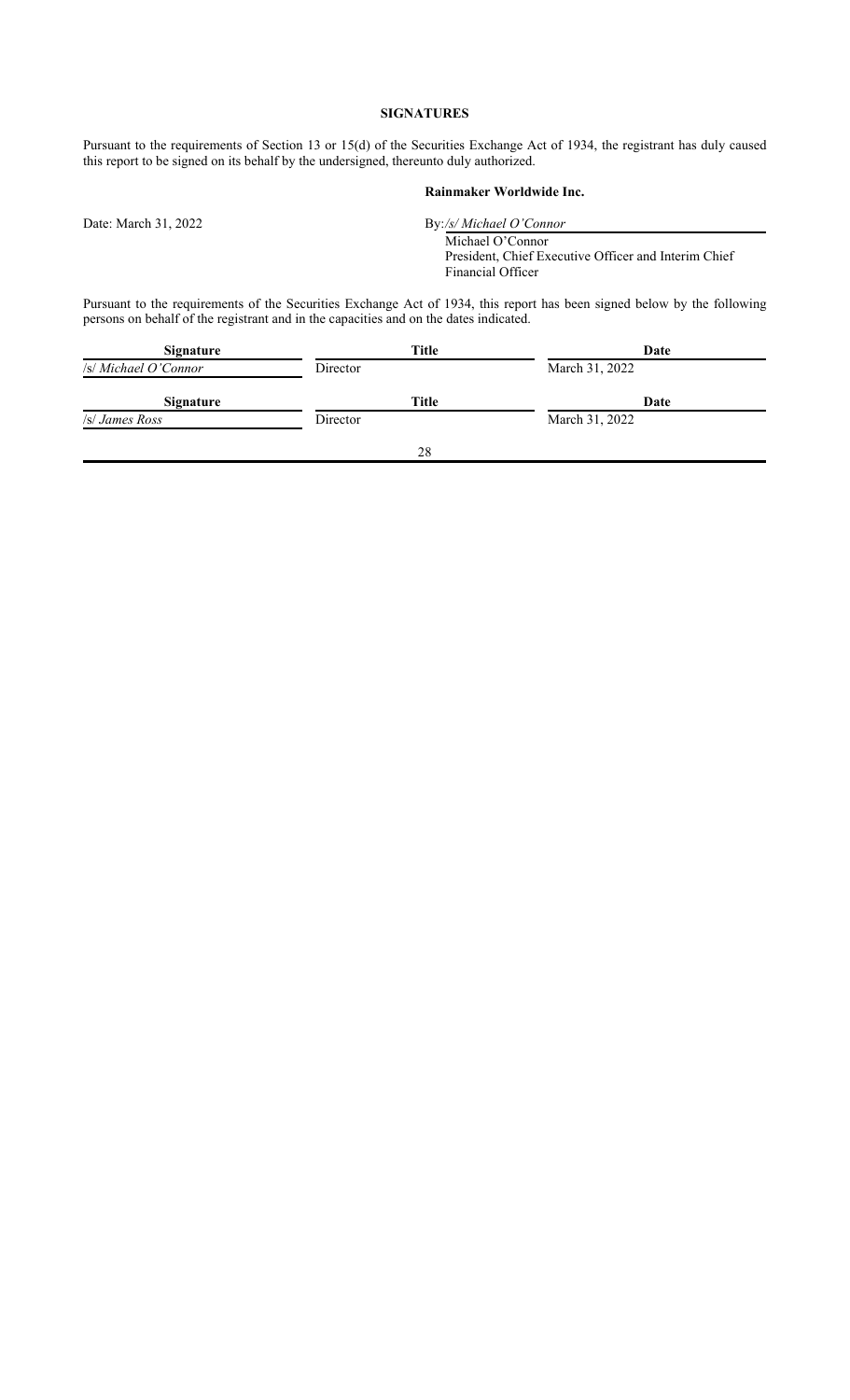# **EXHIBIT 31.1**

### **CERTIFICATION PURSUANT TO RULE 13a-14(a) OR RULE 15d-14(a) OF THE SECURITIES EXCHANGE ACT OF 1934**

I, Michael O'Connor, certify that:

- 1. I have reviewed this Annual Report on Form 10-K of Rainmaker Worldwide, Inc. for the fiscal year ended December 31, 2021;
- 2. Based on my knowledge, this report does not contain any untrue statement of a material fact or omit to state a material fact necessary to make the statements made, in light of the circumstances under which such statements were made, not misleading with respect to the period covered by this report;
- 3. Based on my knowledge, the financial statements, and other financial information included in this report, fairly present in all material respects the financial condition, results of operations and cash flows of the registrant as of, and for, the periods presented in this report;
- 4. As the registrant's certifying officer, I am responsible for establishing and maintaining disclosure controls and procedures (as defined in Exchange Act Rules 13a-15(e) and 15d-15(e)) and internal control over financial reporting (as defined in Exchange Act Rules 13a-15(f) and 15d-15(f)) for the registrant and have:
	- a) Designed such disclosure controls and procedures, or caused such disclosure controls and procedures to be designed under our supervision, to ensure that material information relating to the registrant, including its consolidated subsidiaries, is made known to us by others within those entities, particularly during the period in which this report is being prepared;
	- b) Designed such internal control over financial reporting, or caused such internal control over financial reporting to be designed under my supervision, to provide reasonable assurance regarding the reliability of financial reporting and the preparation of financial statements for external purposes in accordance with generally accepted accounting principles;
	- c) Evaluated the effectiveness of the registrant's disclosure controls and procedures and presented in this report our conclusions about the effectiveness of the disclosure controls and procedures, as of the end of the period covered by this report based on such evaluation; and
	- d) Disclosed in this report any change in the registrant's internal control over financial reporting that occurred during the registrant's most recent fiscal quarter (the registrant's fourth fiscal quarter in the case of this annual report) that has materially affected, or is reasonably likely to materially affect, the registrant's internal control over financial reporting; and
- 5. As the registrant's certifying officer, I have disclosed, based on our most recent evaluation of internal control over financial reporting, to the registrant's auditors and the audit committee of the registrant's board of directors (or persons performing the equivalent functions):
	- a) All significant deficiencies and material weaknesses in the design or operation of internal control over financial reporting which are reasonably likely to adversely affect the registrant's ability to record, process, summarize and report financial information; and
	- b) Any fraud, whether or not material, that involves management or other employees who have a significant role in the registrant's internal control over financial reporting.

Date: March 31, 2022

*/s/ Michael O'Connor* 

Michael O'Connor Chief Executive Officer and Acting Chief Financial Officer (Principal Executive Officer and Principal Financial and Accounting Officer)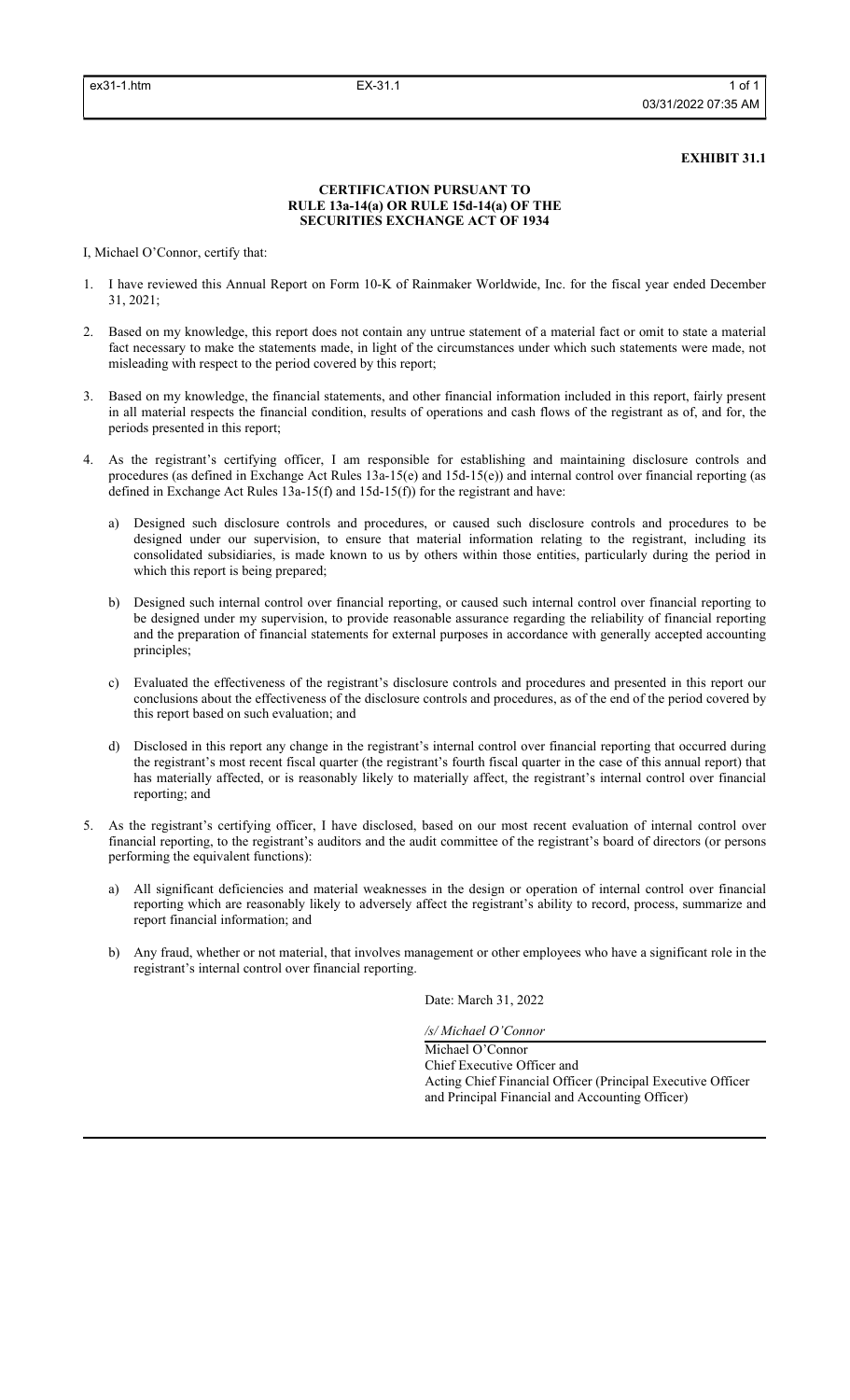# **EXHIBIT 31.2**

## **CERTIFICATION OF PRINCIPAL FINANCIAL OFFICER PURSUANT TO 18. U.S.C. 7350 (SECTION 302 OF THE SARBANES OXLEY ACT OF 2002)**

I, Michael O'Connor, certify that:

- 1. I have reviewed this annual report on Form 10-K for the fiscal year ended December 31, 2021 of Rainmaker Worldwide Inc.;
- 2. Based on my knowledge, this report does not contain any untrue statement of a material fact or omit to state a material fact necessary to make the statements made, in light of the circumstances under which such statements were made, not misleading with respect to the period covered by this report;
- 3. Based on my knowledge, the financial statements, and other financial information included in this report, fairly present in all material respects the financial condition, results of operations and cash flows of the registrant as of, and for, the periods presented in this report;
- 4. The registrant's other certifying officer and I are responsible for establishing and maintaining disclosure controls and procedures (as defined in Exchange Act Rules 13a-15(e) and 15d-15(e)) and internal control over financial reporting (as defined in Exchange Act Rules 13a-15(f) and 15d-15(f)) for the registrant and have:
	- (a) Designed such disclosure controls and procedures, or caused such disclosure controls and procedures to be designed under our supervision, to ensure that material information relating to the registrant, including its consolidated subsidiaries, is made known to us by others within those entities, particularly during the period in which this report is being prepared;
	- (b) Designed such internal control over financial reporting, or caused such internal control over financial reporting to be designed under our supervision, to provide reasonable assurance regarding the reliability of financial reporting and the preparation of financial statements for external purposes in accordance with generally accepted accounting principles;
	- (c) Evaluated the effectiveness of the registrant's disclosure controls and procedures and presented in this report our conclusions about the effectiveness of the disclosure controls and procedures, as of the end of the period covered by this report based on such evaluation; and
	- (d) Disclosed in this report any change in the registrant's internal control over financial reporting that occurred during the registrant's most recent fiscal quarter (the registrant's fourth fiscal quarter in the case of an annual report) that has materially affected, or is reasonably likely to materially affect, the registrant's internal control over financial reporting; and
- 5. The registrant has disclosed, based on our most recent evaluation of internal control over financial reporting, to the registrant's auditors and the audit committee of the registrant's board of directors (or persons performing the equivalent functions):
	- (a) All significant deficiencies and material weaknesses in the design or operation of internal control over financial reporting which are reasonably likely to adversely affect the registrant's ability to record, process, summarize and report financial information; and
	- (b) Any fraud, whether or not material, that involves management or other employees who have a significant role in the registrant's internal control over financial reporting.

March 31, 2022

By: */s/ Michael O'Connor*

Name: Michael O'Connor

Title: President, Chief Executive Officer and Interim Chief Financial Officer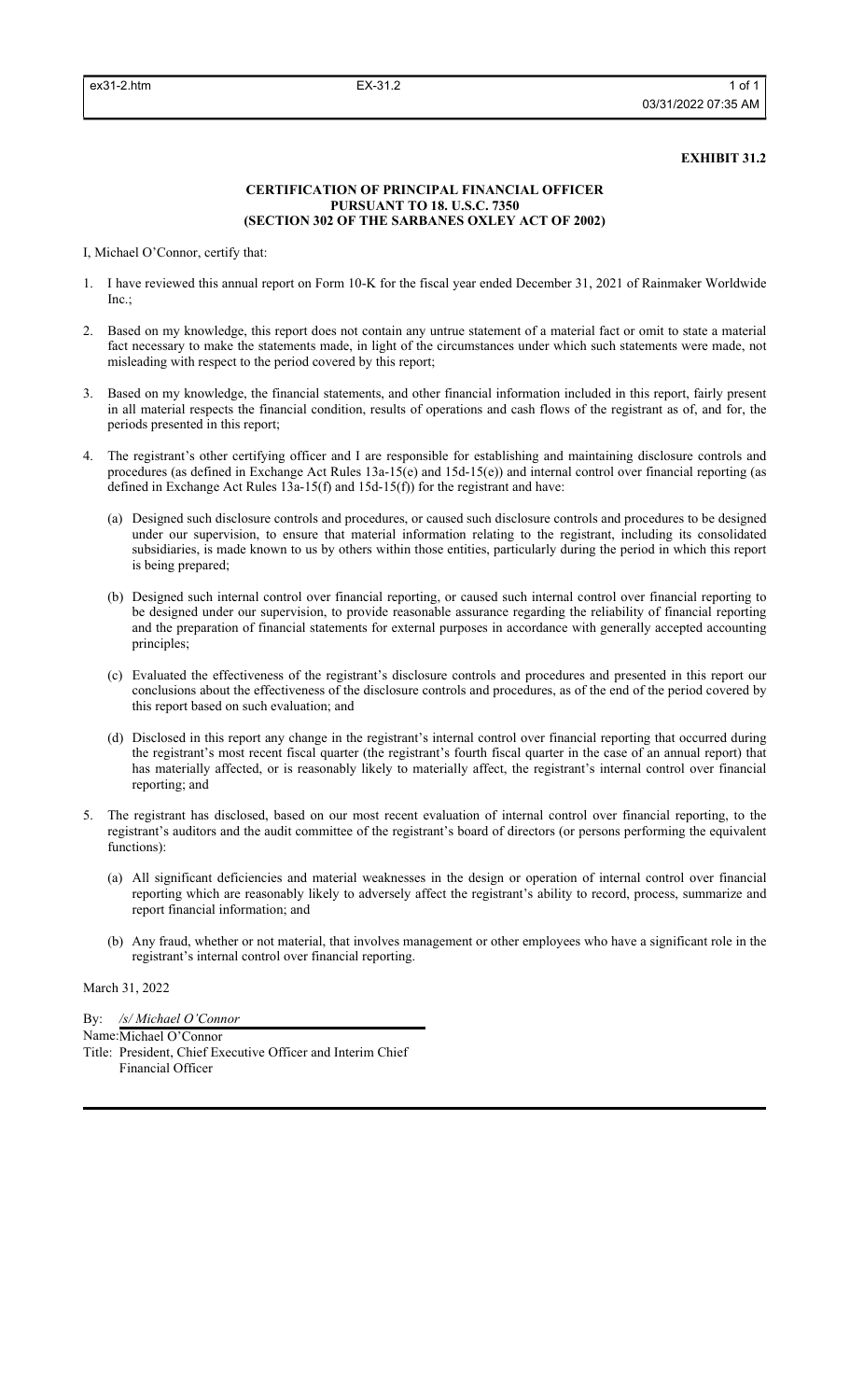# **EXHIBIT 32.1**

## **CERTIFICATION PURSUANT TO 18 U.S.C. SECTION 1350, AS ADOPTED PURSUANT TO SECTION 906 OF THE SARBANES-OXLEY ACT OF 2002**

In connection with the Annual Report of Rainmaker Worldwide, Inc. (the "Company") on Form 10-K for the fiscal year ended December 31, 2021, as filed with the Securities and Exchange Commission on the date hereof (the "Report"), I, Michael O'Connor, Chief Executive Officer and Acting Chief Financial Officer of the Company, certify, pursuant to 18 U.S.C. section 906 of the Sarbanes-Oxley Act of 2002, that:

- (1) The Report fully complies with the requirements of section 13(a) or 15(d) of the Securities and Exchange Act of 1934; and
- (2) The information contained in the Report fairly presents, in all material respects, the financial condition and result of operations of the Company.

Date: March 31, 2022

*/s/ Michael O'Connor* 

Michael O'Connor Chief Executive Officer and Acting Chief Financial Officer (Principal Executive Officer and Acting Principal Financial and Accounting Officer)